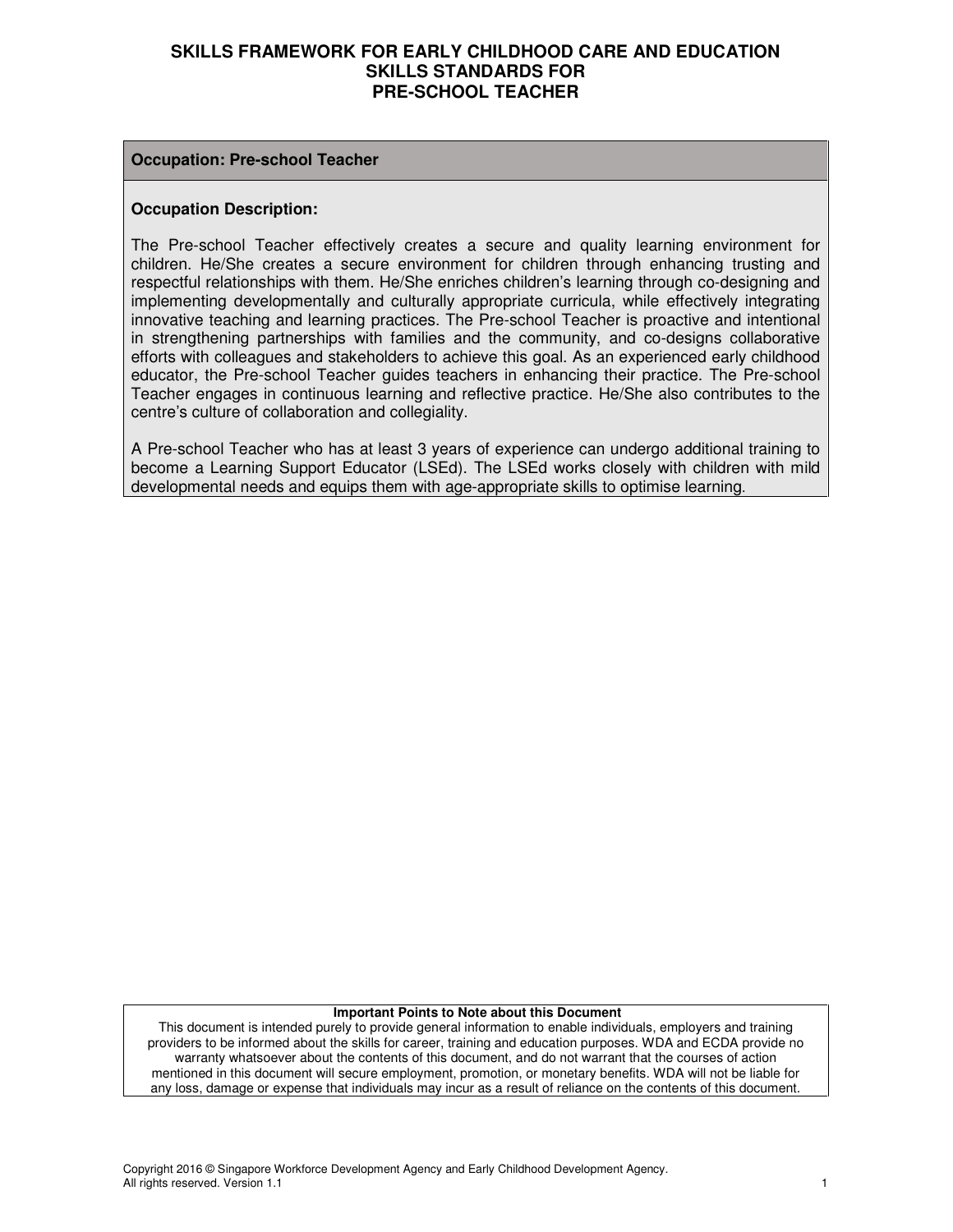The skills expected of the Pre-school Teacher are summarised below:

| <b>Skill Category*</b>                                | <b>Skills</b>                                                                                                                                                                                                                                        |  |  |
|-------------------------------------------------------|------------------------------------------------------------------------------------------------------------------------------------------------------------------------------------------------------------------------------------------------------|--|--|
|                                                       | <b>Child Development</b><br>ECC-DCH-4012-1.1 Apply Understanding of How Children (Birth to Age 8)<br>Learn and Develop (Pre-school Teacher)<br>(The LSEd* will also identify children with<br>developmental needs)<br><b>Curriculum and Pedagogy</b> |  |  |
|                                                       | <b>ECC-DCH-4013-1.1 Refine Teaching and Learning Approaches Aligned to</b><br><b>Curriculum Frameworks</b>                                                                                                                                           |  |  |
|                                                       | ECC-DCH-4014-1.1 Refine Classroom Management Strategies, and<br>Strategies to Observe and Document Children's<br>Learning<br>(The LSEd* will also document and report findings on<br>children with mild developmental needs)                         |  |  |
|                                                       | <b>ECC-DCH-4015-1.1 Engage Children Meaningfully Through the</b><br>Customisation of Curriculum and Use of Appropriate<br>Pedagogy (Pre-school Teacher)                                                                                              |  |  |
| Developing the<br><b>Child</b><br><b>Holistically</b> | <b>ECC-DCH-4016-1.1 Implement Differentiated Teaching and Learning</b><br>Strategies to Meet the Diverse Needs of Children (Pre-<br>school Teacher)<br>(The LSEd* will also adapt the curriculum for children<br>with mild developmental needs).     |  |  |
|                                                       | <b>ECC-DCH-4017-1.1 Inculcate the Core Values of Early Childhood Education</b><br>Through Classroom Curriculum and Programmes (Pre-<br>school Teacher)                                                                                               |  |  |
|                                                       | <b>Learning Environment</b><br><b>ECC-DCH-4018-1.1 Design Quality Learning Environments (Pre-school</b><br>Teacher)                                                                                                                                  |  |  |
|                                                       | <b>Interactions and Relationships</b><br>ECC-DCH-4019-1.1 Enhance Trusting, Respectful Relationships with<br>Children Through Positive Interactions with Them                                                                                        |  |  |
|                                                       | ECC-DCH-4020-1.1 Adapt Guidance Strategies for Children                                                                                                                                                                                              |  |  |
|                                                       | <b>Health, Safety and Nutrition</b><br><b>ECC-DCH-4021-1.1</b> Implement Appropriate Course of Action for the<br>Protection of Children (Pre-school Teacher)                                                                                         |  |  |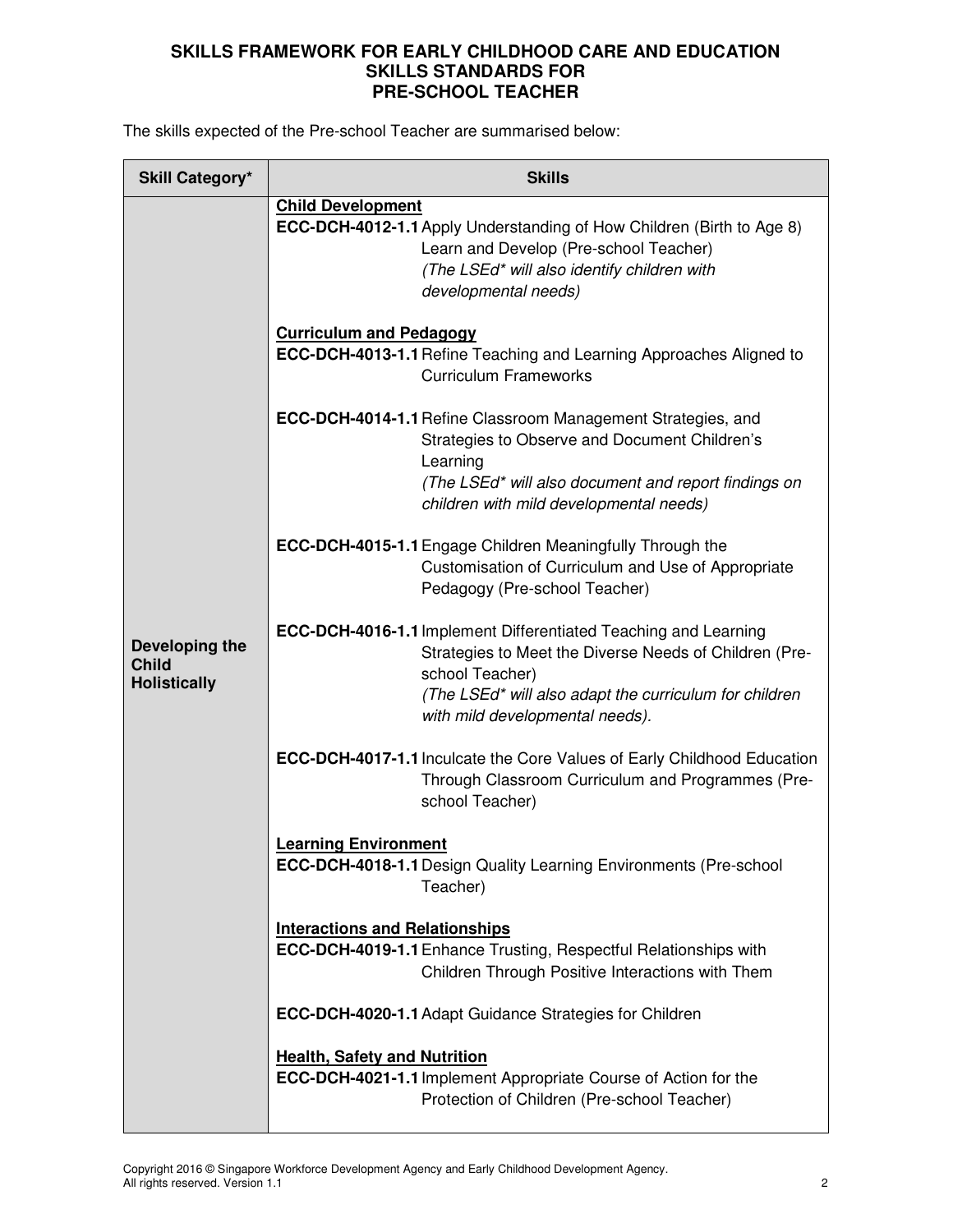|                     | <b>ECC-DCH-4022-1.1</b> Adhere to Health, Safety, Nutritional and Hygiene |                                                                             |  |
|---------------------|---------------------------------------------------------------------------|-----------------------------------------------------------------------------|--|
|                     |                                                                           | Standards and Procedures (Pre-school Teacher)                               |  |
|                     |                                                                           |                                                                             |  |
|                     |                                                                           |                                                                             |  |
|                     |                                                                           | <b>Family and Community Partnerships</b>                                    |  |
|                     |                                                                           | <b>ECC-CFC-4003-1.1 Strengthen Home-Centre Partnerships</b>                 |  |
| Collaborating       |                                                                           |                                                                             |  |
| with Families       |                                                                           | <b>ECC-CFC-4004-1.1 Co-lead Collaborative Projects with Community</b>       |  |
| and Community       |                                                                           | Stakeholders (Pre-school Teacher)                                           |  |
|                     |                                                                           | (The LSEd* will also collaborate with multi-disciplinary                    |  |
|                     |                                                                           | stakeholders.)                                                              |  |
|                     | <b>Professional Mastery</b>                                               |                                                                             |  |
|                     |                                                                           | <b>ECC-BPC-4004-1.1</b> Guide Colleagues to Engage in Continuous Learning   |  |
|                     |                                                                           | and Reflective Practice (Pre-school Teacher)                                |  |
|                     |                                                                           |                                                                             |  |
|                     | <b>BM-SPI-303E-1</b>                                                      | Measure and Plan Own Performance and Behaviour                              |  |
| <b>Building</b>     |                                                                           |                                                                             |  |
| <b>Professional</b> |                                                                           | <b>ECC-BPC-4005-1.1 Contribute to Fostering a Culture of Continuous</b>     |  |
| <b>Capacity</b>     |                                                                           | Learning (Pre-school Teacher).                                              |  |
|                     |                                                                           |                                                                             |  |
|                     | <b>Professional Values and Ethics</b>                                     |                                                                             |  |
|                     | <b>ECC-BPC-4006-1.1 Articulate What Constitutes Ethical Behaviour and</b> |                                                                             |  |
|                     |                                                                           | Professionalism When Interacting with Families,                             |  |
|                     |                                                                           | Colleagues and the Community (Pre-school Teacher)                           |  |
|                     | <b>Teamwork and Collaboration</b>                                         |                                                                             |  |
|                     |                                                                           | ECC-BOC-4003-1.1 Contribute to Fostering a Culture of Collaboration (Pre-   |  |
| <b>Building</b>     |                                                                           | school Teacher)                                                             |  |
| Organisational      |                                                                           |                                                                             |  |
| <b>Capacity</b>     | <b>Visioning and Planning</b>                                             |                                                                             |  |
|                     |                                                                           | <b>ECC-BOC-4004-1.1 Uphold the Vision, Mission and Values of the Centre</b> |  |
|                     |                                                                           | (Pre-school Teacher)                                                        |  |

\* The definition of the ECCE Skill Category can be found in Annex 1.

The required performance needed to demonstrate achievement of each skill is further developed in terms of the 5 domains (Knowledge and Analysis, Application and Adaptation, Innovation and Value Creation, Social Intelligence and Ethics, and Learning to Learn), and the critical circumstances and contexts that the skill may be demonstrated (Range of Application). The detailed definitions of the 5 domains can be found in Annex 1.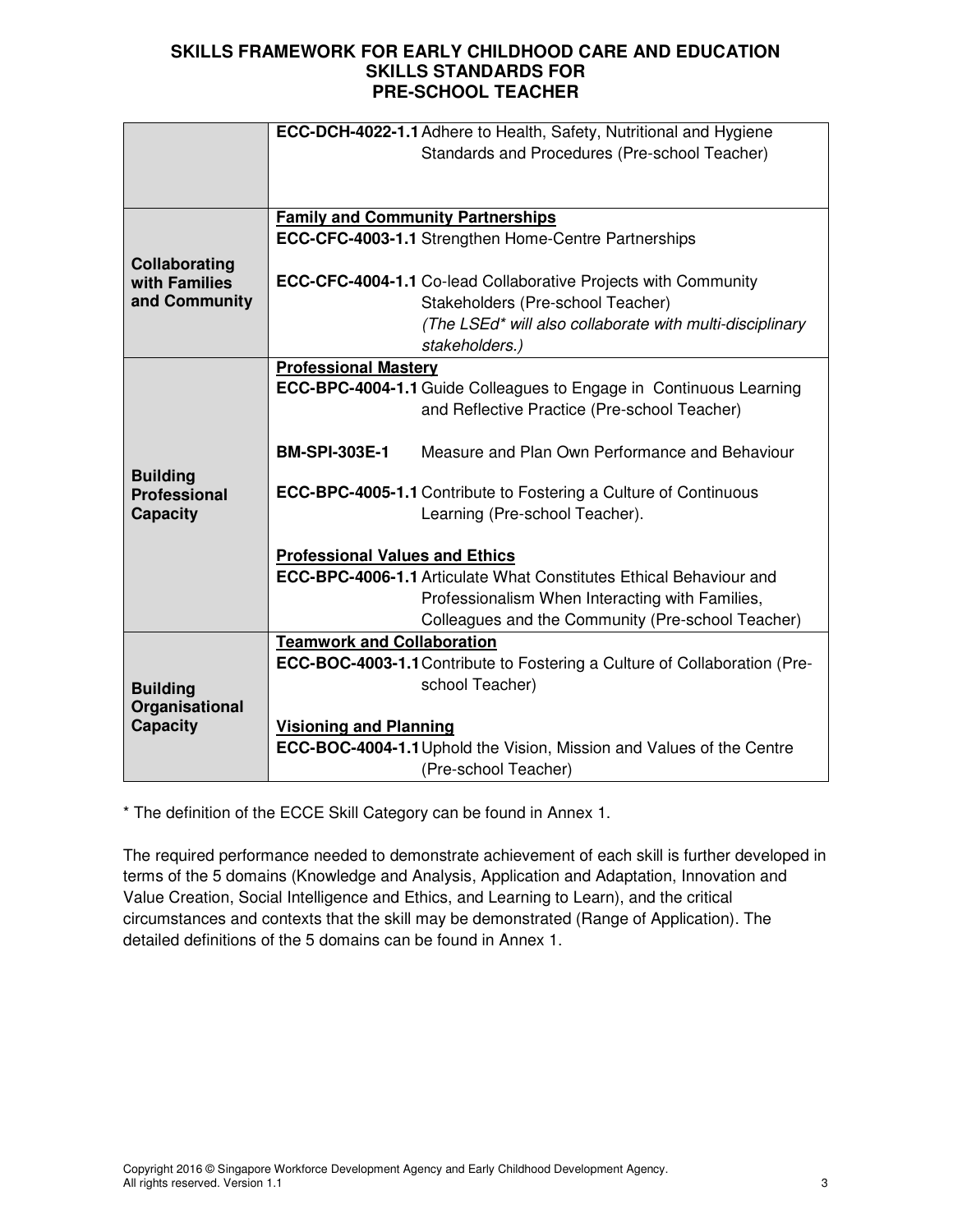| <b>Skill Code</b>                                                                                                                                                                                                             | ECC-DCH-4012-1.1                                                                                                                                                                                                                                                                                                                                                                                                                                                                                                                                                        | <b>Skill Category</b>                           | Developing the Child<br>Holistically                                                                                                                                                                                                                                                |
|-------------------------------------------------------------------------------------------------------------------------------------------------------------------------------------------------------------------------------|-------------------------------------------------------------------------------------------------------------------------------------------------------------------------------------------------------------------------------------------------------------------------------------------------------------------------------------------------------------------------------------------------------------------------------------------------------------------------------------------------------------------------------------------------------------------------|-------------------------------------------------|-------------------------------------------------------------------------------------------------------------------------------------------------------------------------------------------------------------------------------------------------------------------------------------|
|                                                                                                                                                                                                                               |                                                                                                                                                                                                                                                                                                                                                                                                                                                                                                                                                                         | <b>Sub-Skill Category</b><br>(where applicable) | <b>Child Development</b>                                                                                                                                                                                                                                                            |
| <b>Skill</b>                                                                                                                                                                                                                  | Develop (Pre-school Teacher)                                                                                                                                                                                                                                                                                                                                                                                                                                                                                                                                            |                                                 | Apply Understanding of How Children (Birth to Age 8) Learn and                                                                                                                                                                                                                      |
| <b>Skill Description</b>                                                                                                                                                                                                      | The skill describes the ability to apply contemporary theories and current<br>research to support the growth, well-being and development of each<br>child. It also includes the ability to refine understanding of the child's<br>learning and development through classroom-based inquiry and<br>interactions with family and other professionals.<br>The LSEd* will also identify children with developmental needs.                                                                                                                                                  |                                                 |                                                                                                                                                                                                                                                                                     |
| Knowledge and<br><b>Analysis</b><br>It refers to gathering,<br>cognitive processing,<br>integration and inspection<br>of facts and information<br>required to perform the<br>work tasks and activities.                       | The ability to understand:<br>Contemporary explanations of how environments influence early brain<br>development and growth<br>The importance of young children's emotional well-being and<br>$\bullet$<br>development of healthy habits<br>• Factors that contribute to children's growth, well-being, learning and<br>development<br>Strengths-based views on the differences between typical and atypical<br>$\bullet$<br>development and learning (birth to age 8)<br>Current research and key trends on children's growth, well-being,<br>learning and development |                                                 |                                                                                                                                                                                                                                                                                     |
| <b>Application and</b><br><b>Adaptation</b><br>It refers to the ability to<br>perform the work tasks<br>and activities required of<br>the occupation, and the<br>ability to react to and<br>manage the changes at<br>work.    | The ability to:<br>child<br>children                                                                                                                                                                                                                                                                                                                                                                                                                                                                                                                                    |                                                 | Apply understanding of contemporary theories and literature to<br>support the growth, well-being, learning and development of each<br>Apply knowledge of current research and literature to inform child<br>observation and planning for individuals as well as a specific group of |
| <b>Innovation and</b><br><b>Value Creation</b><br>It refers to the ability to<br>generate purposive ideas<br>to improve work<br>performance and/or<br>enhance business values<br>that are aligned to<br>organisational goals. | The ability to:<br>professionals                                                                                                                                                                                                                                                                                                                                                                                                                                                                                                                                        |                                                 | Refine understanding of child learning and development through<br>classroom-based inquiry as well as interactions with families and other                                                                                                                                           |
| <b>Social Intelligence</b><br>and Ethics<br>It refers to the ability to<br>use affective factors in<br>leadership, relationship<br>and diversity<br>management guided by<br>professional codes of<br>ethics.                  | N/A                                                                                                                                                                                                                                                                                                                                                                                                                                                                                                                                                                     |                                                 |                                                                                                                                                                                                                                                                                     |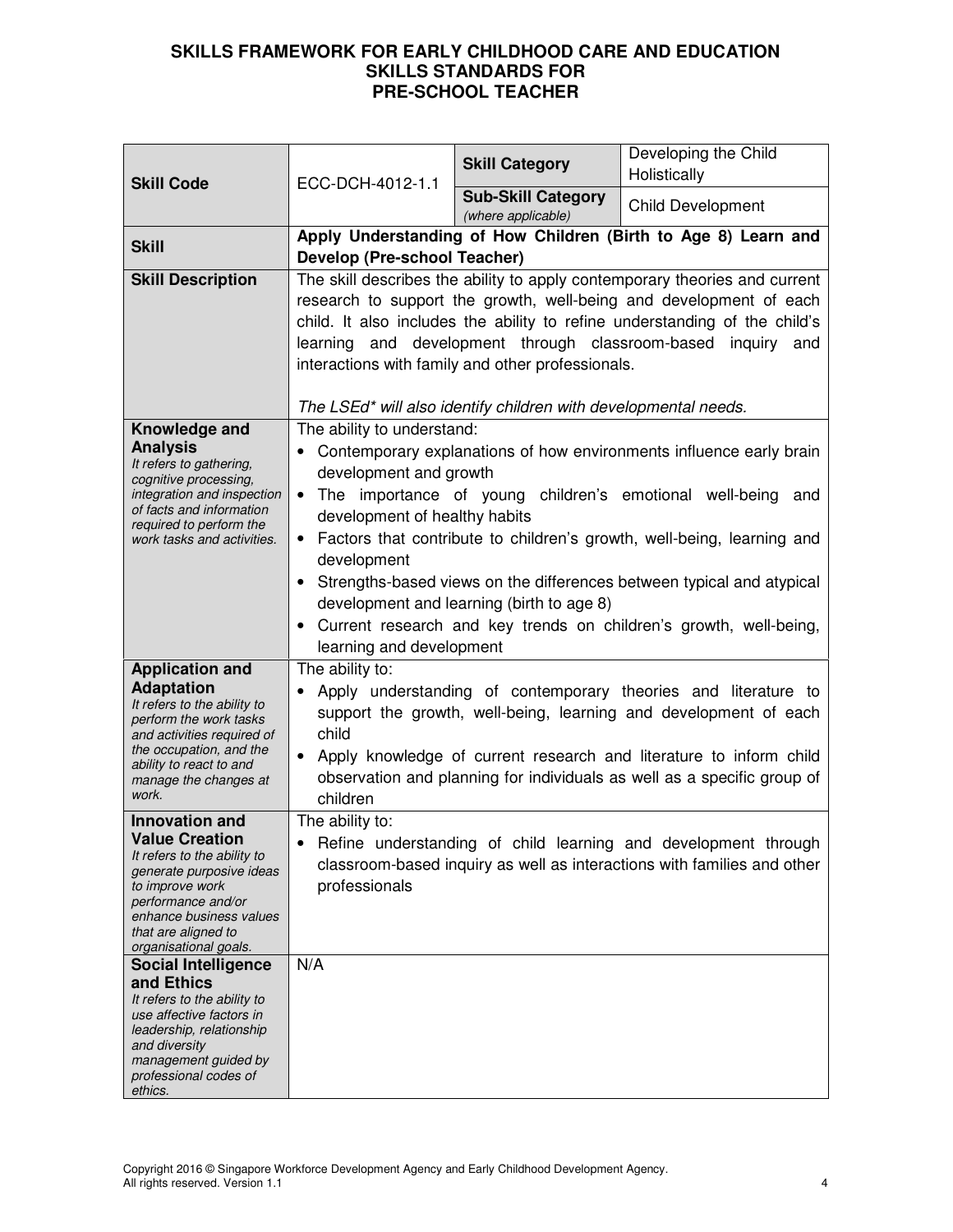| <b>Learning to Learn</b>                          | N/A                                                                      |
|---------------------------------------------------|--------------------------------------------------------------------------|
| It refers to the ability to                       |                                                                          |
| develop and improve                               |                                                                          |
| one's self within and<br>outside of one's area of |                                                                          |
| work.                                             |                                                                          |
| Range of                                          | Factors that contribute to children's growth, well-being, learning and   |
| <b>Application</b>                                | development may include, but are not limited to:                         |
| (where applicable)<br>It refers to the critical   | Individual characteristics (e.g. temperament, personality)               |
| circumstances and                                 | Family (e.g. pertinent medical history, family background, home          |
| contexts that the skill<br>may be demonstrated.   | environment)                                                             |
|                                                   | Community<br>$\bullet$                                                   |
|                                                   | Language and culture                                                     |
|                                                   |                                                                          |
|                                                   | Strengths-based views on the differences between typical and atypical    |
|                                                   | development and learning may include, but are not limited to:            |
|                                                   | Understanding that children's learning is dynamic, complex and           |
|                                                   | holistic                                                                 |
|                                                   | Understanding that children demonstrate their learning in different      |
|                                                   | ways                                                                     |
|                                                   | Starting with what is present (rather than absent), and writing about    |
|                                                   | what works for the child                                                 |
|                                                   | Acknowledging that all children have strengths and abilities, and grow   |
|                                                   | and develop from their strengths and abilities                           |
|                                                   |                                                                          |
|                                                   | While young children's physical growth and development may be            |
|                                                   | predictable, their other developmental needs may be less so. Child       |
|                                                   | development theories provide foundational understanding, but in reality, |
|                                                   | the nature of development is largely determined by the abovementioned    |
|                                                   | factors, and that individual differences frequently exist and require    |
|                                                   | teachers to be observant, thoughtful and responsive.                     |
|                                                   |                                                                          |

\*Skills for Learning Support Educators (LSEds) will be updated in this Skill Standard at a later stage.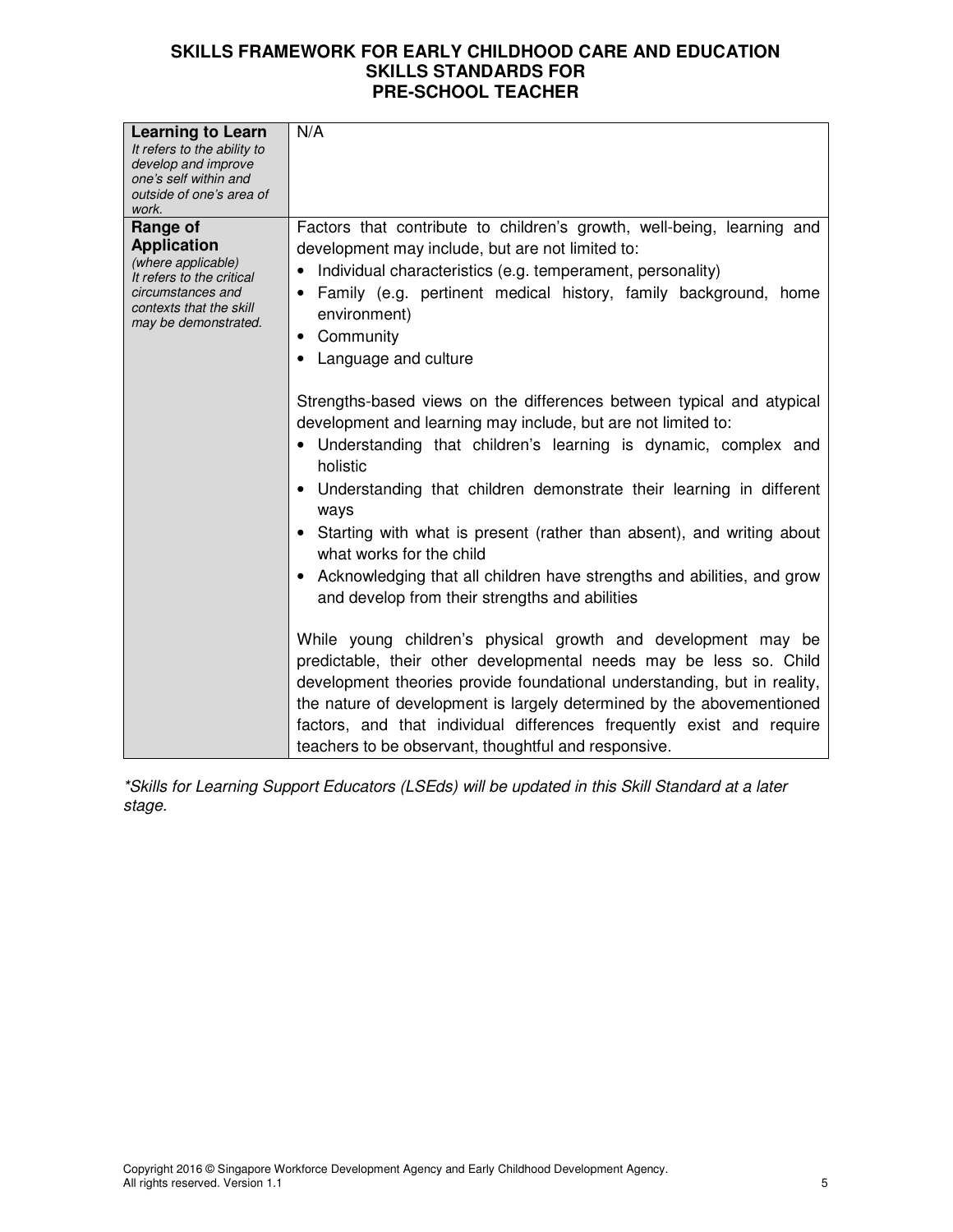| <b>Skill Code</b>                                                                                                                                                                                                                                                                                                                                                                                                                  | ECC-DCH-4013-1.1                                                                                                                                                                                                                                                                                                                                                                                                                                                                                                                                                                                                                                                                                                                                                                              | <b>Skill Category</b>                                                                    | Developing the Child<br>Holistically                             |
|------------------------------------------------------------------------------------------------------------------------------------------------------------------------------------------------------------------------------------------------------------------------------------------------------------------------------------------------------------------------------------------------------------------------------------|-----------------------------------------------------------------------------------------------------------------------------------------------------------------------------------------------------------------------------------------------------------------------------------------------------------------------------------------------------------------------------------------------------------------------------------------------------------------------------------------------------------------------------------------------------------------------------------------------------------------------------------------------------------------------------------------------------------------------------------------------------------------------------------------------|------------------------------------------------------------------------------------------|------------------------------------------------------------------|
|                                                                                                                                                                                                                                                                                                                                                                                                                                    |                                                                                                                                                                                                                                                                                                                                                                                                                                                                                                                                                                                                                                                                                                                                                                                               | <b>Sub-Skill Category</b><br>(where applicable)                                          | Curriculum and Pedagogy                                          |
| <b>Skill</b>                                                                                                                                                                                                                                                                                                                                                                                                                       | <b>Frameworks</b>                                                                                                                                                                                                                                                                                                                                                                                                                                                                                                                                                                                                                                                                                                                                                                             |                                                                                          | Refine Teaching and Learning Approaches Aligned to Curriculum    |
| <b>Skill Description</b>                                                                                                                                                                                                                                                                                                                                                                                                           | The skill describes the ability to refine teaching and learning approaches,<br>based on current research on pedagogy and teaching and learning<br>approaches. It involves planning appropriate learning goals for children<br>and improving curricula and programmes to foster children's learning.                                                                                                                                                                                                                                                                                                                                                                                                                                                                                           |                                                                                          |                                                                  |
| Knowledge and<br><b>Analysis</b><br>It refers to gathering,<br>cognitive processing,<br>integration and inspection<br>of facts and information<br>required to perform the<br>work tasks and activities.                                                                                                                                                                                                                            | The ability to understand:<br>The relevant curriculum frameworks utilised in Singapore<br>$\bullet$<br>Current research and key trends in early childhood education<br>$\bullet$<br>pedagogy, and teaching and learning approaches<br>Strategies to enhance teaching and learning approaches<br>The ability to:<br>Evaluate and refine a range of teaching and learning approaches to<br>foster children's learning<br>Apply knowledge of child development, early childhood education<br>$\bullet$<br>pedagogy, and the children to plan appropriate learning goals for the<br>children they teach individually and collectively<br>Draw on knowledge of early childhood education pedagogy and<br>$\bullet$<br>current research in teaching and learning, to support and refine<br>practice |                                                                                          |                                                                  |
| <b>Application and</b><br><b>Adaptation</b><br>It refers to the ability to<br>perform the work tasks<br>and activities required of<br>the occupation, and the<br>ability to react to and<br>manage the changes at<br>work.                                                                                                                                                                                                         |                                                                                                                                                                                                                                                                                                                                                                                                                                                                                                                                                                                                                                                                                                                                                                                               |                                                                                          |                                                                  |
| <b>Innovation and</b><br><b>Value Creation</b><br>It refers to the ability to<br>generate purposive ideas<br>to improve work<br>performance and/or<br>enhance business values<br>that are aligned to<br>organisational goals.<br><b>Social Intelligence</b><br>and Ethics<br>It refers to the ability to<br>use affective factors in<br>leadership, relationship<br>and diversity<br>management guided by<br>professional codes of | The ability to:<br>programmes<br>N/A                                                                                                                                                                                                                                                                                                                                                                                                                                                                                                                                                                                                                                                                                                                                                          |                                                                                          | Refine teaching and learning approaches to improve curricula and |
| ethics.<br>Learning to Learn<br>It refers to the ability to<br>develop and improve<br>one's self within and<br>outside of one's area of<br>work.                                                                                                                                                                                                                                                                                   | N/A                                                                                                                                                                                                                                                                                                                                                                                                                                                                                                                                                                                                                                                                                                                                                                                           |                                                                                          |                                                                  |
| Range of<br><b>Application</b><br>(where applicable)<br>It refers to the critical<br>circumstances and                                                                                                                                                                                                                                                                                                                             | ٠<br>Languages                                                                                                                                                                                                                                                                                                                                                                                                                                                                                                                                                                                                                                                                                                                                                                                | Relevant Curriculum Frameworks must include:<br>Nurturing Early Learners (NEL) Framework | Nurturing Early Learners (NEL) Framework for Mother Tongue       |

Copyright 2016 © Singapore Workforce Development Agency and Early Childhood Development Agency. All rights reserved. Version 1.1 6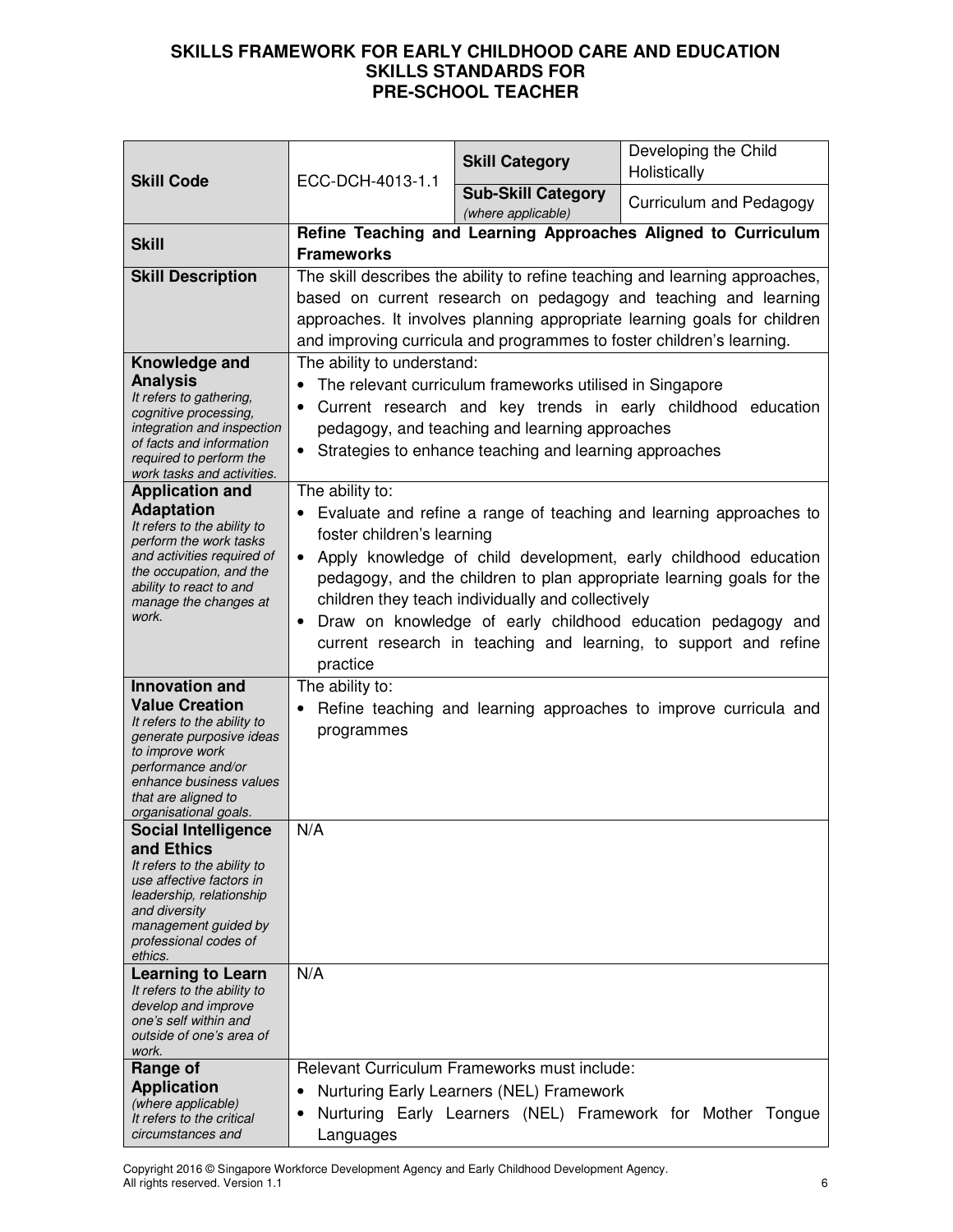contexts that the skill may be demonstrated.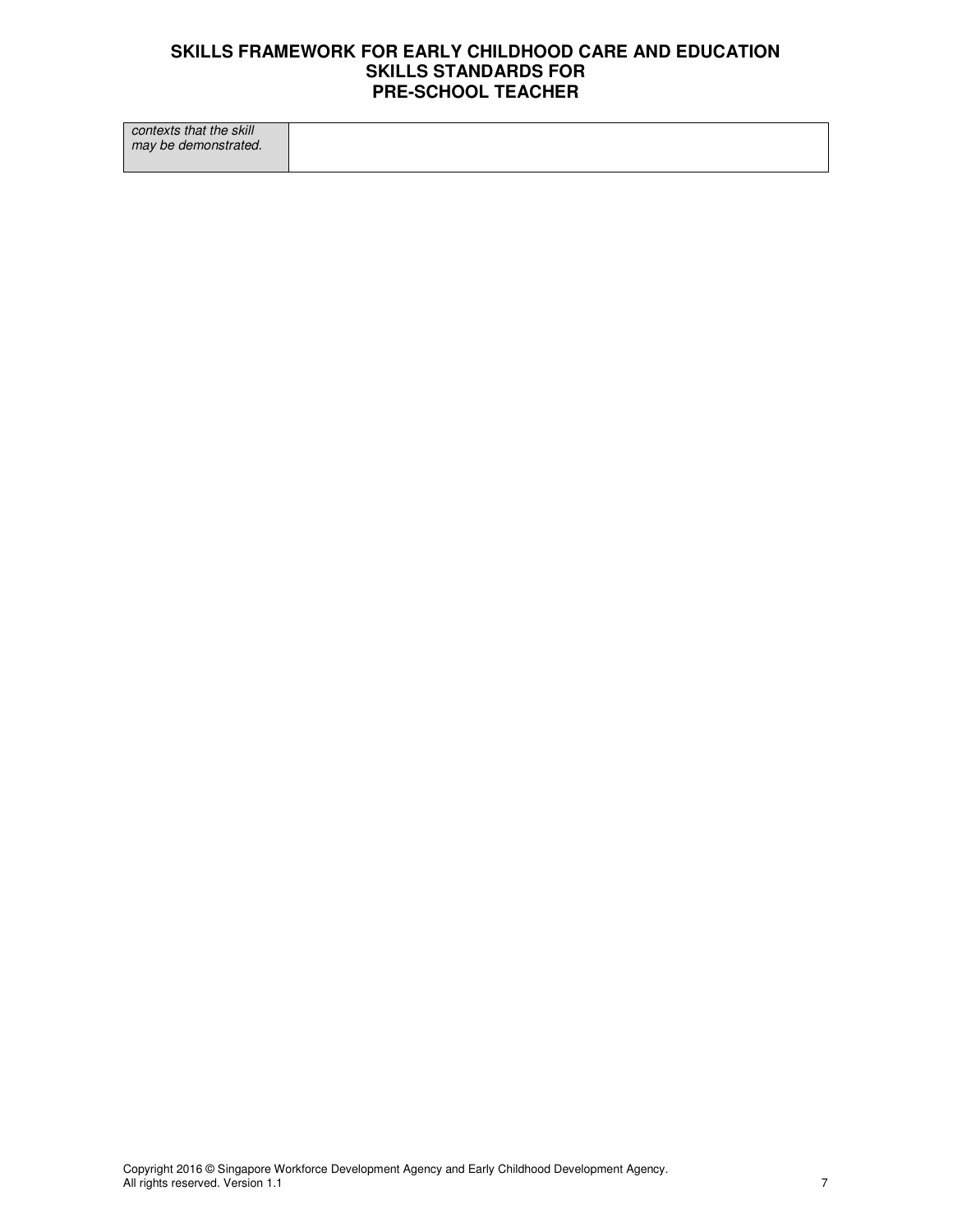| <b>Skill Code</b>                                                                                                                                                                                       | ECC-DCH-4014-1.1                                                                                                                                                                                                                                                                                                                                                                                                                                                                                                                                                                                                                                                                                                                                  | <b>Skill Category</b>                                                                                                                                                                                                                  | Developing the Child<br>Holistically                                                                                                                                                                                                                                             |
|---------------------------------------------------------------------------------------------------------------------------------------------------------------------------------------------------------|---------------------------------------------------------------------------------------------------------------------------------------------------------------------------------------------------------------------------------------------------------------------------------------------------------------------------------------------------------------------------------------------------------------------------------------------------------------------------------------------------------------------------------------------------------------------------------------------------------------------------------------------------------------------------------------------------------------------------------------------------|----------------------------------------------------------------------------------------------------------------------------------------------------------------------------------------------------------------------------------------|----------------------------------------------------------------------------------------------------------------------------------------------------------------------------------------------------------------------------------------------------------------------------------|
|                                                                                                                                                                                                         |                                                                                                                                                                                                                                                                                                                                                                                                                                                                                                                                                                                                                                                                                                                                                   | <b>Sub-Skill Category</b>                                                                                                                                                                                                              |                                                                                                                                                                                                                                                                                  |
|                                                                                                                                                                                                         |                                                                                                                                                                                                                                                                                                                                                                                                                                                                                                                                                                                                                                                                                                                                                   | (where applicable)                                                                                                                                                                                                                     | Curriculum and Pedagogy                                                                                                                                                                                                                                                          |
| <b>Skill</b>                                                                                                                                                                                            | Refine Classroom                                                                                                                                                                                                                                                                                                                                                                                                                                                                                                                                                                                                                                                                                                                                  | <b>Observe and Document Children's Learning</b>                                                                                                                                                                                        | Management Strategies, and Strategies to                                                                                                                                                                                                                                         |
| <b>Skill Description</b>                                                                                                                                                                                |                                                                                                                                                                                                                                                                                                                                                                                                                                                                                                                                                                                                                                                                                                                                                   |                                                                                                                                                                                                                                        |                                                                                                                                                                                                                                                                                  |
|                                                                                                                                                                                                         | The skill describes the ability to refine classroom management strategies,<br>and strategies to observe and document children's learning to ensure<br>holistic experiences for young children, and support meaningful planning<br>for each child. It involves integrating and evaluating classroom<br>management strategies, gathering observations from families and<br>colleagues, and reviewing observations and documentation of children's<br>learning. It also includes ensuring consistency and objectivity in<br>managing children's behaviour, sharing effective classroom strategies<br>with colleagues, and information gathered with relevant stakeholders.<br>The LSEd* will also document and report findings on children with mild |                                                                                                                                                                                                                                        |                                                                                                                                                                                                                                                                                  |
|                                                                                                                                                                                                         | developmental needs.                                                                                                                                                                                                                                                                                                                                                                                                                                                                                                                                                                                                                                                                                                                              |                                                                                                                                                                                                                                        |                                                                                                                                                                                                                                                                                  |
| Knowledge and<br><b>Analysis</b><br>It refers to gathering,<br>cognitive processing,<br>integration and inspection<br>of facts and information<br>required to perform the<br>work tasks and activities. | The ability to understand:<br>The role of observation and documentation of children's learning in<br>$\bullet$<br>creating a holistic picture of childrens' experiences, development and<br>learning, and in supporting planning that is meaningful to each child<br>The process of reviewing observations and documentation of<br>$\bullet$<br>children's learning<br>Observations and documentations of children's learning                                                                                                                                                                                                                                                                                                                     |                                                                                                                                                                                                                                        |                                                                                                                                                                                                                                                                                  |
| <b>Application and</b>                                                                                                                                                                                  | The ability to:                                                                                                                                                                                                                                                                                                                                                                                                                                                                                                                                                                                                                                                                                                                                   |                                                                                                                                                                                                                                        |                                                                                                                                                                                                                                                                                  |
| <b>Adaptation</b><br>It refers to the ability to<br>perform the work tasks<br>and activities required of<br>the occupation, and the<br>ability to react to and<br>manage the changes at<br>work.        | $\bullet$<br>$\bullet$<br>$\bullet$                                                                                                                                                                                                                                                                                                                                                                                                                                                                                                                                                                                                                                                                                                               | Integrate classroom management strategies intentionally<br>Evaluate and refine classroom management strategies<br>improve practice and enhance children's experiences<br>based on observation and documentation of children's learning | Gather observations from families and colleagues to inform and<br>improve the planning process for individual children and the group<br>Review observations and documentations of children's learning to<br>Ensure consistency and objectivity in managing children's behaviour, |
| <b>Innovation and</b>                                                                                                                                                                                   | N/A                                                                                                                                                                                                                                                                                                                                                                                                                                                                                                                                                                                                                                                                                                                                               |                                                                                                                                                                                                                                        |                                                                                                                                                                                                                                                                                  |
| <b>Value Creation</b><br>It refers to the ability to<br>generate purposive ideas<br>to improve work<br>performance and/or<br>enhance business values<br>that are aligned to<br>organisational goals.    |                                                                                                                                                                                                                                                                                                                                                                                                                                                                                                                                                                                                                                                                                                                                                   |                                                                                                                                                                                                                                        |                                                                                                                                                                                                                                                                                  |
| <b>Social Intelligence</b>                                                                                                                                                                              | The ability to:                                                                                                                                                                                                                                                                                                                                                                                                                                                                                                                                                                                                                                                                                                                                   |                                                                                                                                                                                                                                        |                                                                                                                                                                                                                                                                                  |
| and Ethics<br>It refers to the ability to<br>use affective factors in<br>leadership, relationship<br>and diversity<br>management guided by<br>professional codes of<br>ethics.                          | $\bullet$<br>٠<br>behaviour, or refer to appropriate staff<br>$\bullet$                                                                                                                                                                                                                                                                                                                                                                                                                                                                                                                                                                                                                                                                           | Share effective classroom strategies with colleagues<br>children's learning with relevant stakeholders, where necessary                                                                                                                | Respond to questions from colleagues and families about children's<br>Share information gathered from observation and documentation of                                                                                                                                           |

Copyright 2016 © Singapore Workforce Development Agency and Early Childhood Development Agency. All rights reserved. Version 1.1 8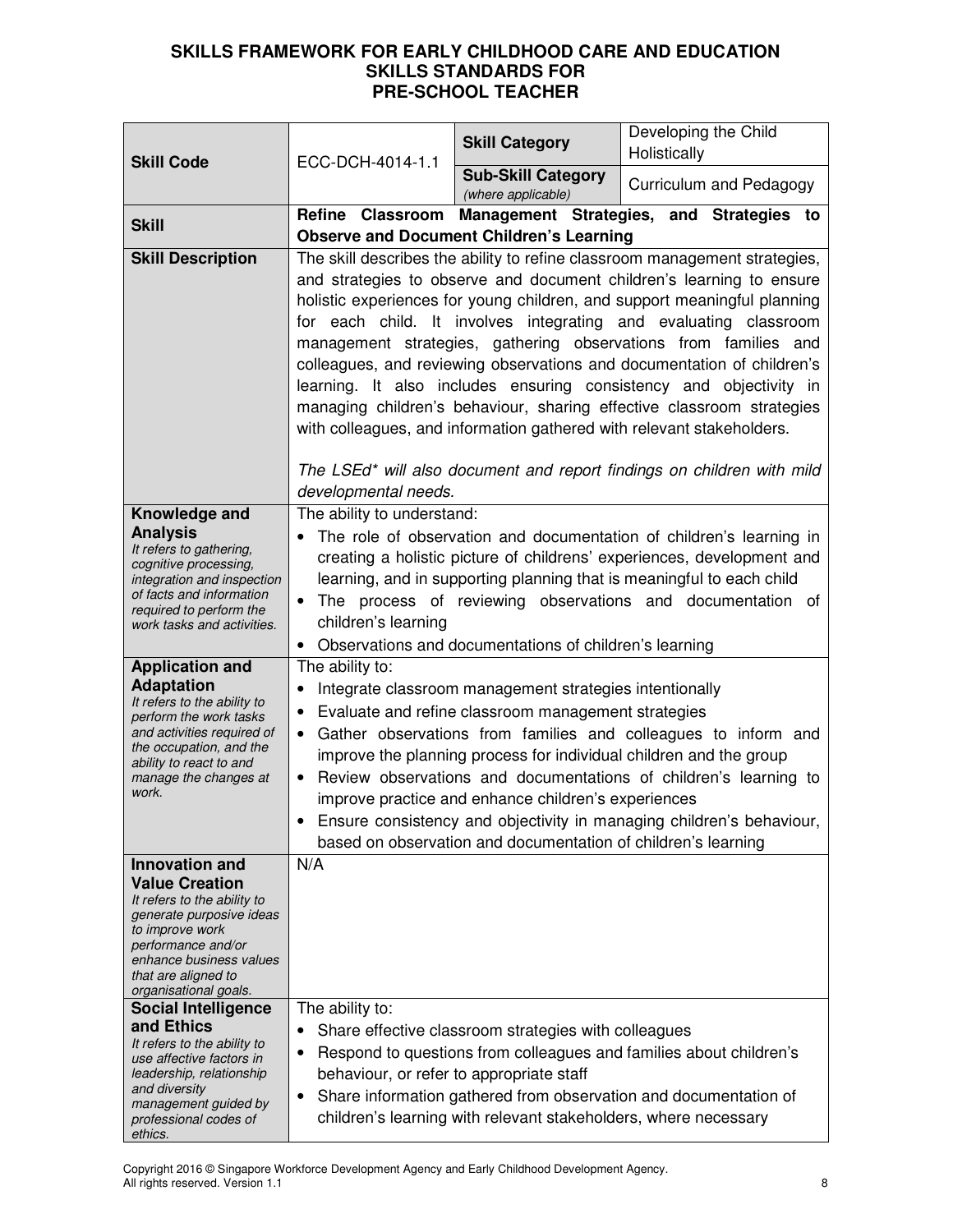| <b>Learning to Learn</b><br>It refers to the ability to<br>develop and improve<br>one's self within and<br>outside of one's area of<br>work.              | N/A                                                                                                                                                                                                                                                                                                                                                 |
|-----------------------------------------------------------------------------------------------------------------------------------------------------------|-----------------------------------------------------------------------------------------------------------------------------------------------------------------------------------------------------------------------------------------------------------------------------------------------------------------------------------------------------|
| Range of<br><b>Application</b><br>(where applicable)<br>It refers to the critical<br>circumstances and<br>contexts that the skill<br>may be demonstrated. | The process of reviewing observations and documentation of children's<br>learning may include, but is not limited to:<br>Identifying developmental skills<br>Considering perspectives of colleagues, interpretations and changes<br>over time and in different contexts<br>Planning activities ans experiences for extension of children's learning |

\*Skills for Learning Support Educators (LSEds) will be updated in this Skill Standard at a later stage.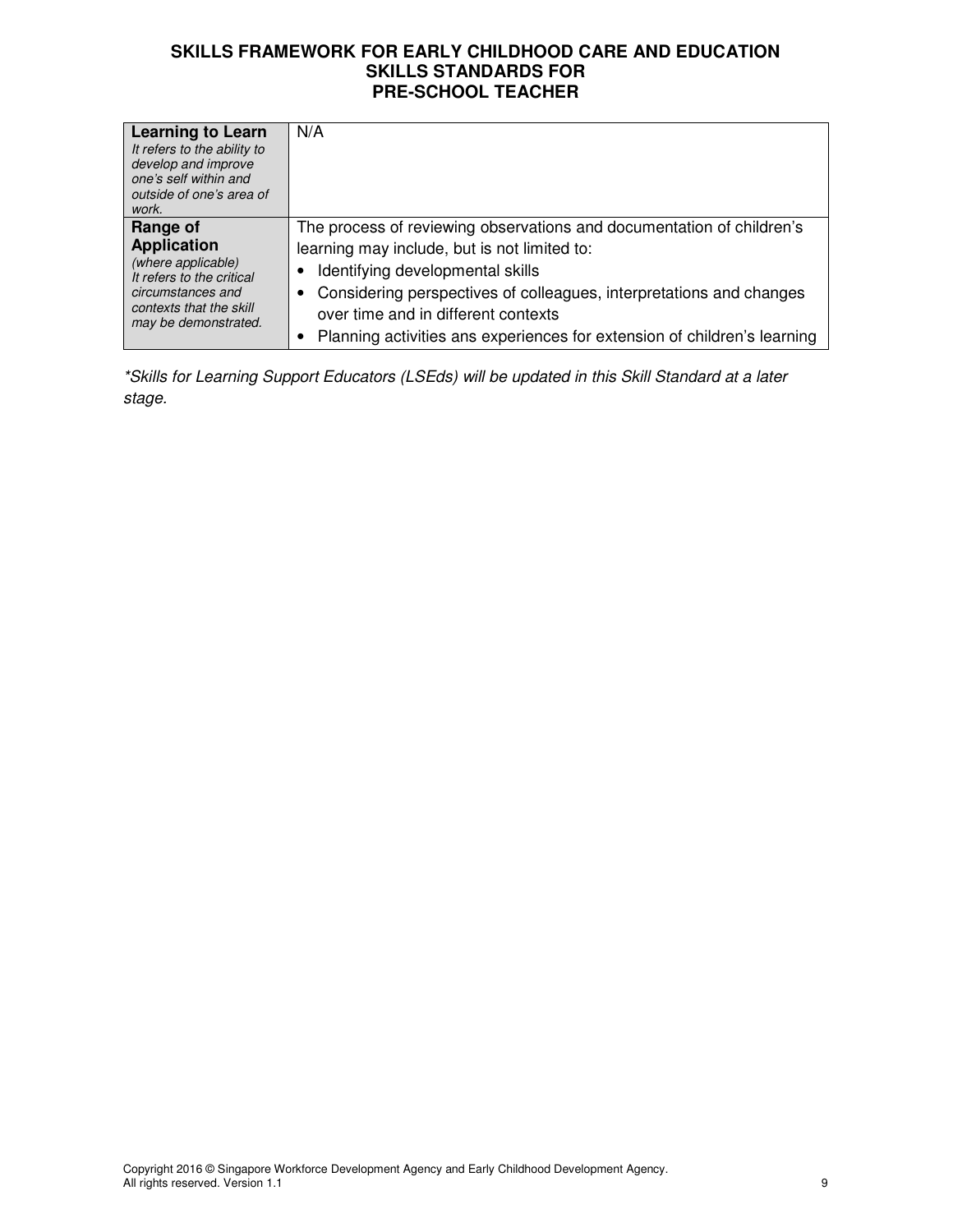|                                                                                                                                            |                                                                                                                                              | <b>Skill Category</b>                                    | Developing the Child<br>Holistically                                   |
|--------------------------------------------------------------------------------------------------------------------------------------------|----------------------------------------------------------------------------------------------------------------------------------------------|----------------------------------------------------------|------------------------------------------------------------------------|
| <b>Skill Code</b>                                                                                                                          | ECC-DCH-4015-1.1                                                                                                                             | <b>Sub-Skill Category</b>                                | Curriculum and Pedagogy                                                |
|                                                                                                                                            | Engage Children                                                                                                                              | (where applicable)                                       | Meaningfully Through the Customisation of                              |
| <b>Skill</b>                                                                                                                               |                                                                                                                                              |                                                          | <b>Curriculum and Use of Appropriate Pedagogy (Pre-school Teacher)</b> |
| <b>Skill Description</b>                                                                                                                   |                                                                                                                                              |                                                          | The skill describes the ability to customise curricula and programmes, |
|                                                                                                                                            | based on the curriculum frameworks currently used in Singapore, to meet                                                                      |                                                          |                                                                        |
|                                                                                                                                            | learning goals and objectives and the needs of children. It involves<br>applying current research and key trends in teaching and learning    |                                                          |                                                                        |
|                                                                                                                                            |                                                                                                                                              |                                                          |                                                                        |
|                                                                                                                                            | theories and approaches. It also includes reflecting and reviewing, with<br>colleagues, the curricula and programmes to improve practices in |                                                          |                                                                        |
|                                                                                                                                            | engaging children meaningfully.                                                                                                              |                                                          |                                                                        |
| Knowledge and                                                                                                                              | The ability to understand:                                                                                                                   |                                                          |                                                                        |
| <b>Analysis</b>                                                                                                                            | $\bullet$                                                                                                                                    |                                                          | The relevant curriculum frameworks currently utilised in Singapore     |
| It refers to gathering,<br>cognitive processing,                                                                                           | $\bullet$                                                                                                                                    | The objectives of centre's curricula and programmes      |                                                                        |
| integration and inspection                                                                                                                 | $\bullet$                                                                                                                                    |                                                          | Current research and key trends on teaching and learning theories      |
| of facts and information<br>required to perform the                                                                                        |                                                                                                                                              | and approaches as well as early childhood pedagogy       |                                                                        |
| work tasks and activities.                                                                                                                 | $\bullet$                                                                                                                                    |                                                          | How curricula and programmes can engage children meaningfully and      |
|                                                                                                                                            |                                                                                                                                              | support children's holistic development                  |                                                                        |
|                                                                                                                                            | ٠                                                                                                                                            | Process of customising curricula and programmes          |                                                                        |
|                                                                                                                                            | Indicators of effective curricula and programmes<br>$\bullet$                                                                                |                                                          |                                                                        |
| <b>Application and</b>                                                                                                                     | Learning styles and developmental needs of children in the classroom<br>The ability to:                                                      |                                                          |                                                                        |
| <b>Adaptation</b>                                                                                                                          | Adapt curricula to meet learning goals and objectives and the needs of                                                                       |                                                          |                                                                        |
| It refers to the ability to                                                                                                                | children in the classroom                                                                                                                    |                                                          |                                                                        |
| perform the work tasks<br>Plan programmes with clear goals and objectives that are in line with<br>and activities required of<br>$\bullet$ |                                                                                                                                              |                                                          |                                                                        |
| the occupation, and the<br>ability to react to and                                                                                         |                                                                                                                                              | the curriculum to engage children meaningfully           |                                                                        |
| manage the changes at                                                                                                                      |                                                                                                                                              |                                                          | Review, with colleagues, the alignment of the childcare centre's       |
| work.<br>curriculum to the curriculum frameworks currently utilised in Singapore                                                           |                                                                                                                                              |                                                          |                                                                        |
| <b>Innovation and</b><br><b>Value Creation</b>                                                                                             | N/A                                                                                                                                          |                                                          |                                                                        |
| It refers to the ability to                                                                                                                |                                                                                                                                              |                                                          |                                                                        |
| generate purposive ideas<br>to improve work                                                                                                |                                                                                                                                              |                                                          |                                                                        |
| performance and/or                                                                                                                         |                                                                                                                                              |                                                          |                                                                        |
| enhance business values<br>that are aligned to                                                                                             |                                                                                                                                              |                                                          |                                                                        |
| organisational goals.                                                                                                                      |                                                                                                                                              |                                                          |                                                                        |
| <b>Social Intelligence</b><br>and Ethics                                                                                                   | N/A                                                                                                                                          |                                                          |                                                                        |
| It refers to the ability to                                                                                                                |                                                                                                                                              |                                                          |                                                                        |
| use affective factors in<br>leadership, relationship                                                                                       |                                                                                                                                              |                                                          |                                                                        |
| and diversity<br>management guided by                                                                                                      |                                                                                                                                              |                                                          |                                                                        |
| professional codes of                                                                                                                      |                                                                                                                                              |                                                          |                                                                        |
| ethics.<br><b>Learning to Learn</b>                                                                                                        | The ability to:                                                                                                                              |                                                          |                                                                        |
| It refers to the ability to                                                                                                                |                                                                                                                                              | Reflect on curricula and programmes to improve practices |                                                                        |
| develop and improve<br>one's self within and                                                                                               |                                                                                                                                              |                                                          |                                                                        |
| outside of one's area of                                                                                                                   |                                                                                                                                              |                                                          |                                                                        |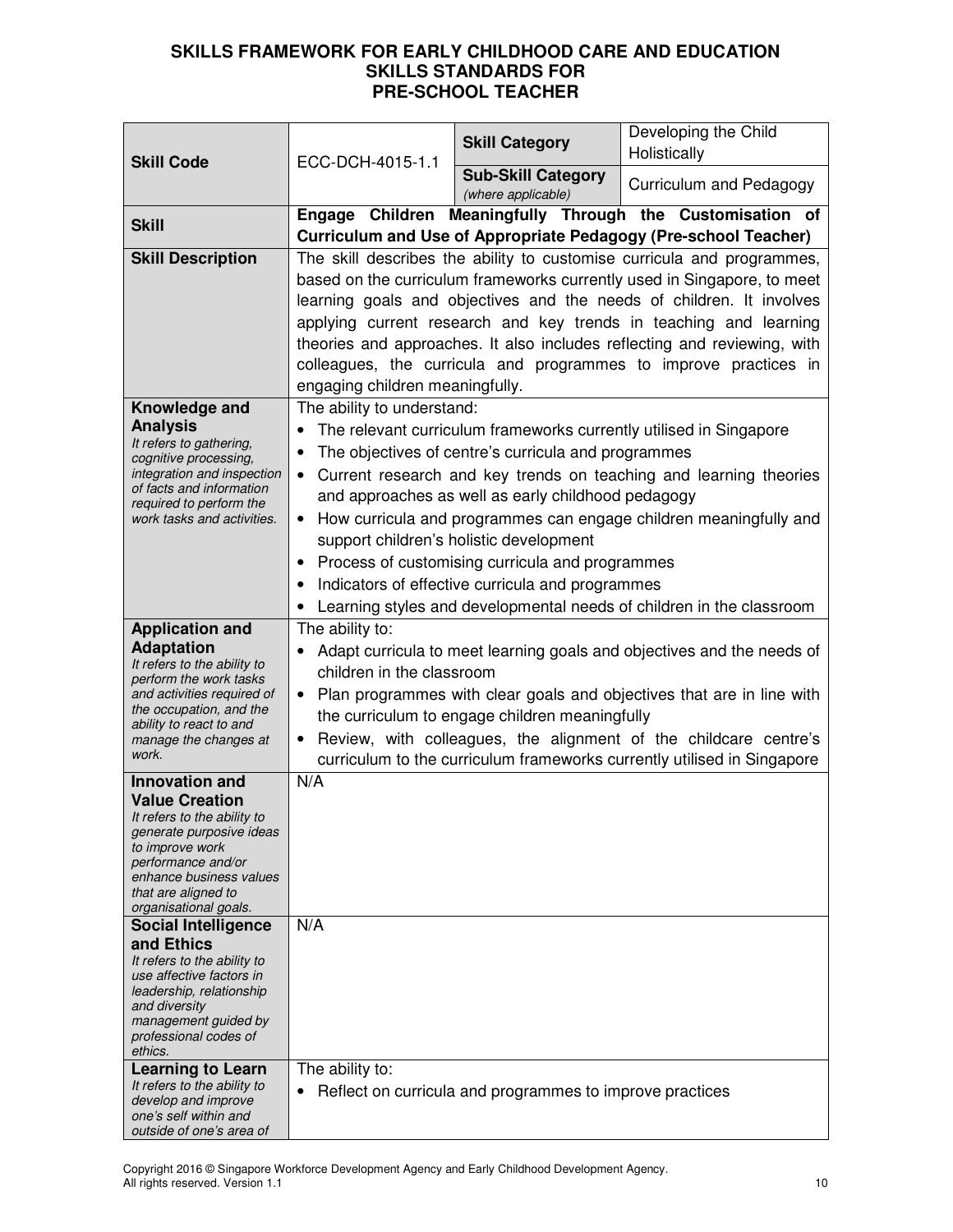| work.                                                                                                                                                     |                                                                                                                                                                                                                                                                                                                                                                      |
|-----------------------------------------------------------------------------------------------------------------------------------------------------------|----------------------------------------------------------------------------------------------------------------------------------------------------------------------------------------------------------------------------------------------------------------------------------------------------------------------------------------------------------------------|
| Range of<br><b>Application</b><br>(where applicable)<br>It refers to the critical<br>circumstances and<br>contexts that the skill<br>may be demonstrated. | Indicators of effective curricula and programmes may include, but are not<br>limited to:<br>Articulation of clear goals<br>Active and engaged children<br>Evidence-based curriculum that is developmentally appropriate for<br>٠<br>children<br>Building on children's prior learning and experiences<br>Alignment to learning standards and appropriate assessments |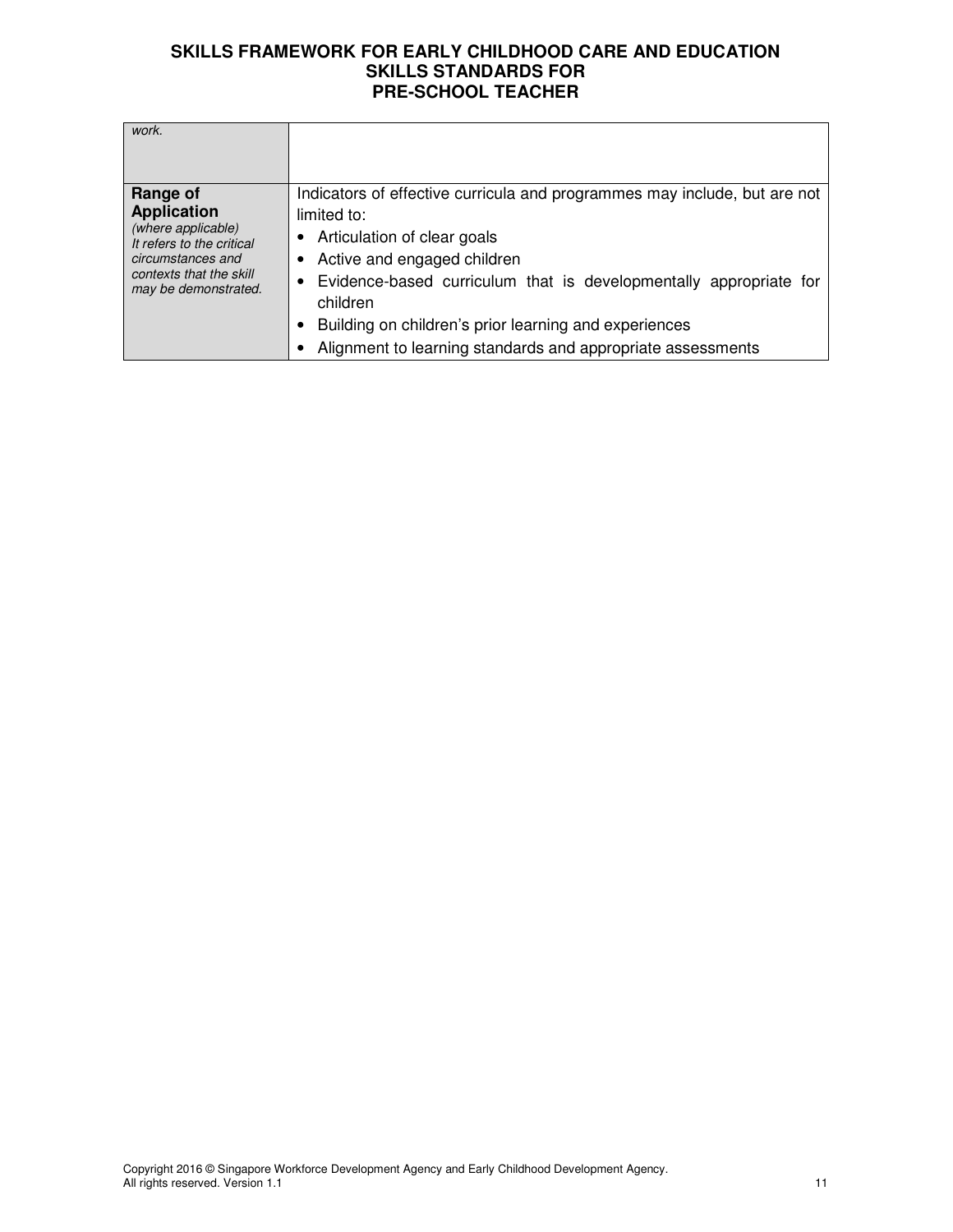|                                                                                                                                              |                                                                                                                                                                                                                                                                                                                                                                                                                                                                                                           | <b>Skill Category</b>                                         | Developing the Child                                                    |
|----------------------------------------------------------------------------------------------------------------------------------------------|-----------------------------------------------------------------------------------------------------------------------------------------------------------------------------------------------------------------------------------------------------------------------------------------------------------------------------------------------------------------------------------------------------------------------------------------------------------------------------------------------------------|---------------------------------------------------------------|-------------------------------------------------------------------------|
| <b>Skill Code</b>                                                                                                                            | ECC-DCH-4016-1.1                                                                                                                                                                                                                                                                                                                                                                                                                                                                                          |                                                               | Holistically                                                            |
|                                                                                                                                              |                                                                                                                                                                                                                                                                                                                                                                                                                                                                                                           | <b>Sub-Skill Category</b><br>(where applicable)               | Curriculum and Pedagogy                                                 |
| <b>Skill</b>                                                                                                                                 | Implement Differentiated Teaching and Learning Strategies to Meet                                                                                                                                                                                                                                                                                                                                                                                                                                         |                                                               |                                                                         |
|                                                                                                                                              |                                                                                                                                                                                                                                                                                                                                                                                                                                                                                                           | the Diverse Needs of Children (Pre-school Teacher)            |                                                                         |
| <b>Skill Description</b>                                                                                                                     | The skill describes the ability to design and deliver lesson plans using<br>differentiated teaching and learning strategies to meet the diverse needs<br>of children. It includes developing a variety of teaching and learning<br>methods and activities, and adapting and/or creating resources for<br>teaching and learning. It also involves respecting and treating each child<br>as a unique individual.<br>The LSEd* will also adapt the curriculum for children with mild<br>developmental needs. |                                                               |                                                                         |
| Knowledge and                                                                                                                                | The ability to understand:                                                                                                                                                                                                                                                                                                                                                                                                                                                                                |                                                               |                                                                         |
| <b>Analysis</b>                                                                                                                              | The diverse needs of children                                                                                                                                                                                                                                                                                                                                                                                                                                                                             |                                                               |                                                                         |
| It refers to gathering,<br>cognitive processing,                                                                                             | $\bullet$                                                                                                                                                                                                                                                                                                                                                                                                                                                                                                 | Factors that contribute to each child's development           |                                                                         |
| integration and inspection                                                                                                                   | • Ways to differentiate instruction                                                                                                                                                                                                                                                                                                                                                                                                                                                                       |                                                               |                                                                         |
| of facts and information<br>required to perform the                                                                                          | ٠                                                                                                                                                                                                                                                                                                                                                                                                                                                                                                         | Differentiated teaching and learning strategies               |                                                                         |
| work tasks and activities.                                                                                                                   | $\bullet$                                                                                                                                                                                                                                                                                                                                                                                                                                                                                                 |                                                               | Forms of support and resources needed to meet the diverse needs of      |
| children                                                                                                                                     |                                                                                                                                                                                                                                                                                                                                                                                                                                                                                                           |                                                               |                                                                         |
|                                                                                                                                              |                                                                                                                                                                                                                                                                                                                                                                                                                                                                                                           |                                                               | Planning for effective, differentiated teaching and learning strategies |
|                                                                                                                                              | Strategies to refine differentiated teaching and learning strategies                                                                                                                                                                                                                                                                                                                                                                                                                                      |                                                               |                                                                         |
| <b>Application and</b><br><b>Adaptation</b>                                                                                                  | The ability to:                                                                                                                                                                                                                                                                                                                                                                                                                                                                                           |                                                               |                                                                         |
| It refers to the ability to                                                                                                                  | Develop a variety of teaching and learning methods and activities                                                                                                                                                                                                                                                                                                                                                                                                                                         |                                                               |                                                                         |
| perform the work tasks and<br>activities required of the                                                                                     | Design and deliver lesson plans using differentiated teaching and<br>learning strategies to meet the diverse needs of children                                                                                                                                                                                                                                                                                                                                                                            |                                                               |                                                                         |
| occupation, and the ability to<br>Refine differentiated teaching and learning strategies to suit the<br>react to and manage the<br>$\bullet$ |                                                                                                                                                                                                                                                                                                                                                                                                                                                                                                           |                                                               |                                                                         |
| changes at work.                                                                                                                             | diverse needs of children                                                                                                                                                                                                                                                                                                                                                                                                                                                                                 |                                                               |                                                                         |
| <b>Innovation and</b><br><b>Value Creation</b>                                                                                               | The ability to:                                                                                                                                                                                                                                                                                                                                                                                                                                                                                           |                                                               |                                                                         |
| It refers to the ability to                                                                                                                  | diverse needs of children                                                                                                                                                                                                                                                                                                                                                                                                                                                                                 |                                                               | Adapt and/or create resources for teaching and learning, to meet the    |
| generate purposive ideas                                                                                                                     |                                                                                                                                                                                                                                                                                                                                                                                                                                                                                                           |                                                               |                                                                         |
| to improve work<br>performance and/or                                                                                                        |                                                                                                                                                                                                                                                                                                                                                                                                                                                                                                           |                                                               |                                                                         |
| enhance business values<br>that are aligned to                                                                                               |                                                                                                                                                                                                                                                                                                                                                                                                                                                                                                           |                                                               |                                                                         |
| organisational goals.                                                                                                                        |                                                                                                                                                                                                                                                                                                                                                                                                                                                                                                           |                                                               |                                                                         |
| <b>Social Intelligence</b>                                                                                                                   | The ability to:                                                                                                                                                                                                                                                                                                                                                                                                                                                                                           |                                                               |                                                                         |
| and Ethics<br>It refers to the ability to                                                                                                    |                                                                                                                                                                                                                                                                                                                                                                                                                                                                                                           | Respect and treat each child as a unique individual           |                                                                         |
| use affective factors in                                                                                                                     |                                                                                                                                                                                                                                                                                                                                                                                                                                                                                                           |                                                               |                                                                         |
| leadership, relationship<br>and diversity                                                                                                    |                                                                                                                                                                                                                                                                                                                                                                                                                                                                                                           |                                                               |                                                                         |
| management guided by                                                                                                                         |                                                                                                                                                                                                                                                                                                                                                                                                                                                                                                           |                                                               |                                                                         |
| professional codes of<br>ethics.                                                                                                             |                                                                                                                                                                                                                                                                                                                                                                                                                                                                                                           |                                                               |                                                                         |
| <b>Learning to Learn</b>                                                                                                                     | The ability to:                                                                                                                                                                                                                                                                                                                                                                                                                                                                                           |                                                               |                                                                         |
| It refers to the ability to<br>develop and improve                                                                                           |                                                                                                                                                                                                                                                                                                                                                                                                                                                                                                           | Reflect on effectiveness of teaching and learning methods and |                                                                         |
| one's self within and                                                                                                                        | activities                                                                                                                                                                                                                                                                                                                                                                                                                                                                                                |                                                               |                                                                         |
| outside of one's area of<br>work.                                                                                                            |                                                                                                                                                                                                                                                                                                                                                                                                                                                                                                           |                                                               |                                                                         |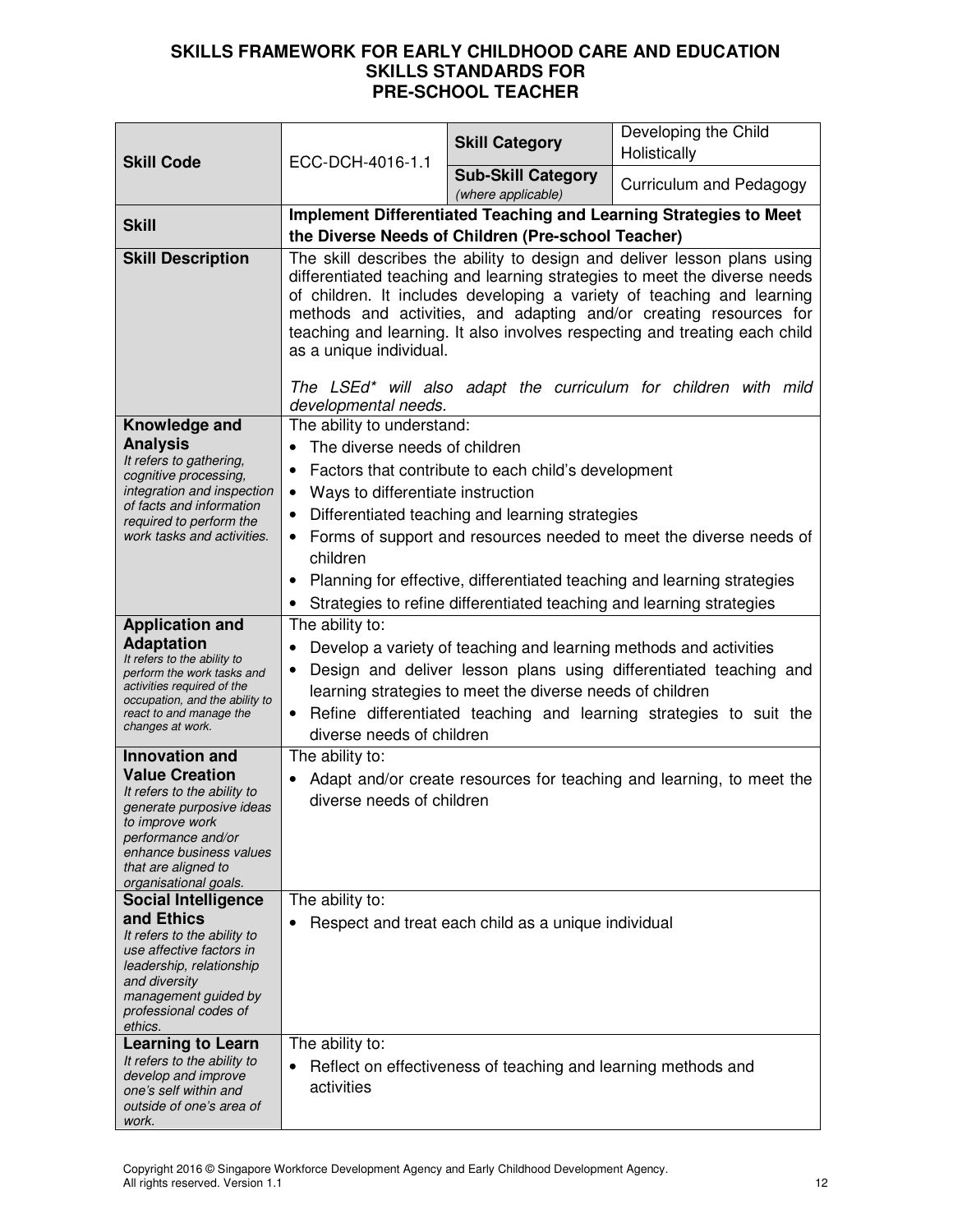| Range of<br><b>Application</b><br>(where applicable)<br>It refers to the critical<br>circumstances and<br>contexts that the skill<br>may be demonstrated. | The diverse needs of children may include, but are not limited to:<br>• Learning abilities<br>• Learning styles<br>Medical, behavioural, developmental, learning or mental health issues<br>$\bullet$<br>Culture, language, religion and family background                                                                                                                                                                                                                                                       |
|-----------------------------------------------------------------------------------------------------------------------------------------------------------|------------------------------------------------------------------------------------------------------------------------------------------------------------------------------------------------------------------------------------------------------------------------------------------------------------------------------------------------------------------------------------------------------------------------------------------------------------------------------------------------------------------|
|                                                                                                                                                           | Factors that contribute to each child's development may include, but are<br>not limited to:<br>Individual characteristics (e.g. temperament, personality)<br>Family (e.g. pertinent medical history, family background)<br>Community<br>Culture                                                                                                                                                                                                                                                                  |
|                                                                                                                                                           | Ways to differentiate instruction may include, but are not limited to:<br>• Content (what children learn) e.g. curriculum topics, concepts or<br>themes<br>Process (how children learn) e.g. learning styles and preferences<br>• Product (the end result of children's learning e.g. portfolios or<br>performance-based assessment)<br>• Learning environment (physical and psychological elements) e.g.<br>flexible classroom layout, classroom management techniques                                          |
|                                                                                                                                                           | Differentiated teaching and learning strategies may include, but are not<br>limited to:<br>• Offering appropriate intervention or extension activities<br>• Offering choices to address children's interests and needs<br>• Working independently, in small groups, or in large groups<br>Planning for effective and differentiated teaching and learning strategies<br>may include, but is not limited to:<br>• Sound understanding of content or skills to be learnt<br>Determining children's prior knowledge |
|                                                                                                                                                           | • Choice of instructional methods and materials to address children's<br>needs<br>Assessment of children's understanding of content or skills                                                                                                                                                                                                                                                                                                                                                                    |

\*Skills for Learning Support Educators (LSEds) will be updated in this Skill Standard at a later stage.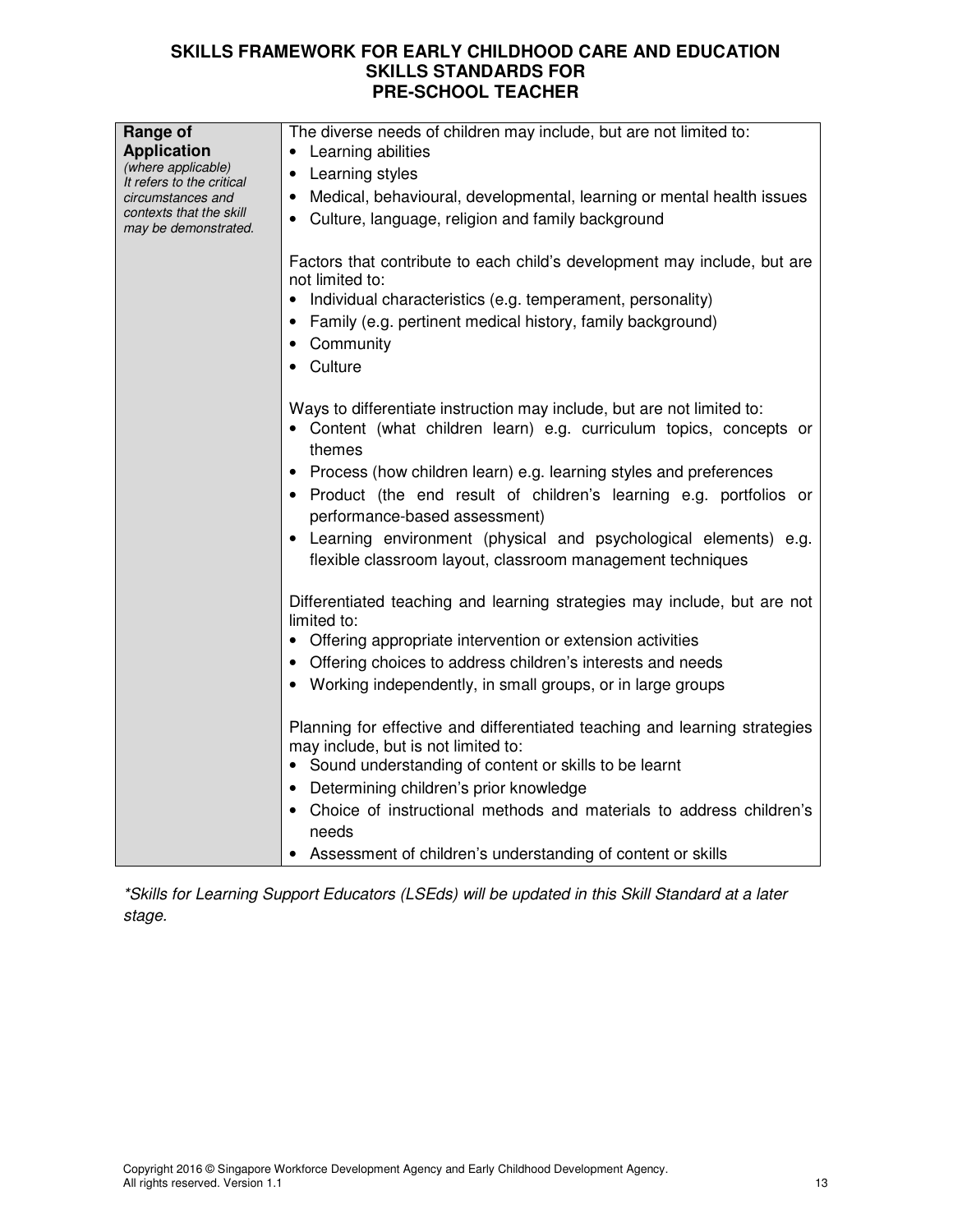|                                                           | ECC-DCH-4017-                                               | <b>Skill Category</b>                                           | Developing the Child<br>Holistically                                  |  |
|-----------------------------------------------------------|-------------------------------------------------------------|-----------------------------------------------------------------|-----------------------------------------------------------------------|--|
| <b>Skill Code</b>                                         | 1.1                                                         | <b>Sub-Skill Category</b>                                       | Curriculum and Pedagogy                                               |  |
|                                                           |                                                             | (where applicable)                                              | Inculcate the Core Values of Early Childhood Education Through        |  |
| <b>Skill</b>                                              |                                                             | <b>Classroom Curriculum and Programmes (Pre-school Teacher)</b> |                                                                       |  |
| <b>Skill Description</b>                                  |                                                             |                                                                 | The skill describes the ability to integrate the core values of early |  |
|                                                           |                                                             |                                                                 | childhood education into the planning and implementation of classroom |  |
|                                                           |                                                             |                                                                 | curriculum and programmes. It also involves respecting and treating   |  |
|                                                           |                                                             |                                                                 | each child as a unique individual, and encouraging colleagues to      |  |
|                                                           |                                                             |                                                                 | inculcate the core values of early childhood education through        |  |
|                                                           |                                                             | classroom curriculum, programmes and interactions.              |                                                                       |  |
| Knowledge and                                             | The ability to understand:                                  |                                                                 |                                                                       |  |
| <b>Analysis</b><br>It refers to gathering,                |                                                             |                                                                 | Core values of early childhood education (as outlined in the relevant |  |
| cognitive processing,                                     |                                                             | Curriculum Frameworks utilised in Singapore)                    |                                                                       |  |
| integration and inspection                                | $\bullet$                                                   |                                                                 | Strategies to design and implement classroom curriculum and           |  |
| of facts and information<br>required to perform the       |                                                             |                                                                 | programmes that inculcate the core values of early childhood          |  |
| work tasks and activities.                                | education                                                   |                                                                 |                                                                       |  |
| <b>Application and</b>                                    | The ability to:                                             |                                                                 |                                                                       |  |
| <b>Adaptation</b><br>It refers to the ability to          |                                                             |                                                                 | Integrate the core values of early childhood education into teaching  |  |
| perform the work tasks and                                | and learning approaches.                                    |                                                                 |                                                                       |  |
| activities required of the                                | Plan and implement classroom curriculum and programmes that |                                                                 |                                                                       |  |
| occupation, and the ability<br>to react to and manage the | inculcate the core values of early childhood education      |                                                                 |                                                                       |  |
| changes at work.                                          |                                                             |                                                                 |                                                                       |  |
| <b>Innovation and</b>                                     | N/A                                                         |                                                                 |                                                                       |  |
| <b>Value Creation</b><br>It refers to the ability to      |                                                             |                                                                 |                                                                       |  |
| generate purposive ideas                                  |                                                             |                                                                 |                                                                       |  |
| to improve work<br>performance and/or                     |                                                             |                                                                 |                                                                       |  |
| enhance business values                                   |                                                             |                                                                 |                                                                       |  |
| that are aligned to                                       |                                                             |                                                                 |                                                                       |  |
| organisational goals.<br><b>Social Intelligence</b>       | The ability to:                                             |                                                                 |                                                                       |  |
| and Ethics                                                | $\bullet$                                                   |                                                                 | Encourage colleagues to inculcate the core values of early childhood  |  |
| It refers to the ability to use                           |                                                             | education through classroom curriculum and programmes           |                                                                       |  |
| affective factors in<br>leadership, relationship          |                                                             |                                                                 |                                                                       |  |
| and diversity management                                  |                                                             |                                                                 |                                                                       |  |
| guided by professional<br>codes of ethics.                |                                                             |                                                                 |                                                                       |  |
| <b>Learning to Learn</b>                                  | N/A                                                         |                                                                 |                                                                       |  |
| It refers to the ability to                               |                                                             |                                                                 |                                                                       |  |
| develop and improve one's<br>self within and outside of   |                                                             |                                                                 |                                                                       |  |
| one's area of work.                                       |                                                             |                                                                 |                                                                       |  |
| Range of                                                  | N/A                                                         |                                                                 |                                                                       |  |
| <b>Application</b>                                        |                                                             |                                                                 |                                                                       |  |
| (where applicable)<br>It refers to the critical           |                                                             |                                                                 |                                                                       |  |
| circumstances and                                         |                                                             |                                                                 |                                                                       |  |
| contexts that the skill may<br>be demonstrated.           |                                                             |                                                                 |                                                                       |  |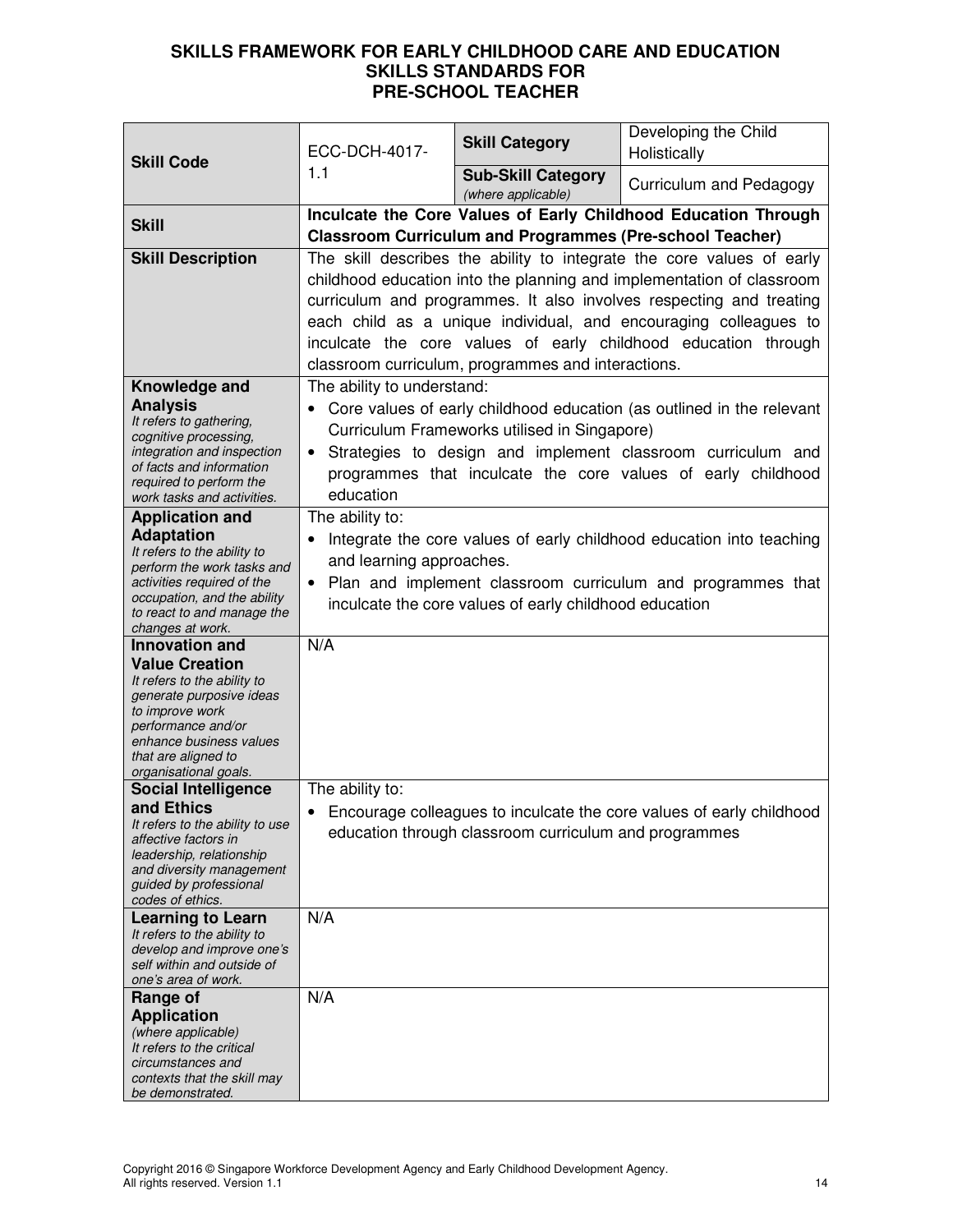| <b>Skill Code</b>                                                                                                                                                                                    | ECC-DCH-4018-1.1                                                                                                                                                                                                                                                                                                                                                                                      | <b>Skill Category</b>                                                                                                                                                                                                                   | Developing the Child<br>Holistically                                                                                                      |
|------------------------------------------------------------------------------------------------------------------------------------------------------------------------------------------------------|-------------------------------------------------------------------------------------------------------------------------------------------------------------------------------------------------------------------------------------------------------------------------------------------------------------------------------------------------------------------------------------------------------|-----------------------------------------------------------------------------------------------------------------------------------------------------------------------------------------------------------------------------------------|-------------------------------------------------------------------------------------------------------------------------------------------|
|                                                                                                                                                                                                      |                                                                                                                                                                                                                                                                                                                                                                                                       | <b>Sub-Skill Category</b><br>(where applicable)                                                                                                                                                                                         | <b>Learning Environment</b>                                                                                                               |
| <b>Skill</b>                                                                                                                                                                                         | <b>Design Quality Learning Environments (Pre-school Teacher)</b>                                                                                                                                                                                                                                                                                                                                      |                                                                                                                                                                                                                                         |                                                                                                                                           |
| <b>Skill Description</b>                                                                                                                                                                             | The skill describes the ability to design safe and positive indoor and<br>outdoor learning environments that support integrated learning, scaffold<br>children's learning, develop self-efficacy and are engaging, stimulating<br>and challenging for children. It also includes the development of<br>appropriate resources and the evaluation of the effectiveness of the<br>learning environments. |                                                                                                                                                                                                                                         |                                                                                                                                           |
| Knowledge and                                                                                                                                                                                        | The ability to understand:                                                                                                                                                                                                                                                                                                                                                                            |                                                                                                                                                                                                                                         |                                                                                                                                           |
| <b>Analysis</b><br>It refers to gathering,<br>cognitive processing,<br>integration and inspection<br>of facts and information<br>required to perform the<br>work tasks and activities.               | $\bullet$<br>in their learning                                                                                                                                                                                                                                                                                                                                                                        | The importance of the learning environment<br>Features of a quality learning environment<br>Strategies to scaffold children's learning and build self-efficacy<br>create a stimulating and safe learning environment                    | The role of the learning environment to engage and motivate children<br>A range of developmentally appropriate materials and resources to |
| <b>Application and</b>                                                                                                                                                                               | The ability to:                                                                                                                                                                                                                                                                                                                                                                                       |                                                                                                                                                                                                                                         |                                                                                                                                           |
| <b>Adaptation</b><br>It refers to the ability to<br>perform the work tasks<br>and activities required of<br>the occupation, and the<br>ability to react to and<br>manage the changes at<br>work.     |                                                                                                                                                                                                                                                                                                                                                                                                       | the child's confidence to face risks and challenges<br>Utilise a range of developmentally appropriate materials<br>resources, to create a stimulating and safe learning environment<br>• Evaluate effectiveness of learning environment | Create positive indoor and outdoor learning environments which build<br>and                                                               |
| <b>Innovation and</b>                                                                                                                                                                                | The ability to:                                                                                                                                                                                                                                                                                                                                                                                       |                                                                                                                                                                                                                                         |                                                                                                                                           |
| <b>Value Creation</b><br>It refers to the ability to<br>generate purposive ideas<br>to improve work<br>performance and/or<br>enhance business values<br>that are aligned to<br>organisational goals. | $\bullet$<br>challenging for children                                                                                                                                                                                                                                                                                                                                                                 | encourages children to take responsibility for their learning                                                                                                                                                                           | Design a learning environment that supports integrated learning and<br>Design a learning environment that is engaging, stimulating and    |
| <b>Social Intelligence</b>                                                                                                                                                                           | The ability to:                                                                                                                                                                                                                                                                                                                                                                                       |                                                                                                                                                                                                                                         |                                                                                                                                           |
| and Ethics<br>It refers to the ability to<br>use affective factors in<br>leadership, relationship<br>and diversity<br>management guided by<br>professional codes of<br>ethics.                       | $\bullet$<br>improve the learning environment                                                                                                                                                                                                                                                                                                                                                         |                                                                                                                                                                                                                                         | Engage in conversations with colleagues, children and families to                                                                         |
| <b>Learning to Learn</b><br>It refers to the ability to<br>develop and improve<br>one's self within and<br>outside of one's area of<br>work.                                                         | N/A                                                                                                                                                                                                                                                                                                                                                                                                   |                                                                                                                                                                                                                                         |                                                                                                                                           |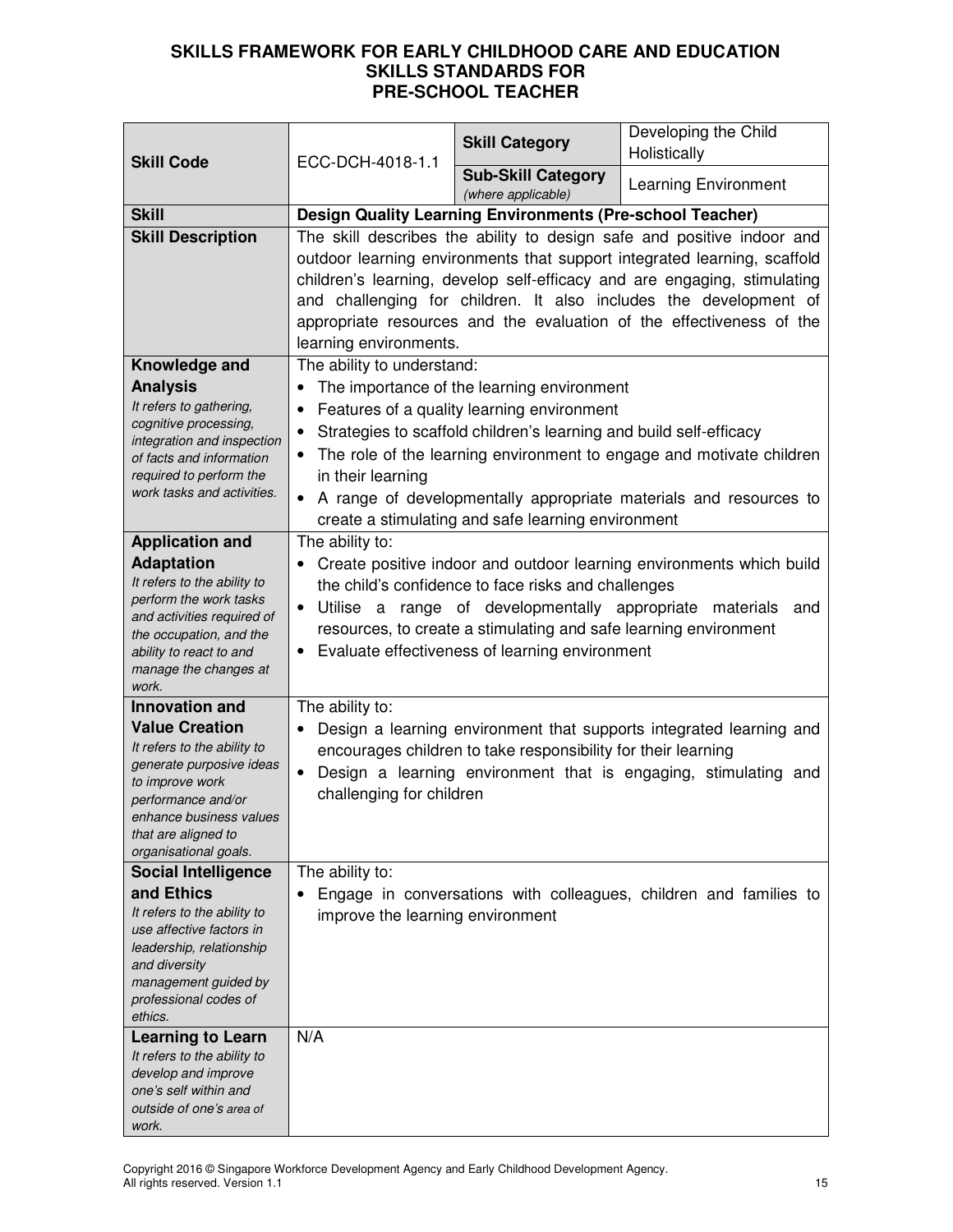| Range of                                                                                                                | Features of a quality learning environment must include, but are not                                                                                                       |
|-------------------------------------------------------------------------------------------------------------------------|----------------------------------------------------------------------------------------------------------------------------------------------------------------------------|
| <b>Application</b>                                                                                                      | limited to:                                                                                                                                                                |
| (where applicable)<br>It refers to the critical<br>circumstances and<br>contexts that the skill<br>may be demonstrated. | • Responsiveness to children's needs<br>• Meaningful and creative enhancements to children's learning<br>• Provision of opportunities for critical thinking and engagement |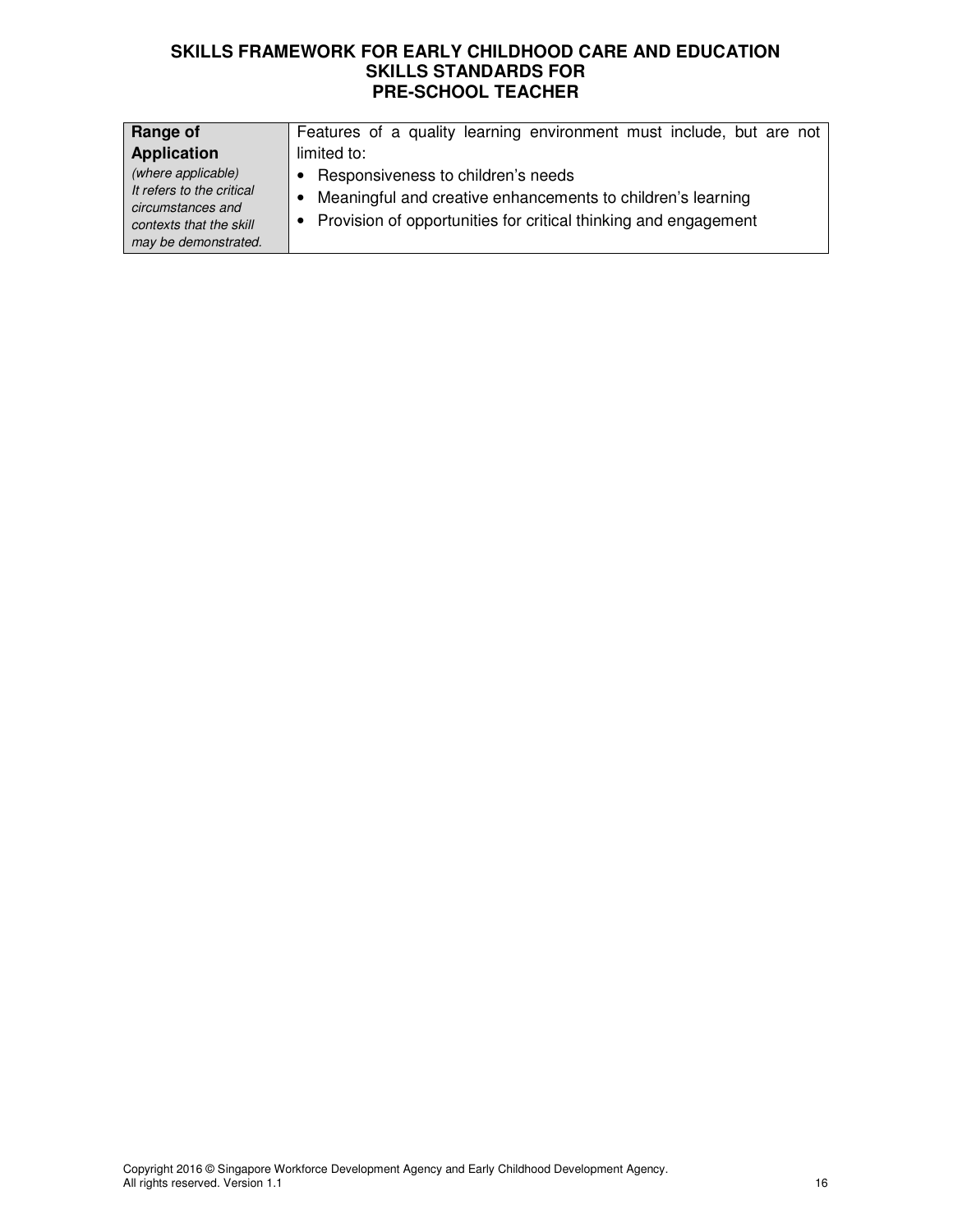|                                                         |                                                                                                                                                                                   |                                                                    | Developing the Child                                                          |
|---------------------------------------------------------|-----------------------------------------------------------------------------------------------------------------------------------------------------------------------------------|--------------------------------------------------------------------|-------------------------------------------------------------------------------|
|                                                         |                                                                                                                                                                                   | <b>Skill Category</b>                                              | Holistically                                                                  |
| <b>Skill Code</b>                                       | ECC-DCH-4019-1.1                                                                                                                                                                  | <b>Sub-Skill Category</b>                                          | Interactions and                                                              |
|                                                         |                                                                                                                                                                                   | (where applicable)                                                 | Relationships                                                                 |
| <b>Skill</b>                                            |                                                                                                                                                                                   |                                                                    | Enhance Trusting, Respectful Relationships with Children Through              |
|                                                         | <b>Positive Interactions with Them</b>                                                                                                                                            |                                                                    |                                                                               |
| <b>Skill Description</b>                                |                                                                                                                                                                                   |                                                                    | The skill describes the ability to enhance trusting, respectful relationships |
|                                                         |                                                                                                                                                                                   |                                                                    | with children by using appropriate communication strategies, valuing          |
|                                                         |                                                                                                                                                                                   |                                                                    | each child as an individual, providing continuity of care, physical and       |
|                                                         |                                                                                                                                                                                   |                                                                    | emotional security and maintaining a nurturing emotional and                  |
|                                                         |                                                                                                                                                                                   |                                                                    | interactional environment. It also includes nurturing respect in children for |
|                                                         | diversity, understanding how trusting and respectful relationships with                                                                                                           |                                                                    |                                                                               |
|                                                         |                                                                                                                                                                                   | children can be enhanced and its impact on children's development. |                                                                               |
| Knowledge and                                           | The ability to understand:                                                                                                                                                        |                                                                    |                                                                               |
| <b>Analysis</b><br>It refers to gathering,              |                                                                                                                                                                                   | • Features of trusting, respectful relationships with children     |                                                                               |
| cognitive processing,                                   |                                                                                                                                                                                   | Features of positive interactions with children                    |                                                                               |
| integration and inspection<br>of facts and information  |                                                                                                                                                                                   |                                                                    | The impact of trusting and respectful relationships on children's             |
| required to perform the                                 | development.                                                                                                                                                                      |                                                                    |                                                                               |
| work tasks and activities.                              |                                                                                                                                                                                   |                                                                    | Strategies to enhance trusting, respectful relationships through              |
|                                                         | positive interactions with children                                                                                                                                               |                                                                    |                                                                               |
| <b>Application and</b><br><b>Adaptation</b>             | The ability to:                                                                                                                                                                   |                                                                    |                                                                               |
| It refers to the ability to                             |                                                                                                                                                                                   |                                                                    | Value each child as an individual, through recognition of each child's        |
| perform the work tasks                                  | unique personality, individual needs and temperament<br>Nurture respect in children for diversity in one another's culture,<br>$\bullet$<br>language, religion, and individuality |                                                                    |                                                                               |
| and activities required of<br>the occupation, and the   |                                                                                                                                                                                   |                                                                    |                                                                               |
| ability to react to and                                 | Build attachment relationships with children by providing continuity of                                                                                                           |                                                                    |                                                                               |
| manage the changes at<br>work.                          |                                                                                                                                                                                   |                                                                    | care, and physical and emotional security in ways that enhance self-          |
|                                                         |                                                                                                                                                                                   |                                                                    | awareness, self-regulation, social awareness and confidence in                |
|                                                         | children                                                                                                                                                                          |                                                                    |                                                                               |
|                                                         |                                                                                                                                                                                   |                                                                    | Help children develop and show appreciation, empathy and respect              |
|                                                         | for others                                                                                                                                                                        |                                                                    |                                                                               |
|                                                         |                                                                                                                                                                                   |                                                                    | Maintain a nurturing emotional and interactional environment that             |
|                                                         | ensures security for children                                                                                                                                                     |                                                                    |                                                                               |
|                                                         | $\bullet$                                                                                                                                                                         |                                                                    | Use appropriate verbal and non-verbal communication with children             |
| Innovation and                                          | N/A                                                                                                                                                                               |                                                                    |                                                                               |
| <b>Value Creation</b>                                   |                                                                                                                                                                                   |                                                                    |                                                                               |
| It refers to the ability to<br>generate purposive ideas |                                                                                                                                                                                   |                                                                    |                                                                               |
| to improve work                                         |                                                                                                                                                                                   |                                                                    |                                                                               |
| performance and/or<br>enhance business values           |                                                                                                                                                                                   |                                                                    |                                                                               |
| that are aligned to                                     |                                                                                                                                                                                   |                                                                    |                                                                               |
| organisational goals.<br><b>Social Intelligence</b>     | N/A                                                                                                                                                                               |                                                                    |                                                                               |
| and Ethics                                              |                                                                                                                                                                                   |                                                                    |                                                                               |
| It refers to the ability to                             |                                                                                                                                                                                   |                                                                    |                                                                               |
| use affective factors in<br>leadership, relationship    |                                                                                                                                                                                   |                                                                    |                                                                               |
| and diversity                                           |                                                                                                                                                                                   |                                                                    |                                                                               |
| management guided by<br>professional codes of           |                                                                                                                                                                                   |                                                                    |                                                                               |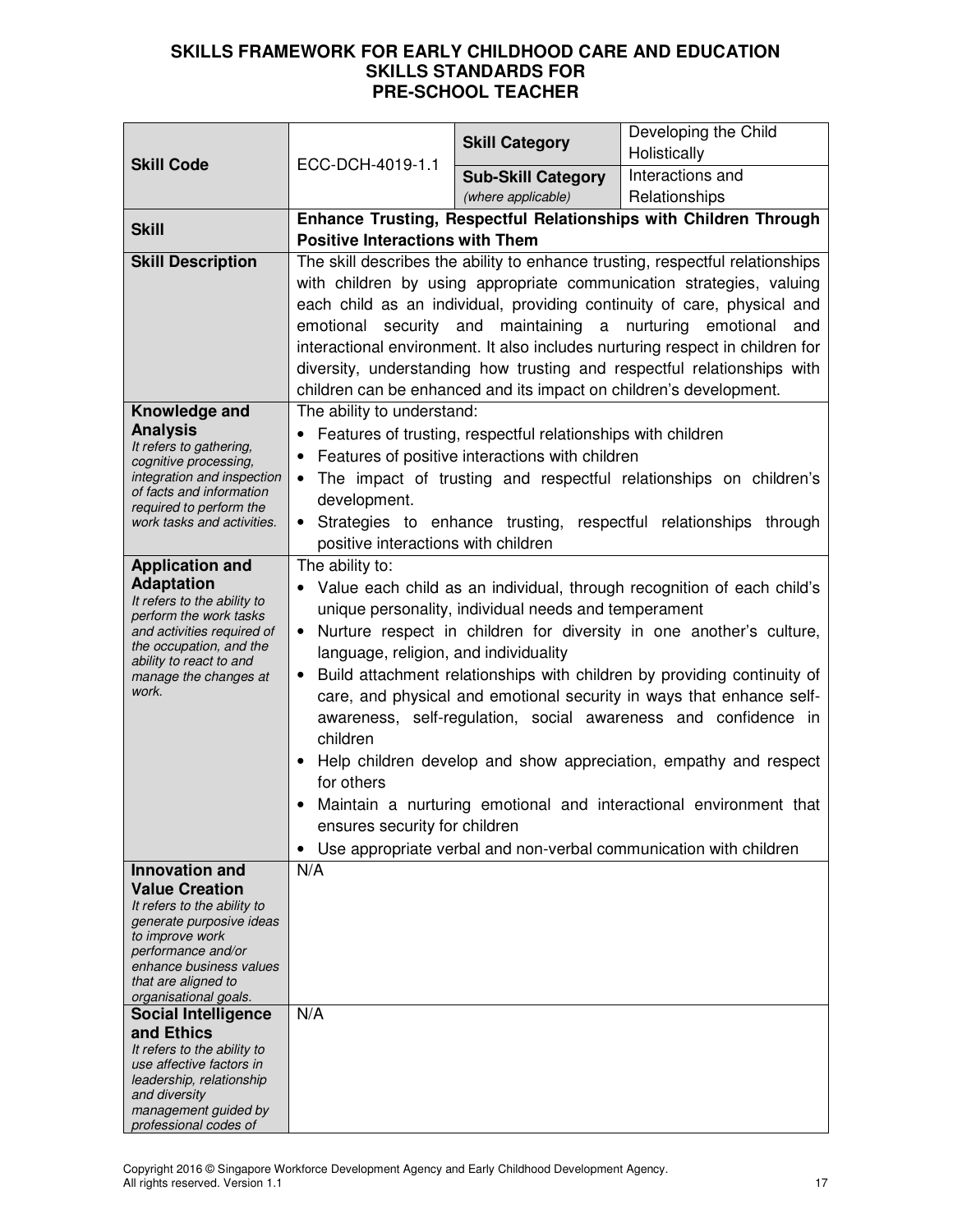| ethics.                                                                                                                                                   |                                                                                                                                                                                                                                                                                                                                                                                                                                                 |
|-----------------------------------------------------------------------------------------------------------------------------------------------------------|-------------------------------------------------------------------------------------------------------------------------------------------------------------------------------------------------------------------------------------------------------------------------------------------------------------------------------------------------------------------------------------------------------------------------------------------------|
| <b>Learning to Learn</b><br>It refers to the ability to<br>develop and improve<br>one's self within and<br>outside of one's area of<br>work.              | N/A                                                                                                                                                                                                                                                                                                                                                                                                                                             |
| Range of<br><b>Application</b><br>(where applicable)<br>It refers to the critical<br>circumstances and<br>contexts that the skill<br>may be demonstrated. | Strategies to enhance trusting, respectful relationships through positive<br>interactions with children must include, but are not limited to:<br>Ensuring that children experience continuity in their relationships and<br>experiences<br>• Listening and responding to children with full attention<br>Providing children with a caring presence<br>Observing and knowing the needs of each child through attuned<br>engagement and awareness |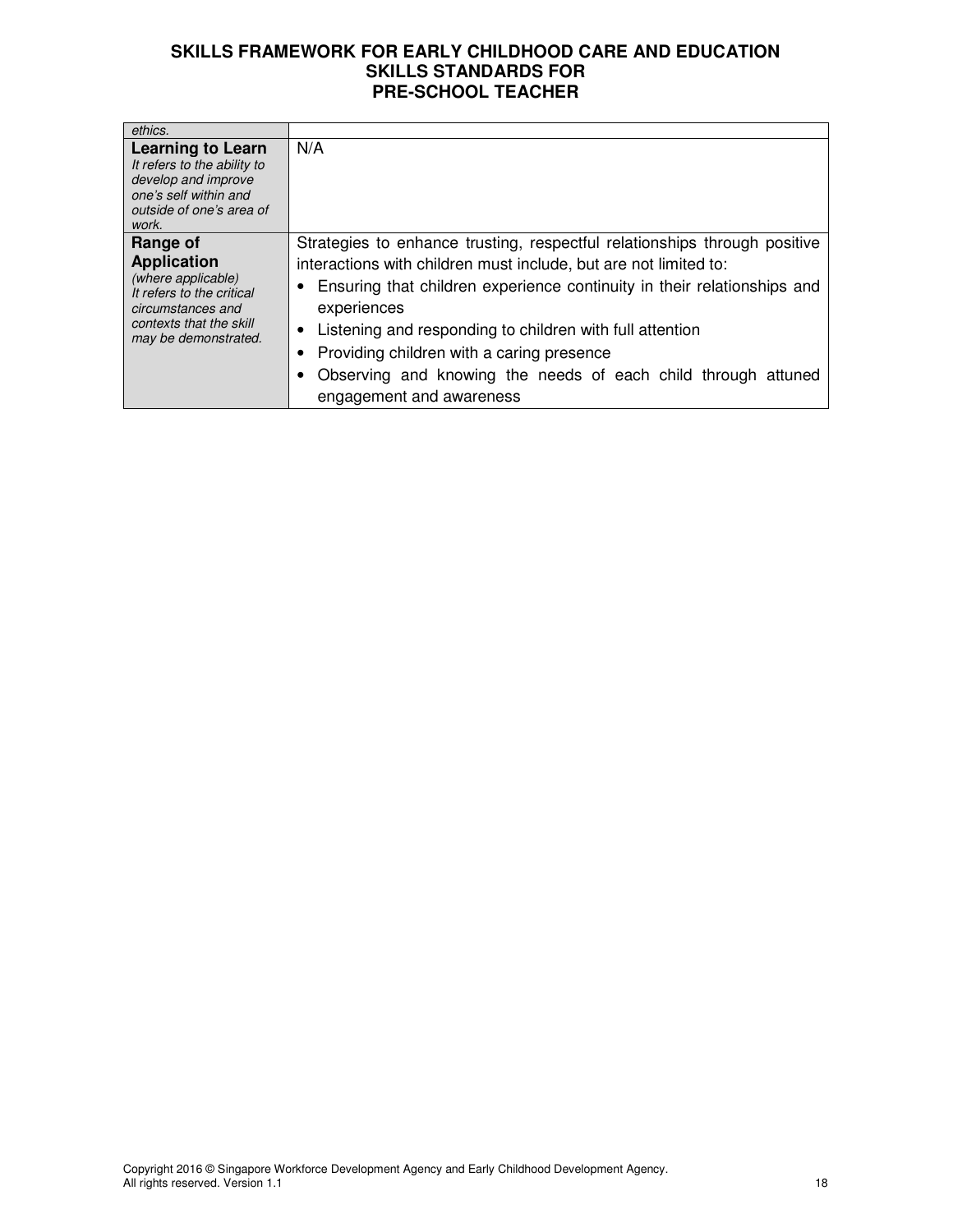|                                                         |                                                                                  | <b>Skill Category</b>                                         | Developing the Child                                                  |
|---------------------------------------------------------|----------------------------------------------------------------------------------|---------------------------------------------------------------|-----------------------------------------------------------------------|
| <b>Skill Code</b>                                       | ECC-DCH-4020-1.1                                                                 |                                                               | Holistically                                                          |
|                                                         |                                                                                  | <b>Sub-Skill Category</b>                                     | Interactions and                                                      |
|                                                         |                                                                                  | (where applicable)                                            | Relationships                                                         |
| <b>Skill</b>                                            | <b>Adapt Guidance Strategies for Children</b>                                    |                                                               |                                                                       |
| <b>Skill Description</b>                                | The skill describes the ability to adapt guidance strategies and the             |                                                               |                                                                       |
|                                                         | learning environment to nurture pro-social behaviours in children and            |                                                               |                                                                       |
|                                                         | assist them to solve problems and make decisions within an emotionally           |                                                               |                                                                       |
|                                                         |                                                                                  |                                                               | and psychologically safe environment. It also includes understanding  |
|                                                         | factors that contribute to each child's development and ways to adapt            |                                                               |                                                                       |
|                                                         | and modify guidance strategies, based on observation and assessment              |                                                               |                                                                       |
|                                                         | of children's learning.                                                          |                                                               |                                                                       |
| Knowledge and<br><b>Analysis</b>                        | The ability to understand:                                                       |                                                               |                                                                       |
| It refers to gathering,                                 | $\bullet$                                                                        | Factors that contribute to each child's development           |                                                                       |
| cognitive processing,                                   | $\bullet$                                                                        | A range of guidance strategies and how they should be adopted |                                                                       |
| integration and inspection<br>of facts and information  | $\bullet$                                                                        |                                                               | Strategies to modify and adapt guidance strategies, based on          |
| required to perform the                                 |                                                                                  | observation and assessment of children's learning             |                                                                       |
| work tasks and activities.                              |                                                                                  |                                                               |                                                                       |
| <b>Application and</b><br><b>Adaptation</b>             | The ability to:                                                                  |                                                               |                                                                       |
| It refers to the ability to                             |                                                                                  | assist children to solve problems and make decisions          | Implement guidance strategies that nurture pro-social behaviours and  |
| perform the work tasks<br>and activities required of    | ٠                                                                                |                                                               | Provide an emotionally and psychologically safe environment, in which |
| the occupation, and the                                 |                                                                                  | children can learn and practise appropriate behaviours        |                                                                       |
| ability to react to and                                 | ٠                                                                                |                                                               |                                                                       |
| manage the changes at<br>work.                          | Utilise observations and assessments to modify and adapt guidance<br>strategies  |                                                               |                                                                       |
|                                                         | Adapt the learning environment and curriculum to encourage positive<br>$\bullet$ |                                                               |                                                                       |
|                                                         | behaviours                                                                       |                                                               |                                                                       |
|                                                         | Monitor the results of guidance strategies and adapt the plans for<br>$\bullet$  |                                                               |                                                                       |
|                                                         | each child                                                                       |                                                               |                                                                       |
| Innovation and                                          | N/A                                                                              |                                                               |                                                                       |
| <b>Value Creation</b>                                   |                                                                                  |                                                               |                                                                       |
| It refers to the ability to<br>generate purposive ideas |                                                                                  |                                                               |                                                                       |
| to improve work                                         |                                                                                  |                                                               |                                                                       |
| performance and/or<br>enhance business values           |                                                                                  |                                                               |                                                                       |
| that are aligned to                                     |                                                                                  |                                                               |                                                                       |
| organisational goals.<br><b>Social Intelligence</b>     | The ability to:                                                                  |                                                               |                                                                       |
| and Ethics                                              | <b>Build</b><br>collaborative                                                    | partnerships<br>with                                          | families<br>relevant<br>and                                           |
| It refers to the ability to                             |                                                                                  | professionals to ensure continuity of care and support        |                                                                       |
| use affective factors in<br>leadership, relationship    |                                                                                  |                                                               |                                                                       |
| and diversity                                           |                                                                                  |                                                               |                                                                       |
| management guided by<br>professional codes of           |                                                                                  |                                                               |                                                                       |
| ethics.                                                 |                                                                                  |                                                               |                                                                       |
| <b>Learning to Learn</b>                                | The ability to:                                                                  |                                                               |                                                                       |
| It refers to the ability to<br>develop and improve      | Reflect on own<br>$\bullet$                                                      | effectiveness in identifying                                  | and<br>applying<br>the                                                |
| one's self within and                                   | appropriate                                                                      | positive guidance<br>techniques to                            | support children's                                                    |
| outside of one's area of<br>work.                       | emotional development                                                            |                                                               |                                                                       |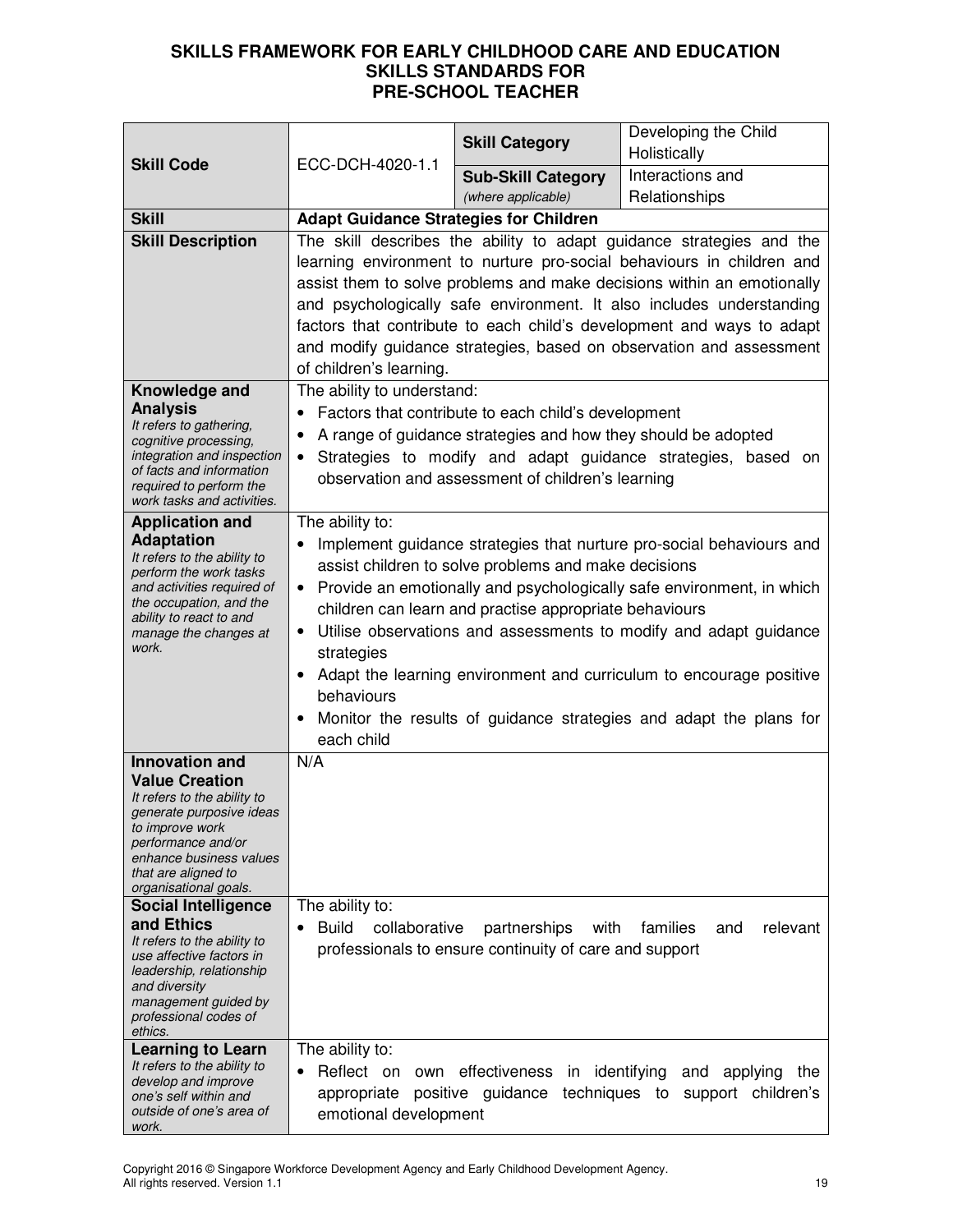|                                                                                                                                                           | Consult peers, supervisors and/or mentors on adapting guidance<br>$\bullet$<br>strategies for children who require learning support                                                                                                                                                                                                                                                                                                                                                                                                                                                                                                                                                                                                 |
|-----------------------------------------------------------------------------------------------------------------------------------------------------------|-------------------------------------------------------------------------------------------------------------------------------------------------------------------------------------------------------------------------------------------------------------------------------------------------------------------------------------------------------------------------------------------------------------------------------------------------------------------------------------------------------------------------------------------------------------------------------------------------------------------------------------------------------------------------------------------------------------------------------------|
| Range of<br><b>Application</b><br>(where applicable)<br>It refers to the critical<br>circumstances and<br>contexts that the skill<br>may be demonstrated. | Factors that contribute to each child's development may include, but are<br>not limited to:<br>Individual characteristics (e.g. temperament, personality)<br>Family (e.g. pertinent medical history, family background)<br>Community<br>٠<br>• Culture                                                                                                                                                                                                                                                                                                                                                                                                                                                                              |
|                                                                                                                                                           | Guidance strategies may include, but are not limited to:<br>• Adapting the environment, programme/curriculum and instruction to<br>cater to the needs of children, including those who require learning<br>support<br>Alerting children to changes in activities or routines in advance, where<br>possible<br>• Helping children understand unexpected events<br>Planning and scheduling activities to facilitate the transition from one<br>activity to another<br>Providing sufficient quantities of materials and equipment for the<br>number of children in a group<br>Recognising rising tension and promptly redirecting the child, group,<br>٠<br>or activity<br>Motivating children to persevere when faced with challenges |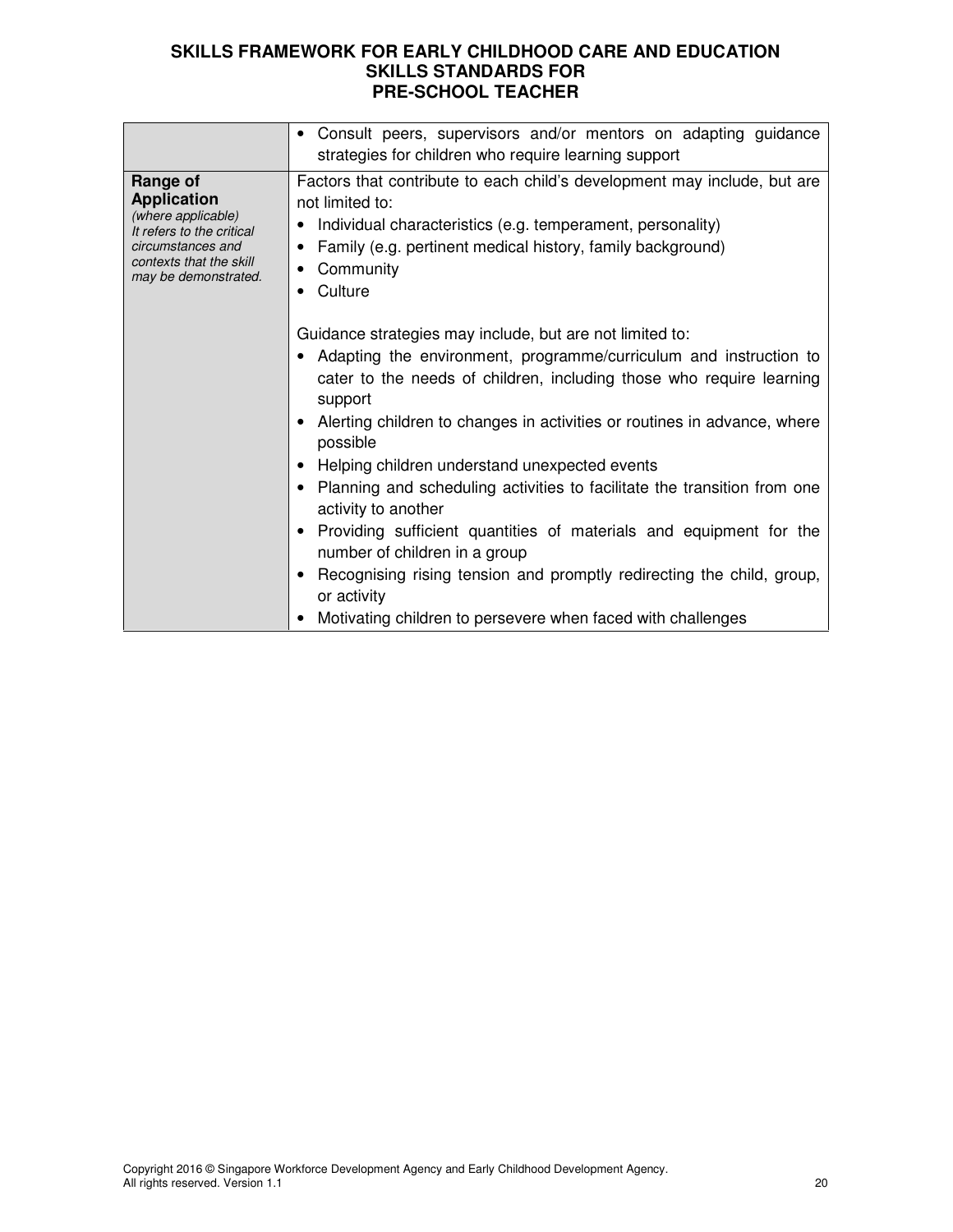|                                                         |                                                                                                                                                                                                                                                                            | <b>Skill Category</b>                                    | Developing the Child                                                                        |
|---------------------------------------------------------|----------------------------------------------------------------------------------------------------------------------------------------------------------------------------------------------------------------------------------------------------------------------------|----------------------------------------------------------|---------------------------------------------------------------------------------------------|
| <b>Skill Code</b>                                       | ECC-DCH-4021-1.1                                                                                                                                                                                                                                                           |                                                          | Holistically                                                                                |
|                                                         |                                                                                                                                                                                                                                                                            | <b>Sub-Skill Category</b>                                | Health, Safety and                                                                          |
|                                                         |                                                                                                                                                                                                                                                                            | (where applicable)                                       | Nutrition                                                                                   |
| <b>Skill</b>                                            | <b>Children (Pre-school Teacher)</b>                                                                                                                                                                                                                                       |                                                          | Implement Appropriate Course of Action for the Protection of                                |
| <b>Skill Description</b>                                |                                                                                                                                                                                                                                                                            |                                                          | This skill describes the ability to recognise emotional distress, abuse or                  |
|                                                         |                                                                                                                                                                                                                                                                            |                                                          | neglect of children, and seek professional guidance and advice where                        |
|                                                         |                                                                                                                                                                                                                                                                            |                                                          | needed. It includes obtaining feedback from colleagues and reflecting on                    |
|                                                         |                                                                                                                                                                                                                                                                            |                                                          | own effectiveness in identifying and applying the appropriate positive                      |
|                                                         |                                                                                                                                                                                                                                                                            |                                                          | guidance techniques to support children's emotional development. It also                    |
|                                                         |                                                                                                                                                                                                                                                                            | involves working with external agencies, specialists and | other                                                                                       |
|                                                         |                                                                                                                                                                                                                                                                            |                                                          | stakeholders to protect and support children experiencing emotional                         |
|                                                         | stress, abuse or neglect.                                                                                                                                                                                                                                                  |                                                          |                                                                                             |
| Knowledge and                                           | The ability to understand:                                                                                                                                                                                                                                                 |                                                          |                                                                                             |
| <b>Analysis</b><br>It refers to gathering,              | $\bullet$                                                                                                                                                                                                                                                                  |                                                          | Signs and symptoms of emotional stress, abuse or neglect in children                        |
| cognitive processing,                                   | The concept of protection of children<br>$\bullet$                                                                                                                                                                                                                         |                                                          |                                                                                             |
| integration and inspection<br>of facts and information  | $\bullet$                                                                                                                                                                                                                                                                  | Different ways in which children can be harmed           |                                                                                             |
| required to perform the<br>work tasks and activities.   | Child protection procedures<br>$\bullet$                                                                                                                                                                                                                                   |                                                          |                                                                                             |
|                                                         | $\bullet$<br>children                                                                                                                                                                                                                                                      |                                                          | Practices and situations which violate the safety and well-being of                         |
|                                                         |                                                                                                                                                                                                                                                                            |                                                          | Strategies to implement appropriate courses of action for the                               |
|                                                         | protection of children                                                                                                                                                                                                                                                     |                                                          |                                                                                             |
| <b>Application and</b>                                  | The ability to:                                                                                                                                                                                                                                                            |                                                          |                                                                                             |
| <b>Adaptation</b>                                       | Recognise emotional stress, abuse or neglect in children and seek<br>professional guidance and advice, where needed<br>Identify and report suspected emotional distress, abuse and neglect of<br>$\bullet$<br>children, in accordance with the centre's standard operating |                                                          |                                                                                             |
| It refers to the ability to<br>perform the work tasks   |                                                                                                                                                                                                                                                                            |                                                          |                                                                                             |
| and activities required of                              |                                                                                                                                                                                                                                                                            |                                                          |                                                                                             |
| the occupation, and the<br>ability to react to and      |                                                                                                                                                                                                                                                                            |                                                          |                                                                                             |
| manage the changes at                                   | procedures                                                                                                                                                                                                                                                                 |                                                          |                                                                                             |
| work.<br><b>Innovation and</b>                          | N/A                                                                                                                                                                                                                                                                        |                                                          |                                                                                             |
| <b>Value Creation</b>                                   |                                                                                                                                                                                                                                                                            |                                                          |                                                                                             |
| It refers to the ability to<br>generate purposive ideas |                                                                                                                                                                                                                                                                            |                                                          |                                                                                             |
| to improve work                                         |                                                                                                                                                                                                                                                                            |                                                          |                                                                                             |
| performance and/or<br>enhance business values           |                                                                                                                                                                                                                                                                            |                                                          |                                                                                             |
| that are aligned to                                     |                                                                                                                                                                                                                                                                            |                                                          |                                                                                             |
| organisational goals.<br><b>Social Intelligence</b>     | The ability to:                                                                                                                                                                                                                                                            |                                                          |                                                                                             |
| and Ethics                                              |                                                                                                                                                                                                                                                                            |                                                          | Work with external agencies, specialists and other stakeholders to                          |
| It refers to the ability to                             |                                                                                                                                                                                                                                                                            |                                                          | protect and support children experiencing emotional stress, abuse or                        |
| use affective factors in<br>leadership, relationship    | neglect                                                                                                                                                                                                                                                                    |                                                          |                                                                                             |
| and diversity                                           |                                                                                                                                                                                                                                                                            |                                                          |                                                                                             |
| management guided by<br>professional codes of           |                                                                                                                                                                                                                                                                            |                                                          |                                                                                             |
| ethics.                                                 |                                                                                                                                                                                                                                                                            |                                                          |                                                                                             |
| <b>Learning to Learn</b>                                | The ability to:<br>Reflect on                                                                                                                                                                                                                                              | effectiveness                                            |                                                                                             |
| It refers to the ability to                             | own<br>appropriate                                                                                                                                                                                                                                                         | in                                                       | identifying<br>applying<br>the<br>and<br>positive guidance techniques to support children's |
| develop and improve<br>one's self within and            | emotional development                                                                                                                                                                                                                                                      |                                                          |                                                                                             |
| outside of one's area of                                |                                                                                                                                                                                                                                                                            |                                                          |                                                                                             |

Copyright 2016 © Singapore Workforce Development Agency and Early Childhood Development Agency. All rights reserved. Version 1.1 21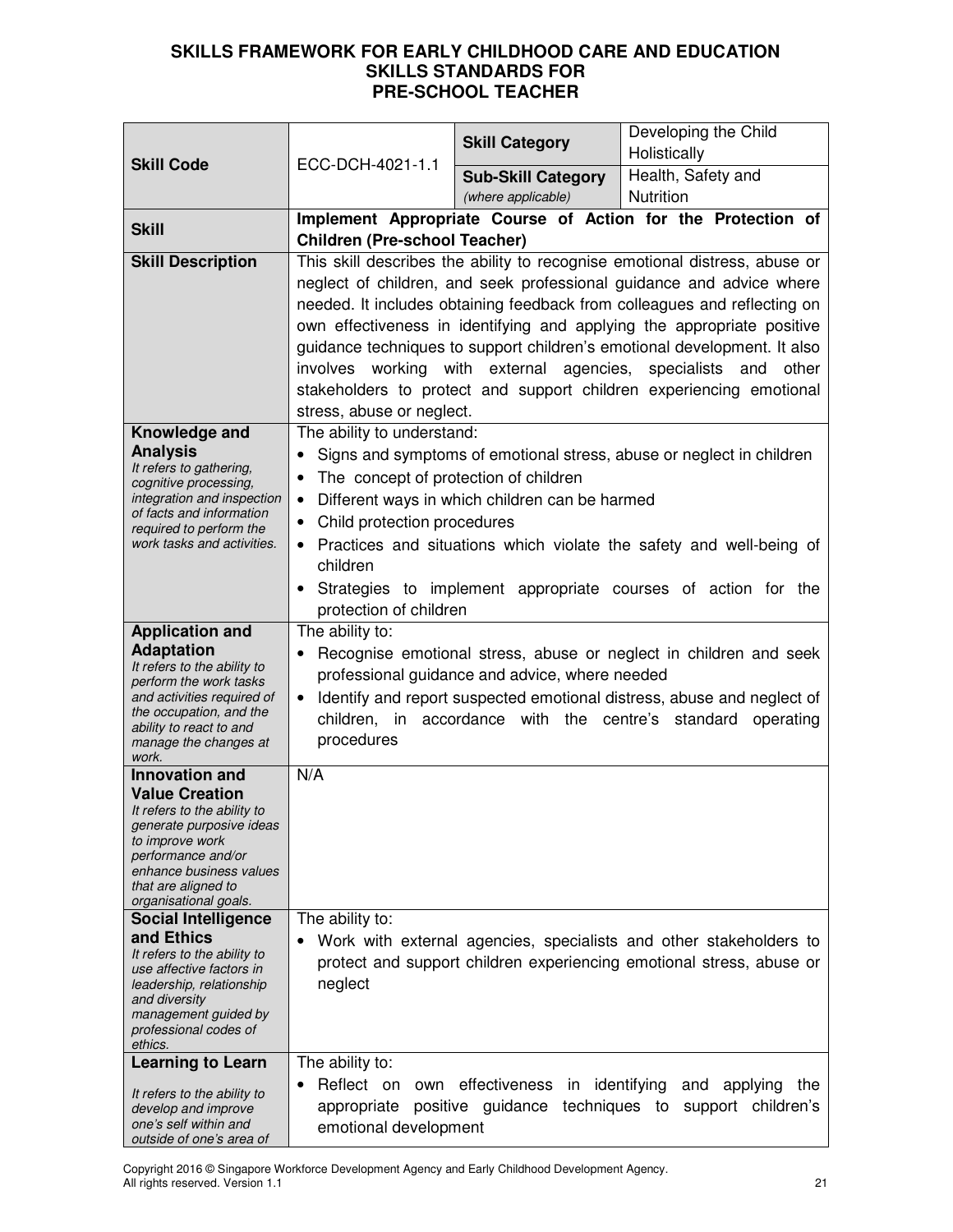| work.                                                                                                                                                     | Obtain feedback from colleagues to improve one's skill in applying<br>positive guidance techniques                                                                                     |
|-----------------------------------------------------------------------------------------------------------------------------------------------------------|----------------------------------------------------------------------------------------------------------------------------------------------------------------------------------------|
| Range of<br><b>Application</b><br>(where applicable)<br>It refers to the critical<br>circumstances and<br>contexts that the skill<br>may be demonstrated. | Child protection procedures must include, but are not limited to:<br>Actions to take in response to the abuse of a child within the centre<br>• Procedures for recording and reporting |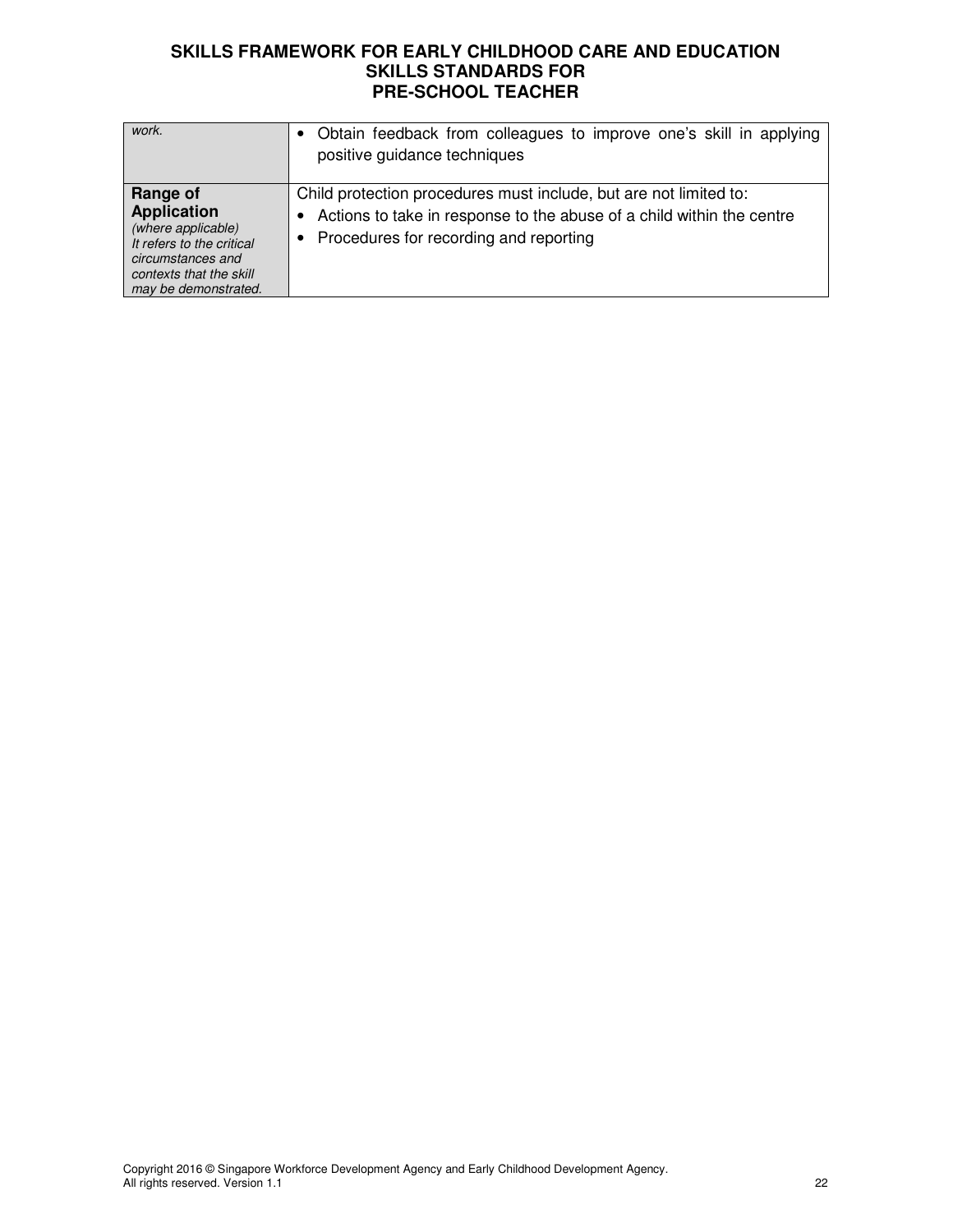|                                                       |                                                             |                                                           | Developing the Child                                                          |
|-------------------------------------------------------|-------------------------------------------------------------|-----------------------------------------------------------|-------------------------------------------------------------------------------|
|                                                       |                                                             | <b>Skill Category</b>                                     | Holistically                                                                  |
| <b>Skill Code</b>                                     | ECC-DCH-4022-1.1                                            | <b>Sub-Skill Category</b>                                 | Health, Safety and                                                            |
|                                                       |                                                             | (where applicable)                                        | Nutrition                                                                     |
|                                                       |                                                             |                                                           | Adhere to Health, Safety, Nutritional and Hygiene Standards and               |
| <b>Skill</b>                                          | <b>Procedures (Pre-school Teacher)</b>                      |                                                           |                                                                               |
| <b>Skill Description</b>                              |                                                             |                                                           | This skill describes the ability to adhere to the health, safety, nutritional |
|                                                       |                                                             |                                                           | and hygiene standards required in a pre-school. It includes knowledge of      |
|                                                       |                                                             |                                                           | the rationale and importance of how these standards affect the well-being     |
|                                                       |                                                             |                                                           | of the children. It also includes understanding the importance of good        |
|                                                       |                                                             |                                                           | hygiene practices, and the impact of a nutritionally balanced diet on the     |
|                                                       | development of children.                                    |                                                           |                                                                               |
| Knowledge and                                         | The ability to understand:                                  |                                                           |                                                                               |
| <b>Analysis</b>                                       |                                                             |                                                           | Rationale for ensuring health, safety, nutritional and hygiene                |
| It refers to gathering,<br>cognitive processing,      | standards                                                   |                                                           |                                                                               |
| integration and inspection                            |                                                             | • Rationale for procedures to handle illnesses, accidents | and                                                                           |
| of facts and information<br>required to perform the   | emergencies                                                 |                                                           |                                                                               |
| work tasks and activities.                            |                                                             | Basic first aid for infants and young children            |                                                                               |
|                                                       | ٠                                                           | Signs and symptoms of basic ailments in children          |                                                                               |
|                                                       |                                                             | Signs and symptoms of basic food allergies                |                                                                               |
|                                                       | Practices of safe food handling and general sanitation<br>٠ |                                                           |                                                                               |
|                                                       | Physical indications of poor nutrition                      |                                                           |                                                                               |
|                                                       | Dietary options pertaining to different cultures            |                                                           |                                                                               |
|                                                       | Basic nutritional needs of children and the impact on their |                                                           |                                                                               |
|                                                       | development                                                 |                                                           |                                                                               |
|                                                       |                                                             |                                                           | The relationship between a nutritionally balanced diet and children's         |
|                                                       | physical and intellectual development                       |                                                           |                                                                               |
|                                                       |                                                             |                                                           | Reporting procedures in accordance to organisational requirements             |
| <b>Application and</b>                                | The ability to:                                             |                                                           |                                                                               |
| <b>Adaptation</b><br>It refers to the ability to      |                                                             |                                                           | Ensure a safe and healthy physical environment for children by                |
| perform the work tasks                                |                                                             |                                                           | adhering to regulations regarding basic health, hygiene, and safety           |
| and activities required of<br>the occupation, and the | $\bullet$                                                   |                                                           | Ensure adherence to procedures for illnesses, accidents and                   |
| ability to react to and                               | emergencies                                                 |                                                           |                                                                               |
| manage the changes at<br>work.                        |                                                             |                                                           | Respond appropriately to accidents and emergencies, while assuring            |
|                                                       | the comfort and care of other children                      |                                                           |                                                                               |
|                                                       |                                                             |                                                           | Ensure quality and timely care-giving to meet the needs of each child,        |
|                                                       | based on hygiene standards<br>$\bullet$                     | Recognise the physical indications of poor nutrition      |                                                                               |
| Innovation and                                        | The ability to:                                             |                                                           |                                                                               |
| <b>Value Creation</b>                                 |                                                             |                                                           | Use innovative ways to teach precautions and rules to children, and           |
| It refers to the ability to                           | enforce safety rules consistently                           |                                                           |                                                                               |
| generate purposive ideas<br>to improve work           |                                                             |                                                           |                                                                               |
| performance and/or                                    |                                                             |                                                           |                                                                               |
| enhance business values<br>that are aligned to        |                                                             |                                                           |                                                                               |
| organisational goals.                                 |                                                             |                                                           |                                                                               |
|                                                       |                                                             |                                                           |                                                                               |
| <b>Social Intelligence</b>                            | The ability to:                                             |                                                           |                                                                               |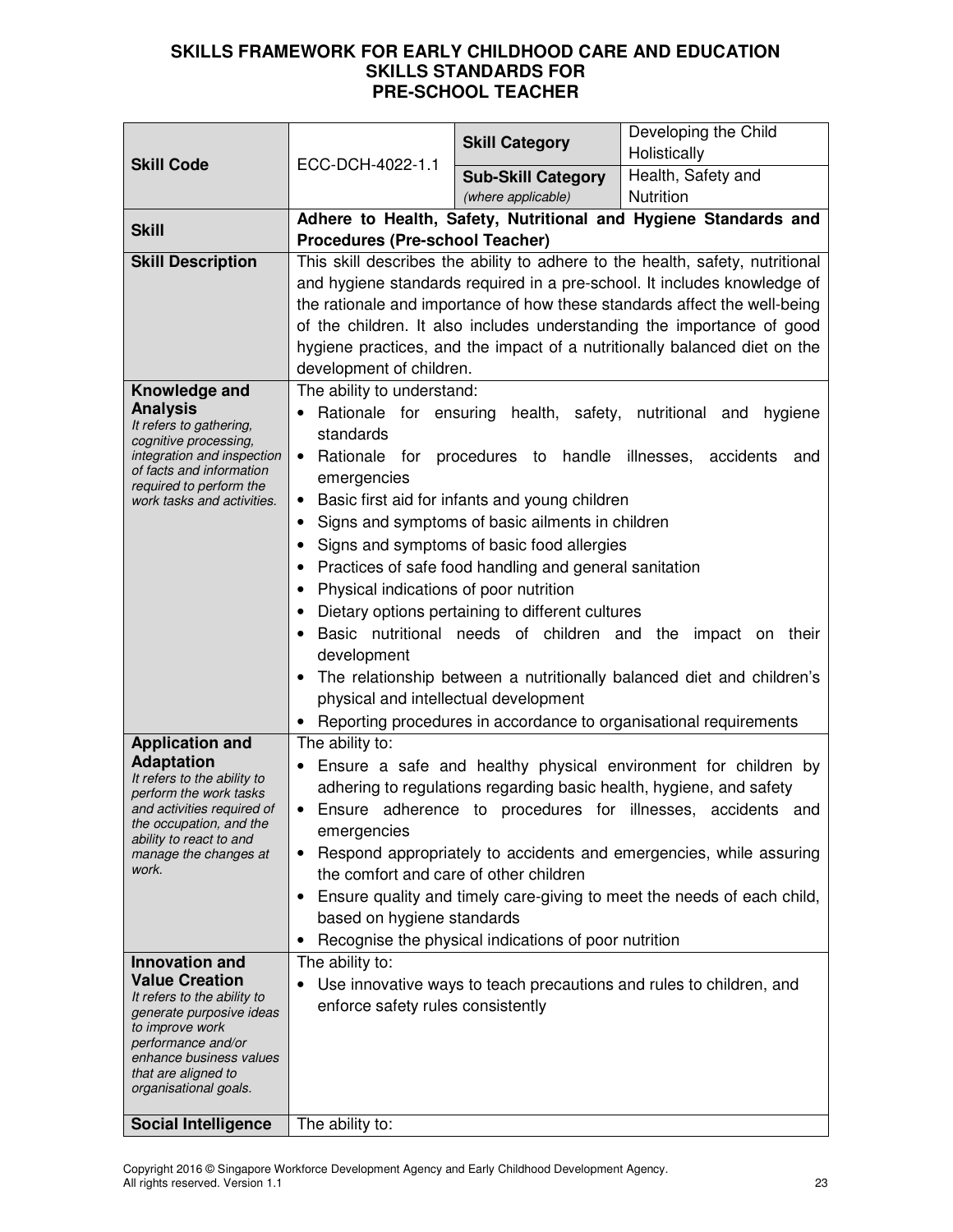| and Ethics<br>It refers to the ability to<br>use affective factors in<br>leadership, relationship<br>and diversity<br>management guided by<br>professional codes of<br>ethics. | Communicate with families on the importance of a healthy lifestyle for<br>$\bullet$<br>children                                                                                                                                                                                                                         |
|--------------------------------------------------------------------------------------------------------------------------------------------------------------------------------|-------------------------------------------------------------------------------------------------------------------------------------------------------------------------------------------------------------------------------------------------------------------------------------------------------------------------|
| Learning to Learn<br>It refers to the ability to<br>develop and improve<br>one's self within and<br>outside of one's area of<br>work.                                          | N/A                                                                                                                                                                                                                                                                                                                     |
| Range of<br><b>Application</b><br>(where applicable)<br>It refers to the critical<br>circumstances and<br>contexts that the skill<br>may be demonstrated.                      | Health, safety, nutritional and hygiene standards must include, but are<br>not limited to:<br><b>Workplace Safety and Health Act</b><br>Child Care Centres Act<br>ECDA Assessment of Licensing Standards in Child Care Centres<br>ECDA Guidelines for Centre-Based Infant/Toddler Care Services<br>Child Protection Act |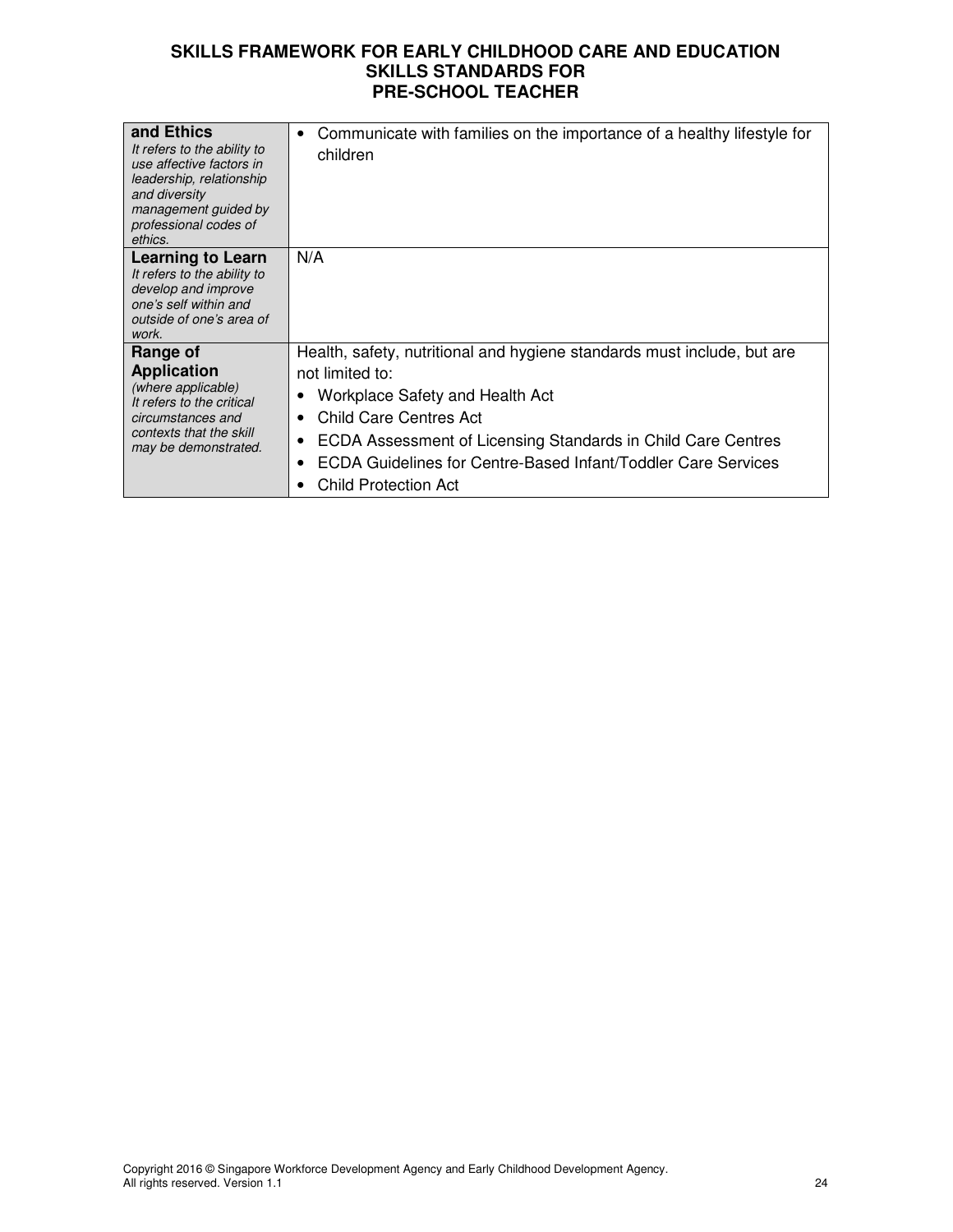| <b>Skill Code</b>                                      | ECC-CFC-4003-1.1                                                                                | <b>Skill Category</b>                                            | Collaborating with                                                            |
|--------------------------------------------------------|-------------------------------------------------------------------------------------------------|------------------------------------------------------------------|-------------------------------------------------------------------------------|
|                                                        |                                                                                                 |                                                                  | <b>Families and Community</b>                                                 |
|                                                        |                                                                                                 | <b>Sub-Skill Category</b>                                        | <b>Family and Community</b><br>Partnerships                                   |
| <b>Skill</b>                                           | (where applicable)<br><b>Strengthen Home-Centre Partnerships</b>                                |                                                                  |                                                                               |
| <b>Skill Description</b>                               |                                                                                                 |                                                                  | This skill describes the ability to strengthen home-centre partnerships       |
|                                                        |                                                                                                 |                                                                  | through creating opportunities to communicate with families on the            |
|                                                        |                                                                                                 |                                                                  | childcare centre's beliefs, curriculum and children's well-being. It includes |
|                                                        |                                                                                                 |                                                                  | involving families in complementing the centre's efforts and in decision-     |
|                                                        |                                                                                                 |                                                                  | making about their children's learning and well-being. It also includes       |
|                                                        |                                                                                                 |                                                                  | offering assistance to families in need of help by referring them to the      |
|                                                        | relevant services.                                                                              |                                                                  |                                                                               |
| Knowledge and                                          | The ability to understand:                                                                      |                                                                  |                                                                               |
| <b>Analysis</b><br>It refers to gathering,             |                                                                                                 | The value of strengthening home-centre partnerships              |                                                                               |
| cognitive processing,                                  | $\bullet$                                                                                       | Strategies to strengthen home-centre partnerships                |                                                                               |
| integration and inspection<br>of facts and information | $\bullet$                                                                                       | The need for cultural sensitivty when interacting with families  |                                                                               |
| required to perform the<br>work tasks and activities.  | Distinction and clarity of roles between centre and families                                    |                                                                  |                                                                               |
| <b>Application and</b>                                 | The ability to:                                                                                 |                                                                  |                                                                               |
| <b>Adaptation</b>                                      |                                                                                                 |                                                                  | Build a shared and sustained partnership between the centre and               |
| It refers to the ability to<br>perform the work tasks  | families to ensure that children's growth and developmental needs are                           |                                                                  |                                                                               |
| and activities required of                             | addressed                                                                                       |                                                                  |                                                                               |
| the occupation, and the<br>ability to react to and     |                                                                                                 |                                                                  | Create opportunities to communicate with families regarding the               |
| manage the changes at                                  | centre's beliefs, curriculum, and their roles in complementing the                              |                                                                  |                                                                               |
| work.                                                  | centre's efforts                                                                                |                                                                  |                                                                               |
|                                                        | Create opportunities to communicate with families regarding their<br>٠<br>children              |                                                                  |                                                                               |
|                                                        | Involve families in decision-making about their child's learning and<br>$\bullet$<br>well-being |                                                                  |                                                                               |
|                                                        | $\bullet$                                                                                       | Plan and conduct activities for family support and participation |                                                                               |
|                                                        |                                                                                                 |                                                                  | Offer assistance to families in need of help by providing information         |
|                                                        |                                                                                                 | and referring them to the relevant services                      |                                                                               |
| <b>Innovation and</b>                                  | The ability to:                                                                                 |                                                                  |                                                                               |
| <b>Value Creation</b><br>It refers to the ability to   |                                                                                                 |                                                                  | Offer suggestions and resources to families to support children's             |
| generate purposive ideas                               | learning at home                                                                                |                                                                  |                                                                               |
| to improve work<br>performance and/or                  |                                                                                                 |                                                                  |                                                                               |
| enhance business values                                |                                                                                                 |                                                                  |                                                                               |
| that are aligned to<br>organisational goals.           |                                                                                                 |                                                                  |                                                                               |
| <b>Social Intelligence</b>                             | The ability to:                                                                                 |                                                                  |                                                                               |
| and Ethics<br>It refers to the ability to              |                                                                                                 |                                                                  | Demonstrate effective interpersonal skills in communication with              |
| use affective factors in                               | families                                                                                        |                                                                  |                                                                               |
| leadership, relationship<br>and diversity              |                                                                                                 |                                                                  |                                                                               |
| management guided by                                   |                                                                                                 |                                                                  |                                                                               |
| professional codes of<br>ethics.                       |                                                                                                 |                                                                  |                                                                               |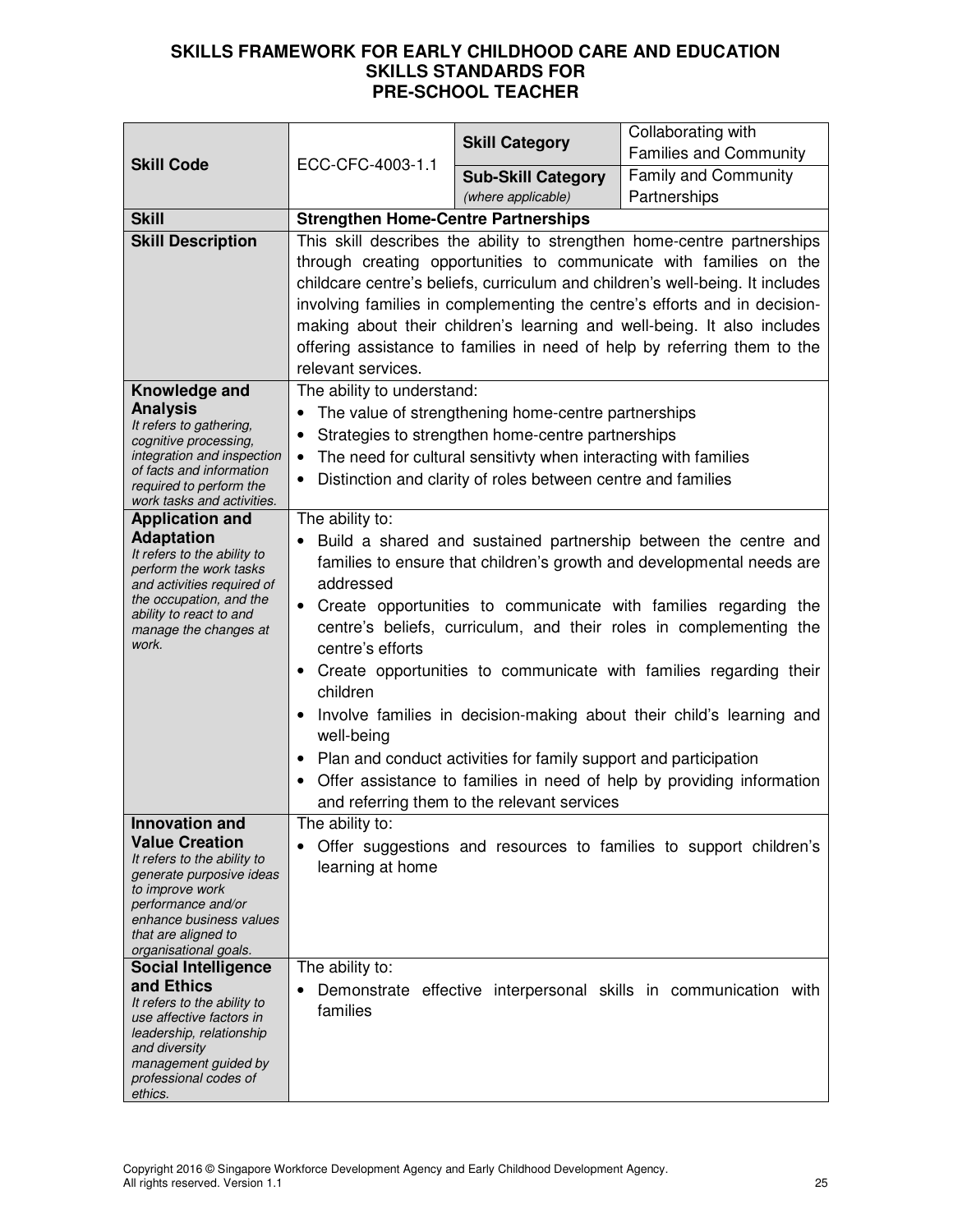| <b>Learning to Learn</b><br>It refers to the ability to<br>develop and improve<br>one's self within and                                                   | N/A                                                                                                                                                                                                                                                                                                                                                                                                    |
|-----------------------------------------------------------------------------------------------------------------------------------------------------------|--------------------------------------------------------------------------------------------------------------------------------------------------------------------------------------------------------------------------------------------------------------------------------------------------------------------------------------------------------------------------------------------------------|
| outside of one's area of<br>work.                                                                                                                         |                                                                                                                                                                                                                                                                                                                                                                                                        |
| Range of<br><b>Application</b><br>(where applicable)<br>It refers to the critical<br>circumstances and<br>contexts that the skill<br>may be demonstrated. | Strategies to strengthen home-centre partnerships must include, but are<br>not limited to the following:<br>Engaging family members to better understand the child<br>Encouraging families to contribute to programme and curriculum<br>Providing regular updates to families on children's progress and<br>$\bullet$<br>development<br>Clarifying roles and responsibilities of teachers and families |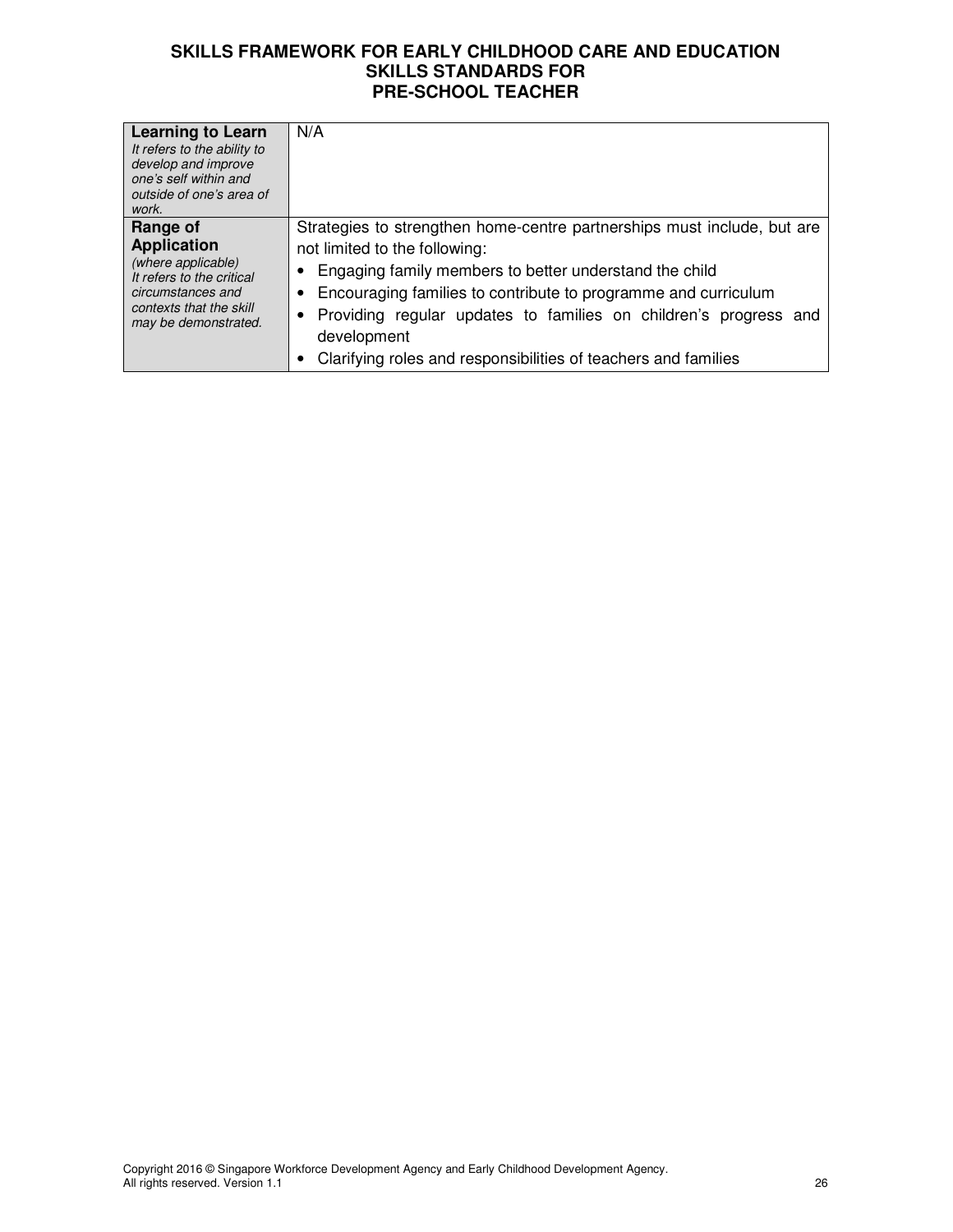|                                                                                                                                                                                                  |                                                                                                                                                                                                                                                                                                                                                                                                                                                                                                                                                                                                                                                                                        | <b>Skill Category</b>                                                                                                                           | Collaborating with<br><b>Families and Community</b>                                                                                                                                                                                                                                    |
|--------------------------------------------------------------------------------------------------------------------------------------------------------------------------------------------------|----------------------------------------------------------------------------------------------------------------------------------------------------------------------------------------------------------------------------------------------------------------------------------------------------------------------------------------------------------------------------------------------------------------------------------------------------------------------------------------------------------------------------------------------------------------------------------------------------------------------------------------------------------------------------------------|-------------------------------------------------------------------------------------------------------------------------------------------------|----------------------------------------------------------------------------------------------------------------------------------------------------------------------------------------------------------------------------------------------------------------------------------------|
| <b>Skill Code</b>                                                                                                                                                                                | ECC-CFC-4004-1.1                                                                                                                                                                                                                                                                                                                                                                                                                                                                                                                                                                                                                                                                       | <b>Sub-Skill Category</b><br>(where applicable)                                                                                                 | <b>Family and Community</b><br>Partnerships                                                                                                                                                                                                                                            |
|                                                                                                                                                                                                  |                                                                                                                                                                                                                                                                                                                                                                                                                                                                                                                                                                                                                                                                                        | Co-lead <sup>1</sup> Collaborative Classroom Projects with Community                                                                            |                                                                                                                                                                                                                                                                                        |
| <b>Skill</b>                                                                                                                                                                                     |                                                                                                                                                                                                                                                                                                                                                                                                                                                                                                                                                                                                                                                                                        |                                                                                                                                                 |                                                                                                                                                                                                                                                                                        |
| <b>Skill Description</b>                                                                                                                                                                         | <b>Stakeholders (Pre-school Teacher)</b><br>This skill describes the ability to co-lead collaborative classroom projects,<br>under the guidance of a senior colleague. It includes developing long-<br>term partnerships with community stakholders, involving them in the<br>childcare centre's programmes and activities, and evaluating the<br>effectiveness of such projects to support children and families. It also<br>includes staying informed about current research on home-centre-<br>community partnerships, sharing information with colleagues<br>and<br>families, and co-facilitating exchange of professional ideas<br>with<br>colleagues and community stakeholders. |                                                                                                                                                 |                                                                                                                                                                                                                                                                                        |
| Knowledge and                                                                                                                                                                                    | The ability to understand:                                                                                                                                                                                                                                                                                                                                                                                                                                                                                                                                                                                                                                                             | The LSEd* will also collaborate with multi-disciplinary stakeholders.                                                                           |                                                                                                                                                                                                                                                                                        |
| <b>Analysis</b><br>It refers to gathering,<br>cognitive processing,<br>integration and inspection<br>of facts and information<br>required to perform the<br>work tasks and activities.           | children and families<br>$\bullet$<br>$\bullet$<br>with community stakeholders<br>Effective communication strategies<br>$\bullet$                                                                                                                                                                                                                                                                                                                                                                                                                                                                                                                                                      | partnerships and collaborations with community stakeholders                                                                                     | Community stakeholders and available resources that can benefit<br>Strategies for leading the development of effective long-term<br>Strategies to lead teams in planning collaborative classroom projects                                                                              |
| <b>Application and</b>                                                                                                                                                                           | The ability to:                                                                                                                                                                                                                                                                                                                                                                                                                                                                                                                                                                                                                                                                        |                                                                                                                                                 |                                                                                                                                                                                                                                                                                        |
| <b>Adaptation</b><br>It refers to the ability to<br>perform the work tasks<br>and activities required of<br>the occupation, and the<br>ability to react to and<br>manage the changes at<br>work. | Co-lead in<br>Co-lead<br>in<br>$\bullet$<br>stakeholders<br>٠<br>centre's programmes and activities<br>$\bullet$<br>the children and families<br>٠                                                                                                                                                                                                                                                                                                                                                                                                                                                                                                                                     | developing effective<br>collaborations with community stakeholders<br>planning<br>collaborative<br>models in the centre and the wider community | long-term<br>partnerships<br>and<br>with<br>projects<br>community<br>Co-lead in creating opportunities for stakeholders' involvement in the<br>Co-evaluate the effectiveness of collaborative projects in supporting<br>Co-evaluate the home-centre-community partnership platformsand |
| <b>Innovation and</b><br><b>Value Creation</b><br>It refers to the ability to<br>generate purposive ideas<br>to improve work<br>performance and/or                                               | N/A                                                                                                                                                                                                                                                                                                                                                                                                                                                                                                                                                                                                                                                                                    |                                                                                                                                                 |                                                                                                                                                                                                                                                                                        |
| enhance business values<br>that are aligned to<br>organisational goals.                                                                                                                          |                                                                                                                                                                                                                                                                                                                                                                                                                                                                                                                                                                                                                                                                                        |                                                                                                                                                 |                                                                                                                                                                                                                                                                                        |
| <b>Social Intelligence</b><br>and Ethics<br>It refers to the ability to                                                                                                                          | The ability to:                                                                                                                                                                                                                                                                                                                                                                                                                                                                                                                                                                                                                                                                        |                                                                                                                                                 | Work cooperatively and communicate effectively with colleagues,                                                                                                                                                                                                                        |
|                                                                                                                                                                                                  |                                                                                                                                                                                                                                                                                                                                                                                                                                                                                                                                                                                                                                                                                        | children, families and community stakeholders                                                                                                   |                                                                                                                                                                                                                                                                                        |

1 The Pre-school Teacher would co-lead or co-evaluate with the Senior Pre-school Teacher, Lead Teacher and/or Centre Leader.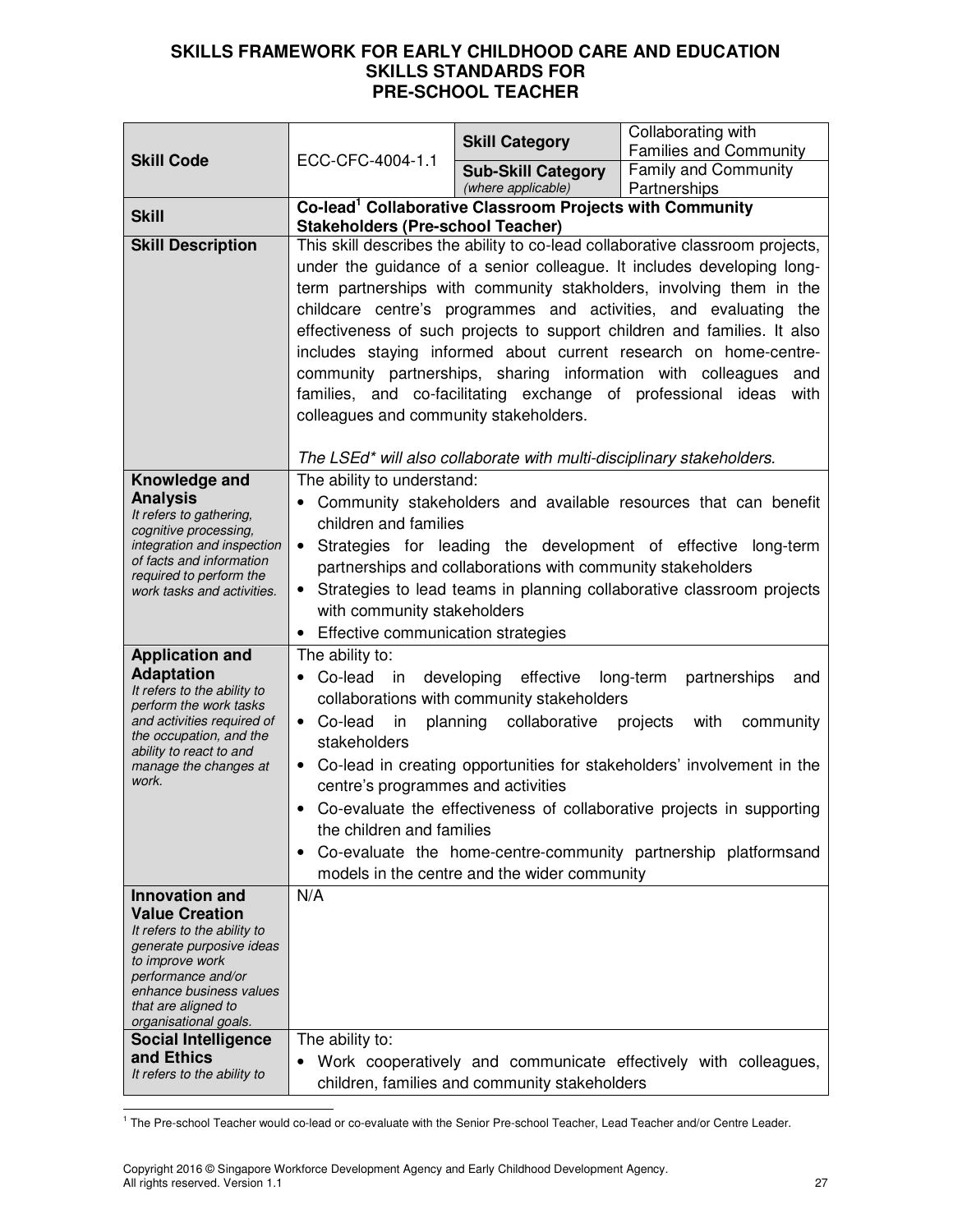| use affective factors in<br>leadership, relationship<br>and diversity<br>management guided by<br>professional codes of<br>ethics.                         | Demonstrate respect for colleagues, families and<br>community<br>stakeholders and their contribution to the intended outcomes of the<br>collaborative projects<br>Demonstrate positive work and professional attitudes when working<br>with various stakeholders on collaborative projects                                                                                                                                              |
|-----------------------------------------------------------------------------------------------------------------------------------------------------------|-----------------------------------------------------------------------------------------------------------------------------------------------------------------------------------------------------------------------------------------------------------------------------------------------------------------------------------------------------------------------------------------------------------------------------------------|
| <b>Learning to Learn</b><br>It refers to the ability to<br>develop and improve<br>one's self within and<br>outside of one's area of<br>work.              | The ability to:<br>Stay informed about current research and literature on home-centre-<br>community partnerships<br>Share pertinent information, knowledge, resources and ideas with<br>colleagues, families and others to support children and families<br>Co-facilitate exchange of professional ideas for discussion amongst<br>colleagues and community stakeholders                                                                |
| Range of<br><b>Application</b><br>(where applicable)<br>It refers to the critical<br>circumstances and<br>contexts that the skill<br>may be demonstrated. | Effective communication strategies may include, but are not limited to:<br>Listening<br>Facilitating<br>$\bullet$<br>Questioning<br>Negotiating<br>Planning collaborative projects with community stakeholders must<br>include, but is not limited to:<br>Identifying and engaging relevant stakeholders<br>Facilitating the alignment of expectations<br>Co-developing project work plans<br>Monitoring and reviewing project progress |

\*Skills for Learning Support Educators (LSEds) will be updated in this Skill Standard at a later stage.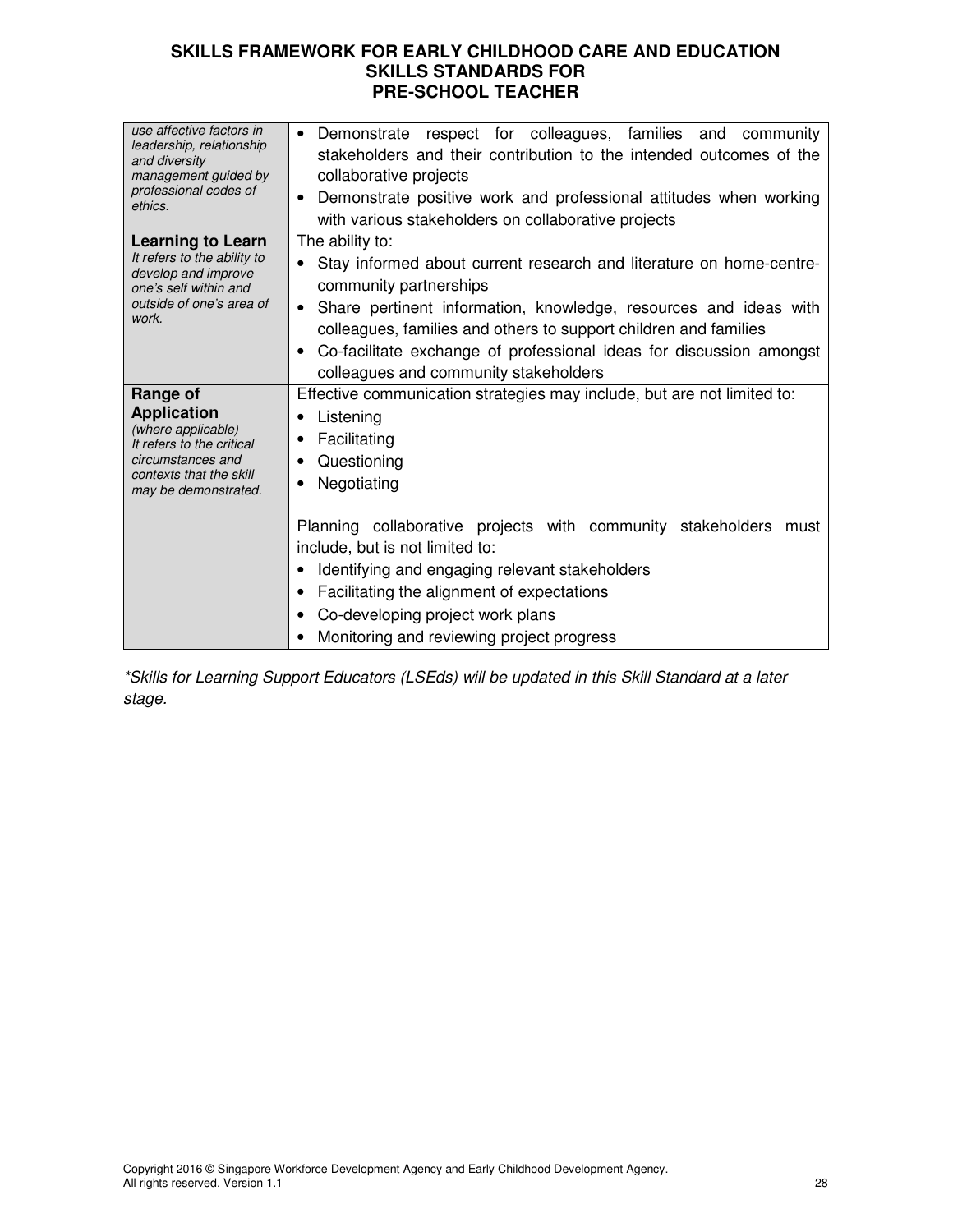| <b>Skill Code</b>                                                                                                                                                                                                             | ECC-BPC-4004-1.1                                                                                                                                                                                                                                                                                                                                                                                                          | <b>Skill Category</b>                                                                                                  | <b>Building Professional</b><br>Capacity                                                                                                                                                                                                                                  |
|-------------------------------------------------------------------------------------------------------------------------------------------------------------------------------------------------------------------------------|---------------------------------------------------------------------------------------------------------------------------------------------------------------------------------------------------------------------------------------------------------------------------------------------------------------------------------------------------------------------------------------------------------------------------|------------------------------------------------------------------------------------------------------------------------|---------------------------------------------------------------------------------------------------------------------------------------------------------------------------------------------------------------------------------------------------------------------------|
|                                                                                                                                                                                                                               |                                                                                                                                                                                                                                                                                                                                                                                                                           | <b>Sub-Skill Category</b><br>(where applicable)                                                                        | <b>Professional Mastery</b>                                                                                                                                                                                                                                               |
| <b>Skill</b>                                                                                                                                                                                                                  |                                                                                                                                                                                                                                                                                                                                                                                                                           |                                                                                                                        | Guide Colleagues to Engage in Continuous Learning and Reflective                                                                                                                                                                                                          |
|                                                                                                                                                                                                                               | <b>Practice (Pre-school Teacher)</b>                                                                                                                                                                                                                                                                                                                                                                                      |                                                                                                                        |                                                                                                                                                                                                                                                                           |
| <b>Skill Description</b>                                                                                                                                                                                                      | This skill describes the ability to guide and provide support to colleagues<br>in continuous learning and reflective practice, enabling them to engage in<br>open and honest discussion on professional development and teaching<br>practices. It also includes reflecting on one's practice to guide colleagues,<br>and establishing, maintaining, and refining collaborative and productive<br>workplace relationships. |                                                                                                                        |                                                                                                                                                                                                                                                                           |
| Knowledge and<br><b>Analysis</b><br>It refers to gathering,<br>cognitive processing,<br>integration and inspection<br>of facts and information<br>required to perform the<br>work tasks and activities.                       | The ability to understand:<br>The importance of engaging in continous learning and reflective<br>practice<br>• Challenges faced by beginning pre-school teachers and how to share<br>relevant knowledge and experience<br>Communication skills needed in providing guidance to beginning pre-<br>$\bullet$<br>school teachers and peers                                                                                   |                                                                                                                        |                                                                                                                                                                                                                                                                           |
| <b>Application and</b><br><b>Adaptation</b><br>It refers to the ability to<br>perform the work tasks<br>and activities required of<br>the occupation, and the<br>ability to react to and<br>manage the changes at<br>work.    | The ability to:<br>Reflect on teaching practices with colleagues<br>Facilitate professional exchange and discussions with colleagues on<br>their learning needs and professional development plans<br>Provide support to colleagues in thinking about their teaching<br>$\bullet$<br>practices and their personal philosophy of Early Childhood Care and<br>Education                                                     |                                                                                                                        |                                                                                                                                                                                                                                                                           |
| <b>Innovation and</b><br><b>Value Creation</b><br>It refers to the ability to<br>generate purposive ideas<br>to improve work<br>performance and/or<br>enhance business values<br>that are aligned to<br>organisational goals. | The ability to:<br>$\bullet$<br>within the centre<br>$\bullet$                                                                                                                                                                                                                                                                                                                                                            | Collaborate with pre-school teachers in joint projects                                                                 | Initiate and engage pre-school teachers in inquiry-based learning                                                                                                                                                                                                         |
| <b>Social Intelligence</b>                                                                                                                                                                                                    | The ability to:                                                                                                                                                                                                                                                                                                                                                                                                           |                                                                                                                        |                                                                                                                                                                                                                                                                           |
| and Ethics<br>It refers to the ability to<br>use affective factors in<br>leadership, relationship<br>and diversity<br>management guided by<br>professional codes of<br>ethics.                                                | ٠<br>school teachers<br>$\bullet$<br>relationships                                                                                                                                                                                                                                                                                                                                                                        | Respect and welcome diverse input and ideas from colleagues<br>Encourage open and honest communication with colleagues | Share personal experiences to provide instructional support to pre-<br>Establish, maintain and refine collaborative and productive workplace                                                                                                                              |
| <b>Learning to Learn</b><br>It refers to the ability to<br>develop and improve<br>one's self within and<br>outside of one's area of<br>work.                                                                                  | The ability to:<br>٠<br>overcome them<br>٠                                                                                                                                                                                                                                                                                                                                                                                | effective in helping and supporting others                                                                             | Initiate regular and dedicated time for discussions, where beginning<br>pre-school teachers can discuss issues faced and strategies to<br>Reflect on own efforts in supporting colleagues to engage in<br>continuous learning and reflective practice, and how to be more |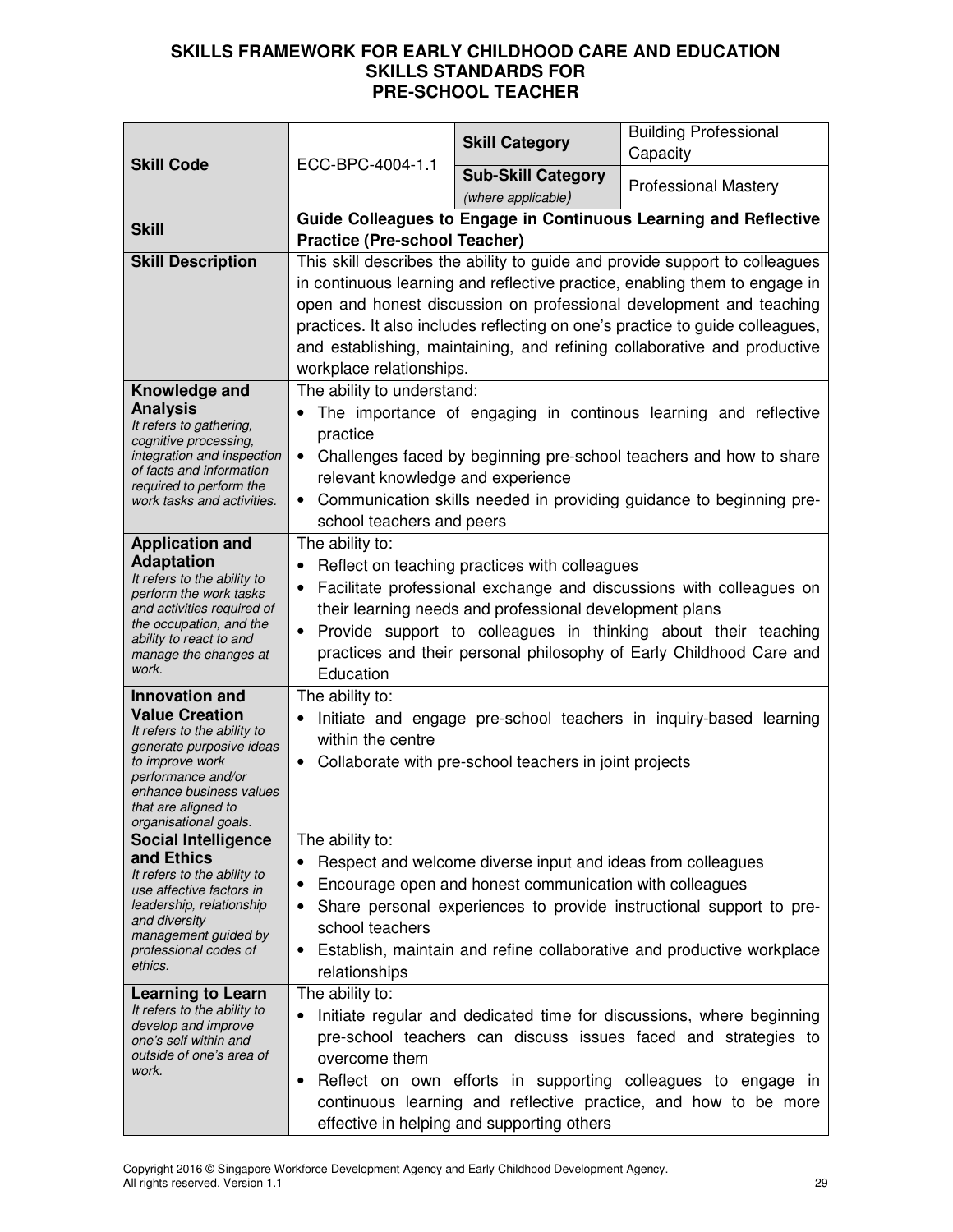| Range of                  | N/A |
|---------------------------|-----|
| <b>Application</b>        |     |
| (where applicable)        |     |
| It refers to the critical |     |
| circumstances and         |     |
| contexts that the skill   |     |
| may be demonstrated.      |     |

#### Remarks:

This Skills Standard should be referenced together with:

• **BM-SPI-303E-1** Measure and Plan Own Performance and Behaviour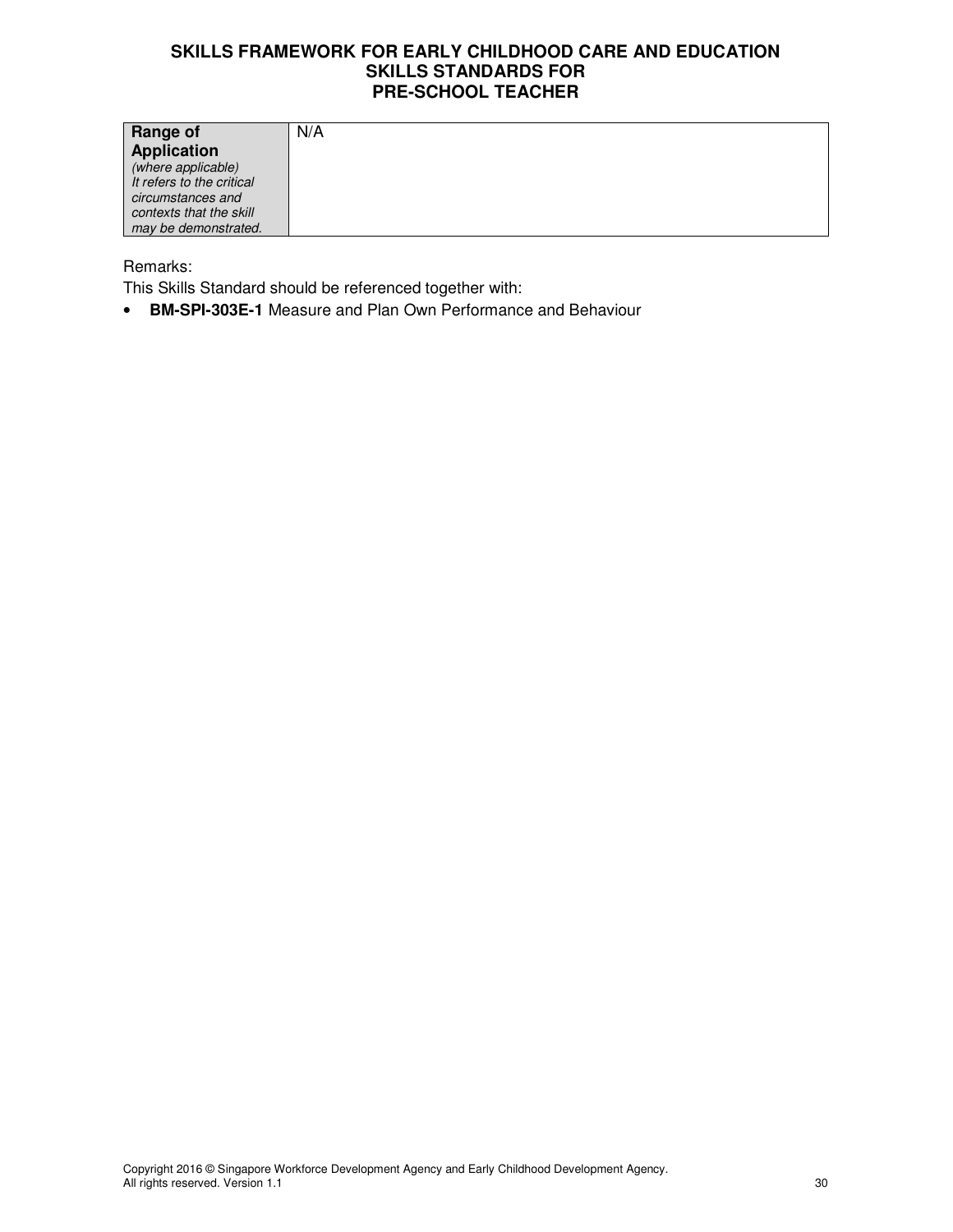| <b>Skill Code</b><br>BM-SPI-303E-1                                                                                                                                                                                            |                                                                                                                                                                                                                                                                                                            | <b>Skill Category</b>                                                                                 | Planning and<br>Implementation                                                                                                         |
|-------------------------------------------------------------------------------------------------------------------------------------------------------------------------------------------------------------------------------|------------------------------------------------------------------------------------------------------------------------------------------------------------------------------------------------------------------------------------------------------------------------------------------------------------|-------------------------------------------------------------------------------------------------------|----------------------------------------------------------------------------------------------------------------------------------------|
|                                                                                                                                                                                                                               |                                                                                                                                                                                                                                                                                                            | <b>Skill Sub-Category</b><br>(where applicable)                                                       |                                                                                                                                        |
| <b>Skill</b>                                                                                                                                                                                                                  |                                                                                                                                                                                                                                                                                                            | <b>Measure and Plan Own Performance and Behaviour</b>                                                 |                                                                                                                                        |
| <b>Skill Description</b>                                                                                                                                                                                                      | This skill describes the ability to evaluate and plan own performance and<br>behaviour to support organisational strategies and objectives. It includes<br>identifying own roles, responsibilities and key performance indicators,<br>evaluating own performance and establishing actions for improvement. |                                                                                                       |                                                                                                                                        |
| Knowledge and<br><b>Analysis</b><br>It refers to gathering,<br>cognitive processing,<br>integration and inspection<br>of facts and information<br>required to perform the<br>work tasks and activities.                       | The ability to understand:<br>Roles and responsibilities within the team and organisation<br>$\bullet$<br>Own key performance indicators<br>Organisational key performance indicators                                                                                                                      |                                                                                                       |                                                                                                                                        |
| <b>Application and</b><br><b>Adaptation</b><br>It refers to the ability to<br>perform the work tasks<br>and activities required of<br>the occupation, and the<br>ability to react to and<br>manage the changes at<br>work.    | The ability to:<br>strategies and objectives                                                                                                                                                                                                                                                               | organisational key performance indicators                                                             | Identify own roles and responsibilities to support organisational<br>Identify and understand own key performance indicators to support |
| <b>Innovation and</b><br><b>Value Creation</b><br>It refers to the ability to<br>generate purposive ideas<br>to improve work<br>performance and/or<br>enhance business values<br>that are aligned to<br>organisational goals. | The ability to:                                                                                                                                                                                                                                                                                            | objectives to improve organisational business processes                                               | Augment own performance to ensure alignment to organisational                                                                          |
| <b>Social Intelligence</b><br>and Ethics<br>It refers to the ability to<br>use affective factors in<br>leadership, relationship<br>and diversity<br>management guided by<br>professional codes of<br>ethics.                  | The ability to:<br>own professional practice                                                                                                                                                                                                                                                               | Exercise self-awareness and self-management strategies                                                | when<br>measuring and planning own performance and behaviour to improve                                                                |
| <b>Learning to Learn</b><br>It refers to the ability to<br>develop and improve<br>one's self within and<br>outside of one's area of<br>work.                                                                                  | The ability to:                                                                                                                                                                                                                                                                                            | own and organisational key performance indicators<br>support organisational strategies and objectives | Evaluate own behaviours to identify areas for improvement based on<br>Determine and establish actions to improve own performance to    |
| Range of<br><b>Application</b><br>(where applicable)<br>It refers to the critical<br>circumstances and<br>contexts that the skill<br>may be demonstrated.                                                                     | N/A                                                                                                                                                                                                                                                                                                        |                                                                                                       |                                                                                                                                        |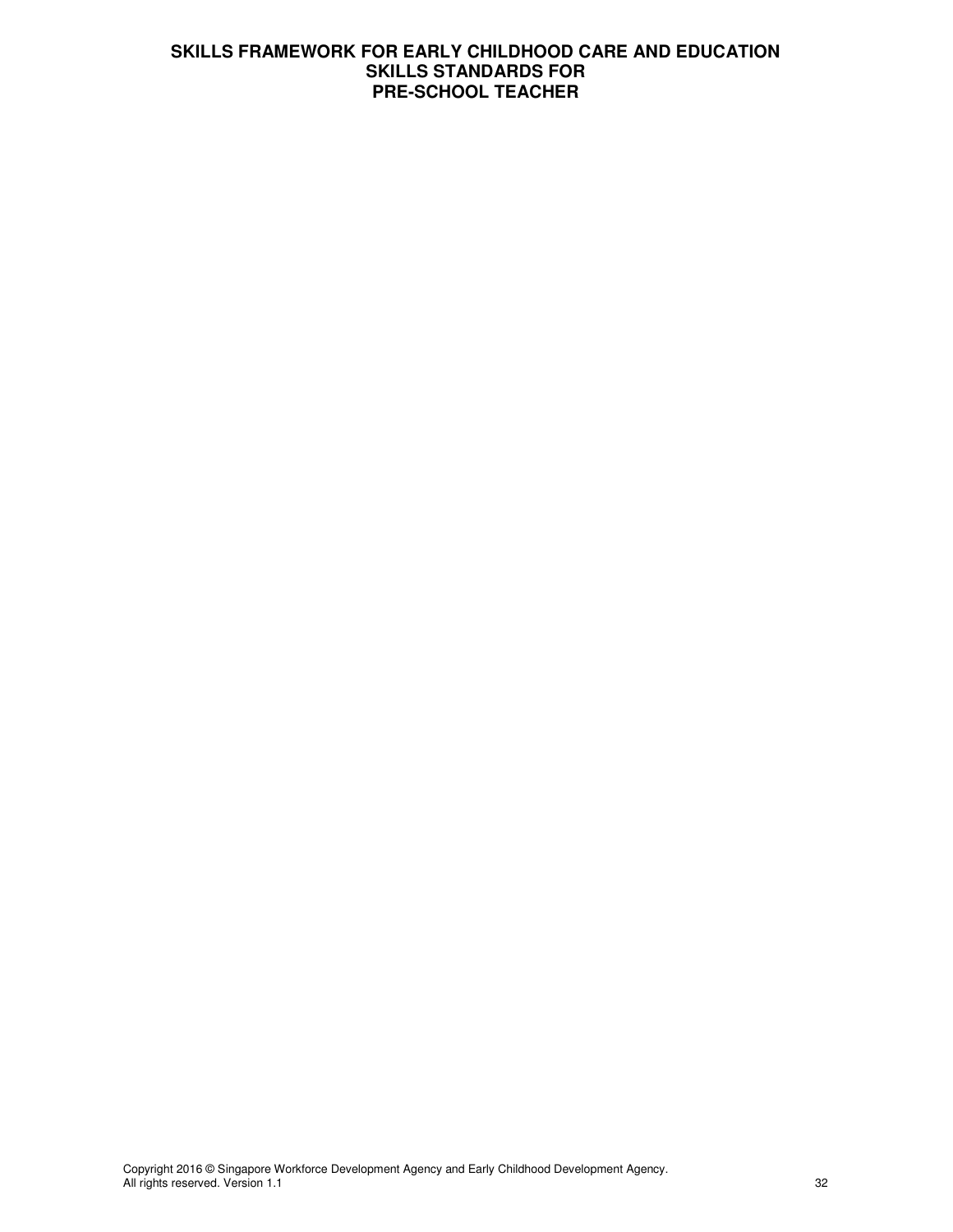|                                                                                                                                                                                                                                                             |                                                                                                                                                                                                                                                                                                                                                                                                                                                                                              | <b>Skill Category</b>                               | <b>Building Professional</b><br>Capacity                              |
|-------------------------------------------------------------------------------------------------------------------------------------------------------------------------------------------------------------------------------------------------------------|----------------------------------------------------------------------------------------------------------------------------------------------------------------------------------------------------------------------------------------------------------------------------------------------------------------------------------------------------------------------------------------------------------------------------------------------------------------------------------------------|-----------------------------------------------------|-----------------------------------------------------------------------|
| <b>Skill Code</b>                                                                                                                                                                                                                                           | ECC-BPC-4005-1.1                                                                                                                                                                                                                                                                                                                                                                                                                                                                             | <b>Sub-Skill Category</b><br>(where applicable)     | <b>Professional Mastery</b>                                           |
| <b>Skill</b>                                                                                                                                                                                                                                                | school Teacher)                                                                                                                                                                                                                                                                                                                                                                                                                                                                              |                                                     | Contribute to Fostering a Culture of Continuous Learning (Pre-        |
| <b>Skill Description</b>                                                                                                                                                                                                                                    | This skill describes the ability to contribute to the fostering of a<br>continuous learning culture by ascertaining one's strengths and areas of<br>improvement in teaching practice through learning needs analysis. It<br>includes developing one's professional development plans, acquiring and<br>maintaining professional knowledge and skills, and evaluating one's<br>progress and reassessing own learning needs critically.                                                        |                                                     |                                                                       |
| Knowledge and<br><b>Analysis</b><br>It refers to gathering,<br>cognitive processing,<br>integration and inspection<br>of facts and information<br>required to perform the<br>work tasks and activities.                                                     | The ability to understand:<br>The importance of professional development to self and others for<br>career development, and for the learning of the children<br>The importance of a culture that supports continuous learning<br>$\bullet$<br>Features of a continuous learning culture<br>$\bullet$<br>The distinct stages of learning needs analysis<br>Strategies to evaluate own professional development plan critically                                                                 |                                                     |                                                                       |
| <b>Application and</b><br><b>Adaptation</b><br>It refers to the ability to<br>perform the work tasks<br>and activities required of<br>the occupation, and the<br>ability to react to and<br>manage the changes at<br>work.                                  | The ability to:<br>Conduct learning needs analysis for self to improve care and teaching<br>practice<br>• Work with mentor and/or Centre Leader to design own professional<br>development plan for deepening, and acquiring additional, knowledge<br>and skills<br>Acquire and maintain professional knowledge and skills, based on<br>$\bullet$<br>professional development plan<br>Evaluate progress and reassess own learning needs critically, based<br>on professional development plan |                                                     |                                                                       |
| <b>Innovation and</b><br><b>Value Creation</b><br>It refers to the ability to<br>generate purposive ideas<br>to improve work<br>performance and/or<br>enhance business values<br>that are aligned to<br>organisational goals.<br><b>Social Intelligence</b> | N/A<br>N/A                                                                                                                                                                                                                                                                                                                                                                                                                                                                                   |                                                     |                                                                       |
| and Ethics<br>It refers to the ability to<br>use affective factors in<br>leadership, relationship<br>and diversity<br>management guided by<br>professional codes of<br>ethics.                                                                              |                                                                                                                                                                                                                                                                                                                                                                                                                                                                                              |                                                     |                                                                       |
| <b>Learning to Learn</b><br>It refers to the ability to<br>develop and improve<br>one's self within and<br>outside of one's area of<br>work.                                                                                                                | The ability to:                                                                                                                                                                                                                                                                                                                                                                                                                                                                              | professional development activities with colleagues | Share information and knowledge obtained from participation in formal |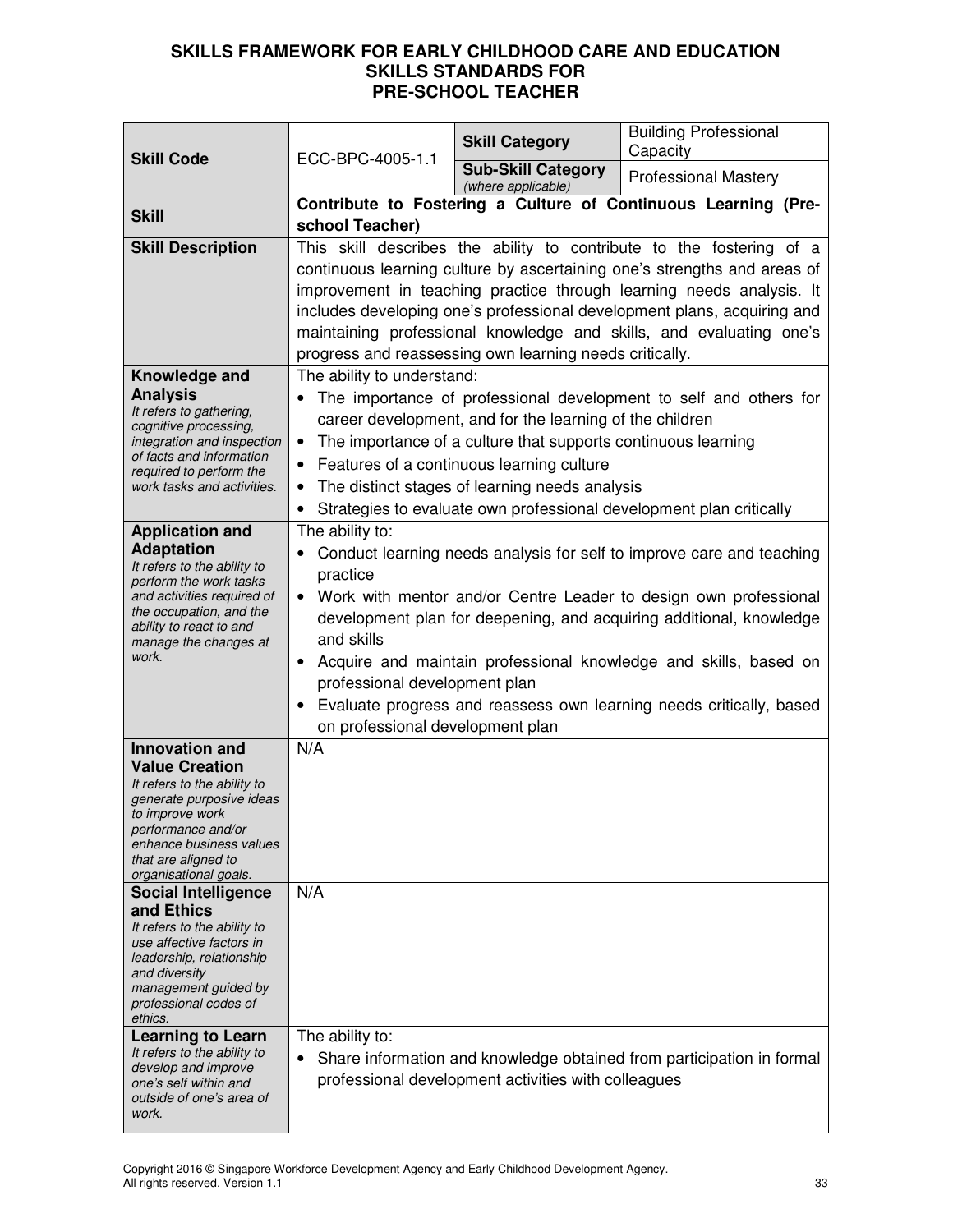| Range of                                                                                                                                      | Features of a culture of continuous learning may include, but are not                                                                                                                                                                                                                                                                                                                                                                                                                     |
|-----------------------------------------------------------------------------------------------------------------------------------------------|-------------------------------------------------------------------------------------------------------------------------------------------------------------------------------------------------------------------------------------------------------------------------------------------------------------------------------------------------------------------------------------------------------------------------------------------------------------------------------------------|
| <b>Application</b><br>(where applicable)<br>It refers to the critical<br>circumstances and<br>contexts that the skill<br>may be demonstrated. | limited to:<br>• A community of educators continuously and collectively seeking to<br>improve teaching practice through acquisition and application of new<br>knowledge and skills to achieve the goals of the centre<br>$\bullet$ An environment where:<br>• Educators feel safe asking questions regarding current centre<br>practices for the purpose of improvement<br>• Pro-active learning occurs, through formal and informal means<br>• Teachers are part of learning communities |
|                                                                                                                                               | The four distinct stages of learning needs analysis must include:<br>Identify learning needs and propose a professional development plan<br>Discuss the professional development plan with supervisor<br>Implement professional development plan<br><b>Evaluate progress</b>                                                                                                                                                                                                              |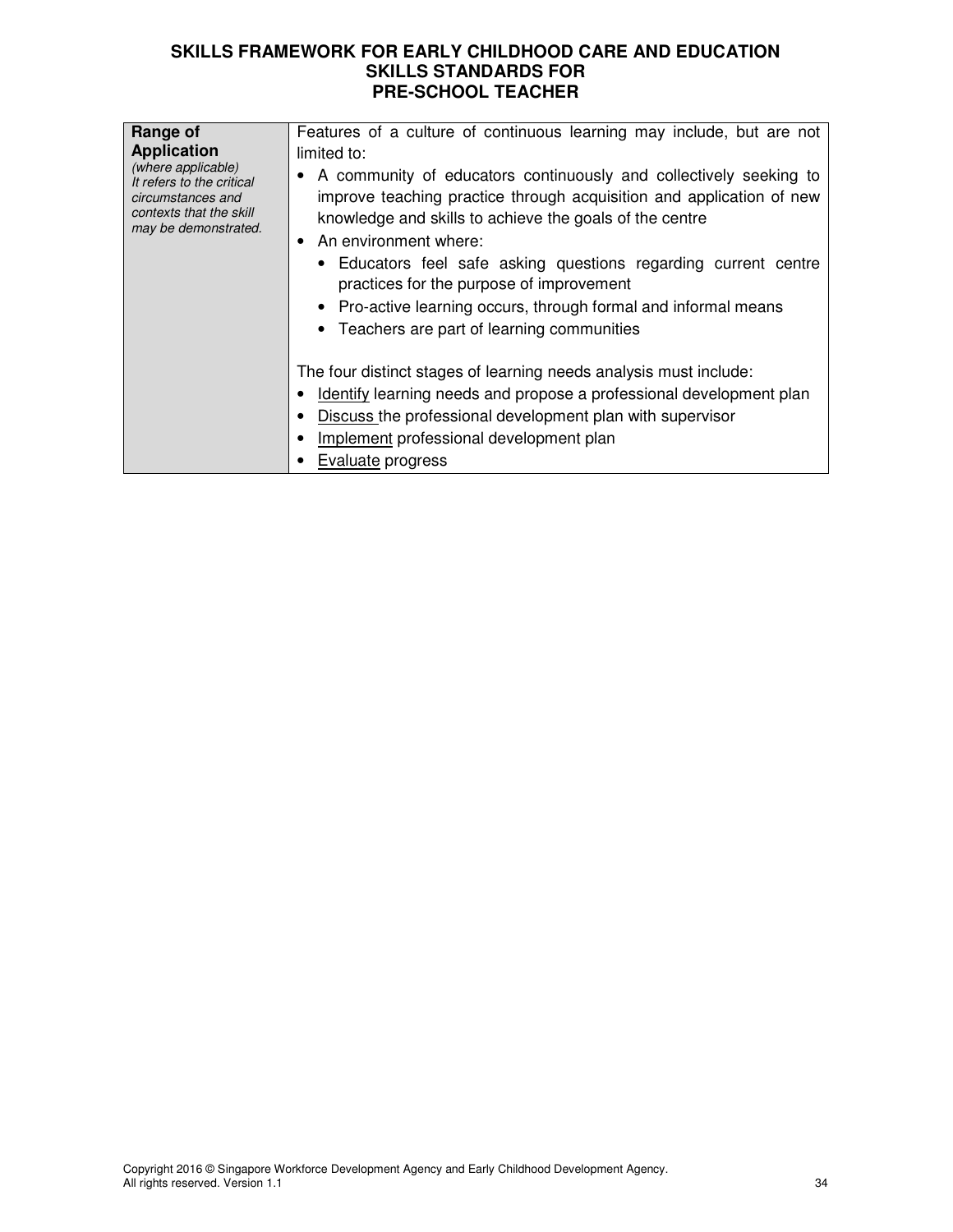| <b>Skill Code</b>                                                                                                                                                                                                             | ECC-BPC-4006-1.1                                                                                                                                                                                                                                                                                                                                                                                                                                                                       | <b>Skill Category</b>                                                                                        | <b>Building Professional</b><br>Capacity                                                                                                        |
|-------------------------------------------------------------------------------------------------------------------------------------------------------------------------------------------------------------------------------|----------------------------------------------------------------------------------------------------------------------------------------------------------------------------------------------------------------------------------------------------------------------------------------------------------------------------------------------------------------------------------------------------------------------------------------------------------------------------------------|--------------------------------------------------------------------------------------------------------------|-------------------------------------------------------------------------------------------------------------------------------------------------|
|                                                                                                                                                                                                                               |                                                                                                                                                                                                                                                                                                                                                                                                                                                                                        | <b>Sub-Skill Category</b><br>(where applicable)                                                              | Professional Values and<br><b>Ethics</b>                                                                                                        |
| <b>Skill</b>                                                                                                                                                                                                                  | (Pre-school Teacher)                                                                                                                                                                                                                                                                                                                                                                                                                                                                   |                                                                                                              | Articulate What Constitutes Ethical Behaviour and Professionalism<br>When Interacting with Families, Colleagues and the Community               |
| <b>Skill Description</b>                                                                                                                                                                                                      | This skill describes the ability to display professionalism, ethical conduct,<br>and establish and maintain mutual respect and confidentiality with<br>families, children, colleagues and the community. It also includes<br>establishing professional boundaries, assisting in advocating the values<br>of early childhood education in the wider community, and guiding<br>colleagues on ethical conduct, integrity, and the core values as espoused<br>in the AECES Code of Ethics. |                                                                                                              |                                                                                                                                                 |
| Knowledge and<br><b>Analysis</b><br>It refers to gathering,<br>cognitive processing,<br>integration and inspection<br>of facts and information<br>required to perform the<br>work tasks and activities.                       | The ability to understand:<br>Ethical standards, as outlined by various national and international<br>documents<br>The core values central to the AECES Code of Ethics<br>Expectations for ethical conduct and professional integrity in early<br>$\bullet$<br>childhood settings<br>• Foundations of professional responsibilities and obligations within the<br><b>ECCE</b> sector                                                                                                   |                                                                                                              |                                                                                                                                                 |
| <b>Application and</b><br><b>Adaptation</b><br>It refers to the ability to<br>perform the work tasks<br>and activities required of<br>the occupation, and the<br>ability to react to and<br>manage the changes at<br>work.    | The ability to:<br>Establish professional boundaries in building<br>relationships with<br>$\bullet$<br>children, families and the community<br>Display professionalism in communication with, and attitudes towards,<br>families, colleagues and stakeholders                                                                                                                                                                                                                          |                                                                                                              |                                                                                                                                                 |
| <b>Innovation and</b><br><b>Value Creation</b><br>It refers to the ability to<br>generate purposive ideas<br>to improve work<br>performance and/or<br>enhance business values<br>that are aligned to<br>organisational goals. | The ability to:                                                                                                                                                                                                                                                                                                                                                                                                                                                                        | Assist in advocating the value of early childhood education and<br>promoting learning in the wider community |                                                                                                                                                 |
| <b>Social Intelligence</b><br>and Ethics<br>It refers to the ability to<br>use affective factors in<br>leadership, relationship<br>and diversity<br>management guided by<br>professional codes of<br>ethics.                  | The ability to:<br>$\bullet$<br>$\bullet$                                                                                                                                                                                                                                                                                                                                                                                                                                              | core values of the AECES Code of Ethics<br>families, children, colleagues and the community                  | Guide colleagues on ethical conduct, professional integrity, and the<br>Establish and maintain mutual respect, confidentiality and privacy with |
| <b>Learning to Learn</b><br>It refers to the ability to<br>develop and improve<br>one's self within and<br>outside of one's area of<br>work.                                                                                  | N/A                                                                                                                                                                                                                                                                                                                                                                                                                                                                                    |                                                                                                              |                                                                                                                                                 |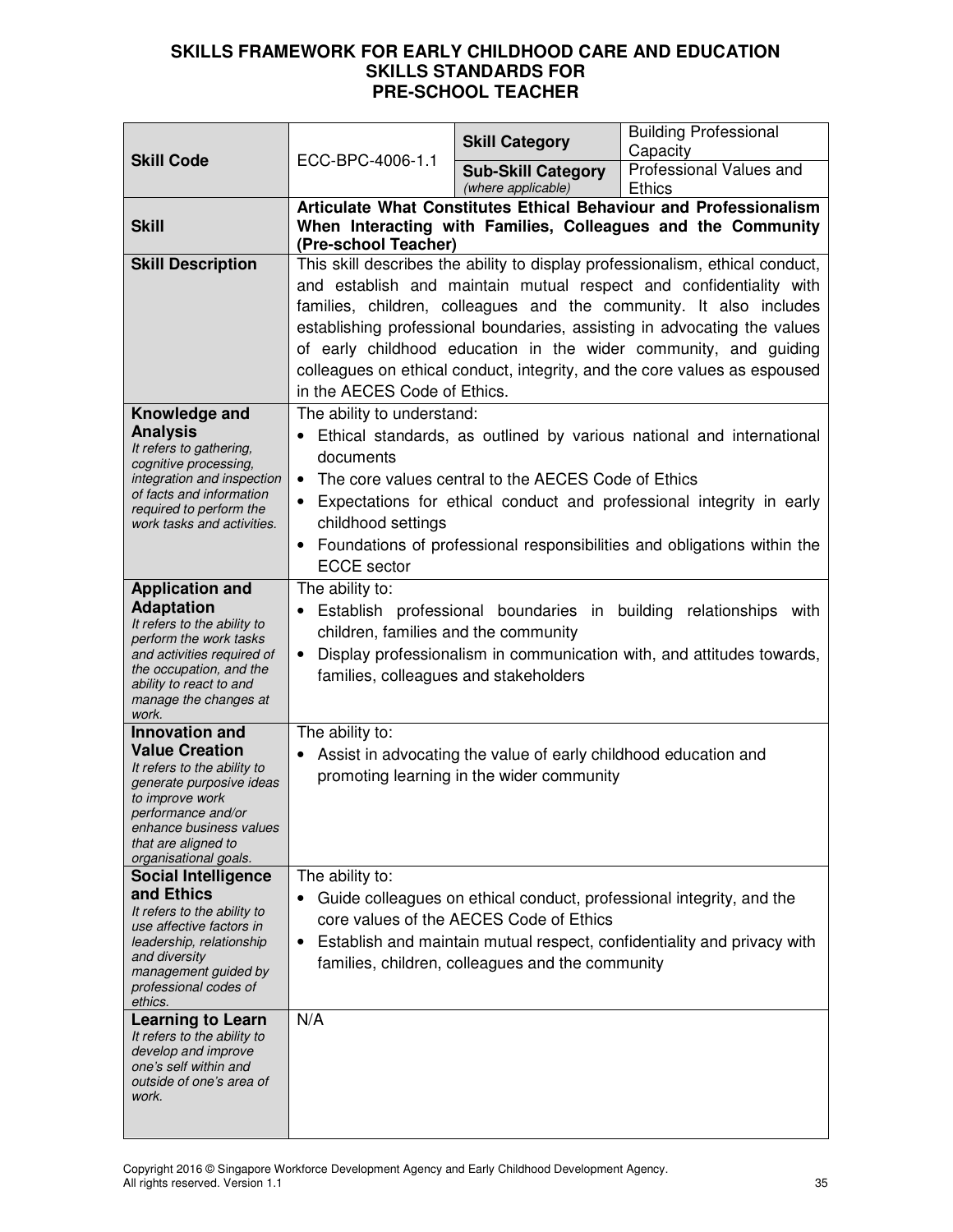| Range of                                        | Foundations of professional responsibilities may include, but are not   |
|-------------------------------------------------|-------------------------------------------------------------------------|
| <b>Application</b>                              | limited to:                                                             |
| (where applicable)<br>It refers to the critical | Reinforcing ethical behaviour<br>$\bullet$                              |
| circumstances and                               | Exercising professional discretion and judgment in handling potentially |
| contexts that the skill<br>may be demonstrated. | challenging/unethical behaviour                                         |
|                                                 | Supporting and complying with regulation and licensing standards        |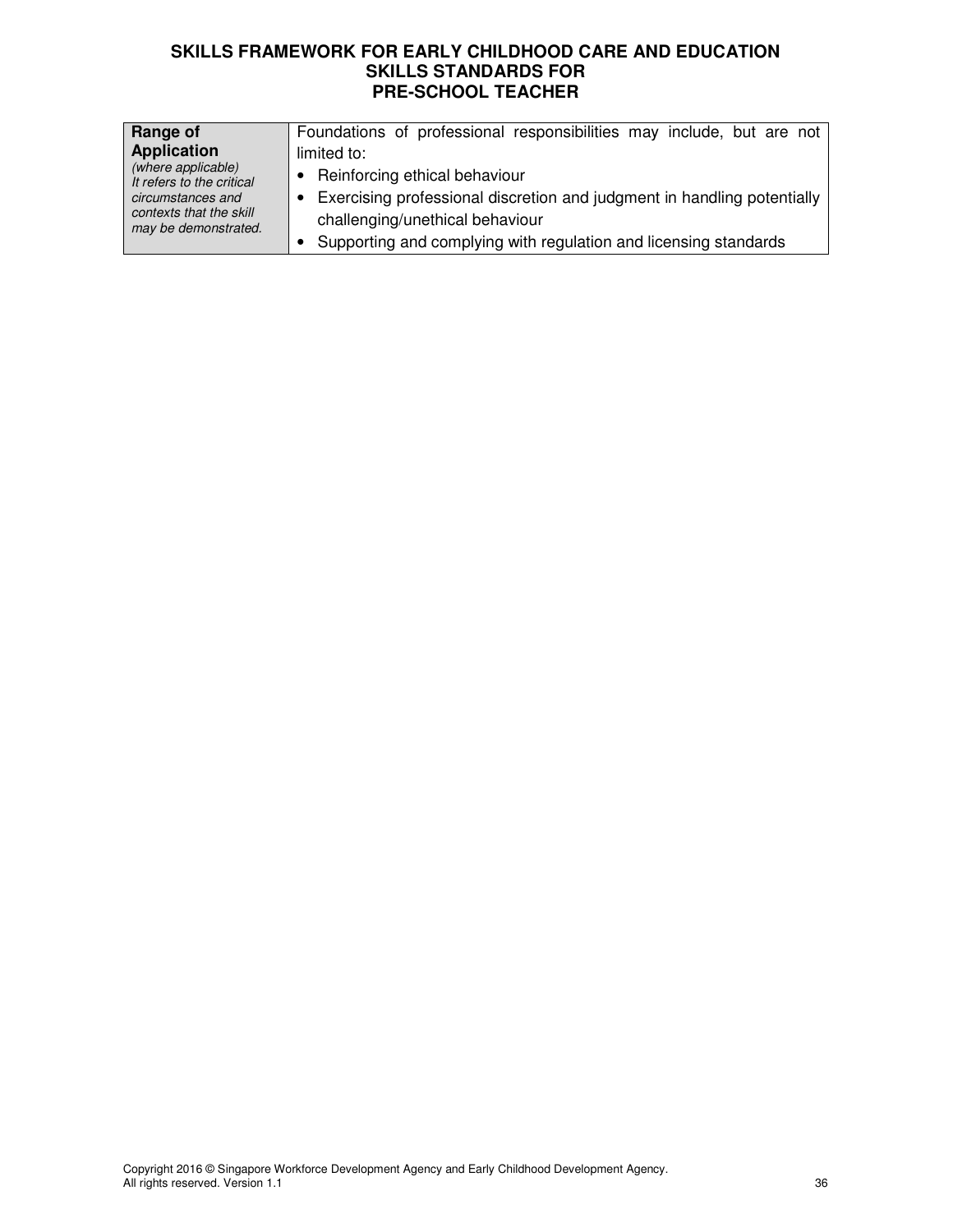|                                                                                                                                                                                                                               | ECC-BOC-4003-1.1                                                                                                                                                                                                                                                                                                                                                                                                                                                                                                                                     | <b>Skill Category</b>                                                                                                                                                                                                              | <b>Building Organisational</b><br>Capacity                                        |
|-------------------------------------------------------------------------------------------------------------------------------------------------------------------------------------------------------------------------------|------------------------------------------------------------------------------------------------------------------------------------------------------------------------------------------------------------------------------------------------------------------------------------------------------------------------------------------------------------------------------------------------------------------------------------------------------------------------------------------------------------------------------------------------------|------------------------------------------------------------------------------------------------------------------------------------------------------------------------------------------------------------------------------------|-----------------------------------------------------------------------------------|
| <b>Skill Code</b>                                                                                                                                                                                                             |                                                                                                                                                                                                                                                                                                                                                                                                                                                                                                                                                      | <b>Sub-Skill Category</b><br>(where applicable)                                                                                                                                                                                    | Teamwork and<br>Collaboration                                                     |
| <b>Skill</b>                                                                                                                                                                                                                  | Teacher)                                                                                                                                                                                                                                                                                                                                                                                                                                                                                                                                             | <b>Contribute to Fostering a Culture of Collaboration (Pre-school</b>                                                                                                                                                              |                                                                                   |
| <b>Skill Description</b>                                                                                                                                                                                                      | This skill describes the ability to contribute to the fostering of a<br>collaborative culture with colleagues by co-developing structures and<br>activities that support teamwork, and initiating projects with colleagues to<br>support children's learning. It also includes planning for lessons and<br>projects cooperatively in a team, and sharing knowledge and resources<br>with colleagues through open communications, and refining collaborative<br>and productive workplace relationships by respecting and welcoming<br>diverse inputs. |                                                                                                                                                                                                                                    |                                                                                   |
| Knowledge and<br><b>Analysis</b><br>It refers to gathering,<br>cognitive processing,<br>integration and inspection<br>of facts and information<br>required to perform the<br>work tasks and activities.                       | The ability to understand:<br>The value of a culture of collaboration<br>$\bullet$<br><b>Structures</b><br>and<br>$\bullet$<br>colleagues<br>$\bullet$                                                                                                                                                                                                                                                                                                                                                                                               | Characteristics of a collaborative culture<br>activities that facilitate collaborations<br>Different types of conflict resolution strategies                                                                                       | among                                                                             |
| <b>Application and</b><br><b>Adaptation</b><br>It refers to the ability to<br>perform the work tasks<br>and activities required of<br>the occupation, and the<br>ability to react to and<br>manage the changes at<br>work.    | The ability to:<br>Develop <sup>2</sup> structures and activities that support collaborations among<br>colleagues<br>Initiate projects with colleagues to support children's learning<br>$\bullet$<br>Plan for lessons and projects cooperatively with colleagues in teams<br>$\bullet$<br>Share knowledge and resources with colleagues                                                                                                                                                                                                             |                                                                                                                                                                                                                                    |                                                                                   |
| <b>Innovation and</b><br><b>Value Creation</b><br>It refers to the ability to<br>generate purposive ideas<br>to improve work<br>performance and/or<br>enhance business values<br>that are aligned to<br>organisational goals. | N/A                                                                                                                                                                                                                                                                                                                                                                                                                                                                                                                                                  |                                                                                                                                                                                                                                    |                                                                                   |
| <b>Social Intelligence</b><br>and Ethics<br>It refers to the ability to<br>use affective factors in<br>leadership, relationship<br>and diversity<br>management guided by<br>professional codes of<br>ethics.                  | The ability to:<br>$\bullet$<br>٠<br>٠<br>relationships<br>$\bullet$                                                                                                                                                                                                                                                                                                                                                                                                                                                                                 | Respect and welcome diverse input and ideas from colleagues<br>Encourage open and honest communication with colleagues<br>Resolve conflicts among colleagues using appropriate<br>resolution strategies, approaches and techniques | Establish, maintain and refine collaborative and productive workplace<br>conflict |
| <b>Learning to Learn</b><br>It refers to the ability to<br>develop and improve<br>one's self within and<br>outside of one's area of<br>work.                                                                                  | The ability to:<br>٠                                                                                                                                                                                                                                                                                                                                                                                                                                                                                                                                 |                                                                                                                                                                                                                                    | Identify, reflect on and incorporate the contributions of colleagues              |

 2 The Pre-school Teacher would co-develop with the Senior Pre-school Teacher, Lead Teacher and/or Centre Leader.

Copyright 2016 © Singapore Workforce Development Agency and Early Childhood Development Agency. All rights reserved. Version 1.1 37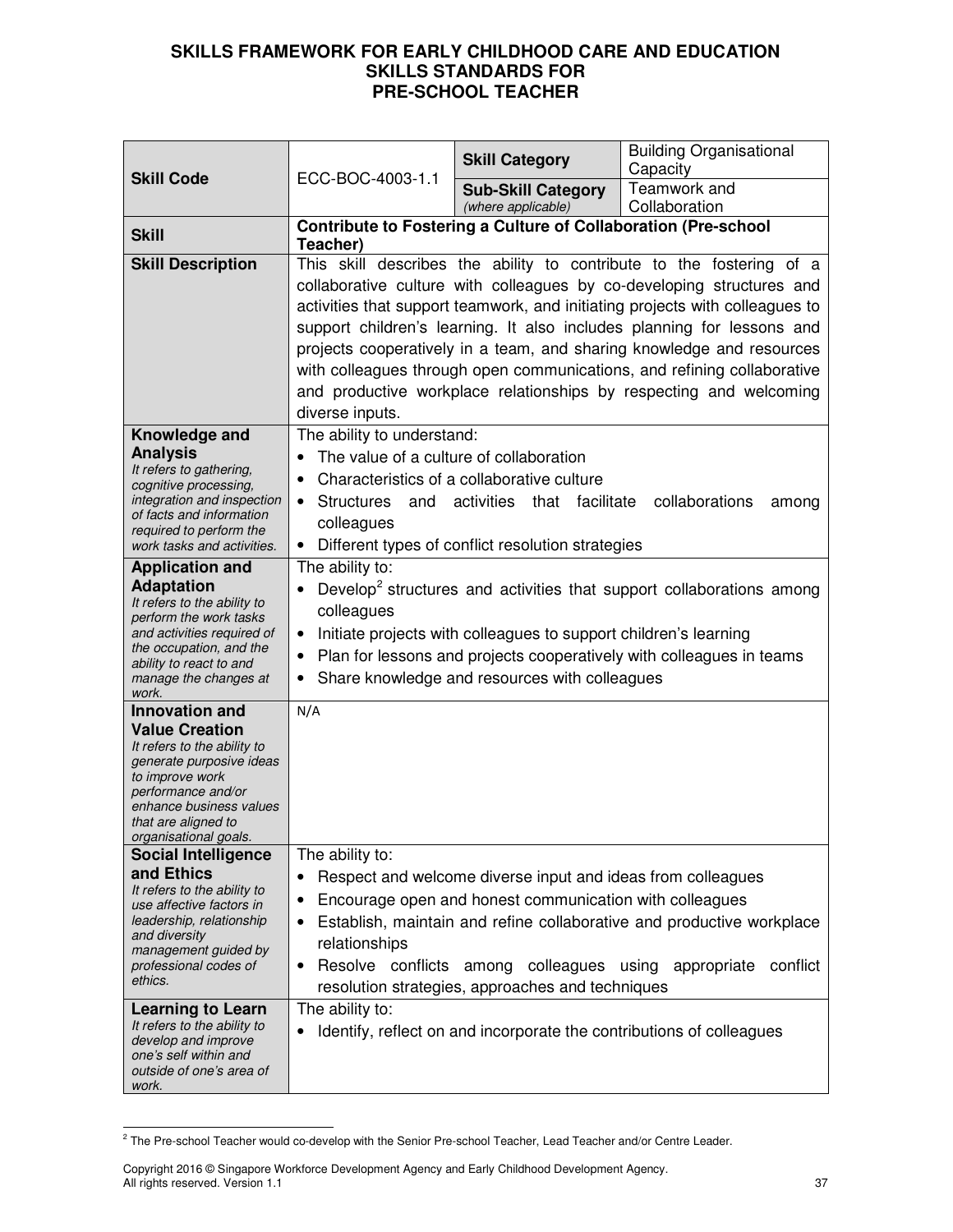| Range of<br><b>Application</b><br>(where applicable)<br>It refers to the critical<br>circumstances and<br>contexts that the skill<br>may be demonstrated. | The value of a culture of collaboration may include, but are not limited to:<br>• Shared ownership<br>Commitment to implementation-of-change efforts<br>Robust solutions to problems<br>Characteristics of a collaborative culture may include, but are not limited<br>to:<br>Regular opportunities for continuous improvement<br>More team teaching and shared decision-making<br>• Sharing resources and supplies<br>• Planning cooperatively in teams<br>Increased confidence in and commitment to improvement of practice<br>Structures and activities that support collaboration among colleagues<br>may include, but are not limited to: |
|-----------------------------------------------------------------------------------------------------------------------------------------------------------|------------------------------------------------------------------------------------------------------------------------------------------------------------------------------------------------------------------------------------------------------------------------------------------------------------------------------------------------------------------------------------------------------------------------------------------------------------------------------------------------------------------------------------------------------------------------------------------------------------------------------------------------|
|                                                                                                                                                           |                                                                                                                                                                                                                                                                                                                                                                                                                                                                                                                                                                                                                                                |
|                                                                                                                                                           | • Team teaching<br>Peer observation                                                                                                                                                                                                                                                                                                                                                                                                                                                                                                                                                                                                            |
|                                                                                                                                                           | Collaborative decision-making and planning of staff development<br>activities                                                                                                                                                                                                                                                                                                                                                                                                                                                                                                                                                                  |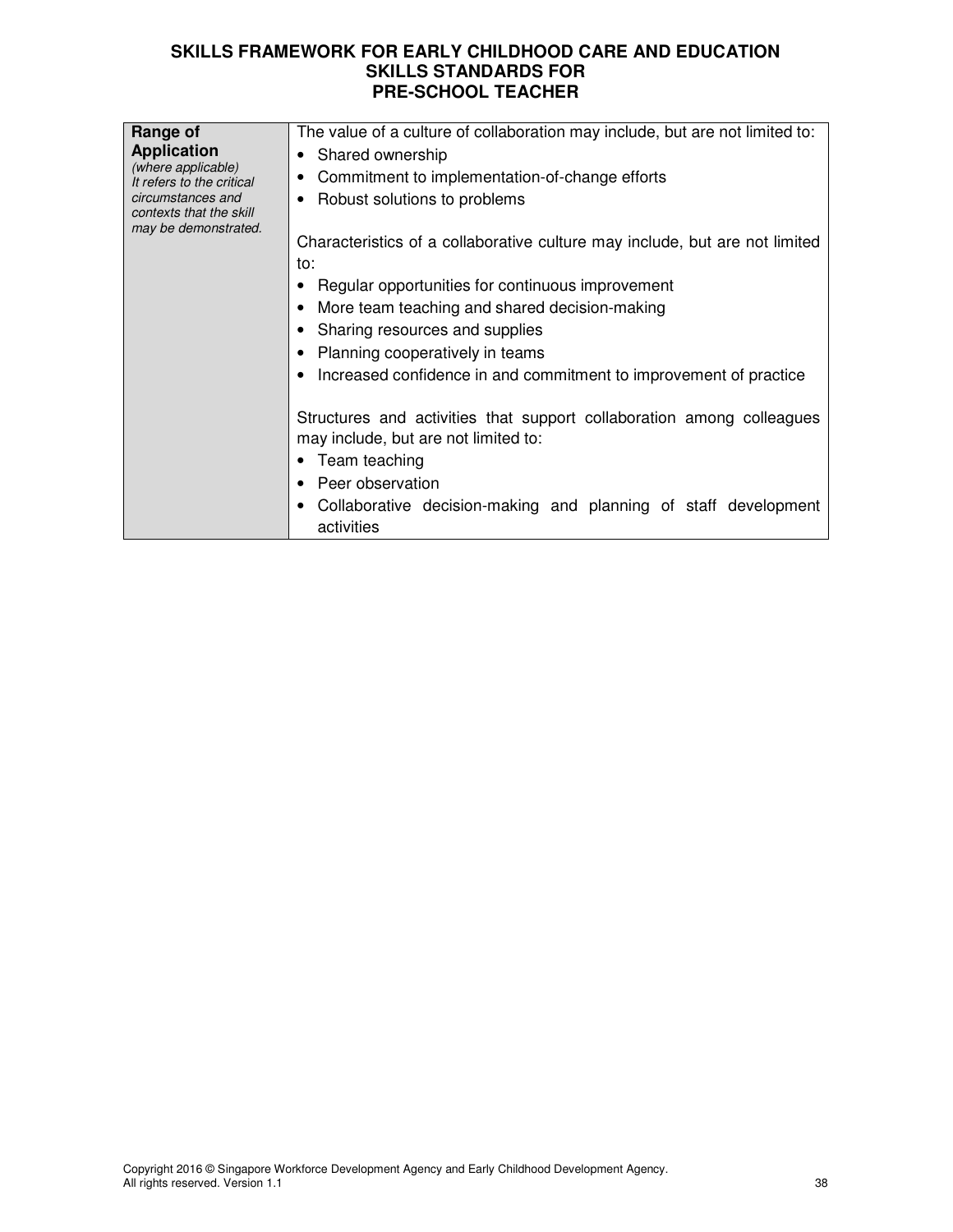| <b>Skill Code</b>                                                                                                                                                                                                                                                                                      | ECC-BOC-4004-1.1                                                     | <b>Skill Category</b>                                                                                         | <b>Building Organisational</b><br>Capacity                                                                                                                                                                                                                                               |
|--------------------------------------------------------------------------------------------------------------------------------------------------------------------------------------------------------------------------------------------------------------------------------------------------------|----------------------------------------------------------------------|---------------------------------------------------------------------------------------------------------------|------------------------------------------------------------------------------------------------------------------------------------------------------------------------------------------------------------------------------------------------------------------------------------------|
|                                                                                                                                                                                                                                                                                                        |                                                                      | <b>Sub-Skill Category</b><br>(where applicable)                                                               | Visioning and Planning                                                                                                                                                                                                                                                                   |
| <b>Skill</b>                                                                                                                                                                                                                                                                                           | Teacher)                                                             |                                                                                                               | Uphold the Vision, Mission and Values of the Centre (Pre-school                                                                                                                                                                                                                          |
| <b>Skill Description</b>                                                                                                                                                                                                                                                                               |                                                                      | participating in reviews of the centre's vision, mission and values.                                          | This skill describes the ability to uphold and support the childcare<br>centre's vision, mission, and values (VMV) through understanding the<br>rationale, and how one can contribute by aligning curriculum and<br>programmes to the VMV and modelling values at work. It also includes |
| Knowledge and<br><b>Analysis</b><br>It refers to gathering,<br>cognitive processing,<br>integration and inspection<br>of facts and information<br>required to perform the<br>work tasks and activities.                                                                                                | The ability to understand:<br>directions<br>$\bullet$<br>values      |                                                                                                               | The rationale behind centre's vision, mission, values and long-term<br>Ways to contribute to realising the centre's vision, mission and                                                                                                                                                  |
| <b>Application and</b><br><b>Adaptation</b><br>It refers to the ability to<br>perform the work tasks and<br>activities required of the<br>occupation, and the ability<br>to react to and manage the<br>changes at work.                                                                                | The ability to:<br>values<br>$\bullet$<br>vision, mission and values | Participate in discussions during periodic reviews of the centre's<br>the centre's vision, mission and values | Align curriculum and programmes to the centre's vision, mission and<br>Contribute to the development of programmes and plans to achieve                                                                                                                                                  |
| <b>Innovation and</b><br><b>Value Creation</b><br>It refers to the ability to<br>generate purposive ideas<br>to improve work<br>performance and/or<br>enhance business values<br>that are aligned to<br>organisational goals.<br><b>Social Intelligence</b>                                            | N/A<br>The ability to:                                               |                                                                                                               |                                                                                                                                                                                                                                                                                          |
| and Ethics<br>It refers to the ability to use<br>affective factors in<br>leadership, relationship<br>and diversity management<br>guided by professional<br>codes of ethics.                                                                                                                            | • Uphold the centre's vision.<br>professional values and ethics      |                                                                                                               | mission and values by modelling                                                                                                                                                                                                                                                          |
| <b>Learning to Learn</b><br>It refers to the ability to<br>develop and improve one's<br>self within and outside of<br>one's area of work.<br>Range of<br><b>Application</b><br>(where applicable)<br>It refers to the critical<br>circumstances and<br>contexts that the skill may<br>be demonstrated. | N/A<br>N/A                                                           |                                                                                                               |                                                                                                                                                                                                                                                                                          |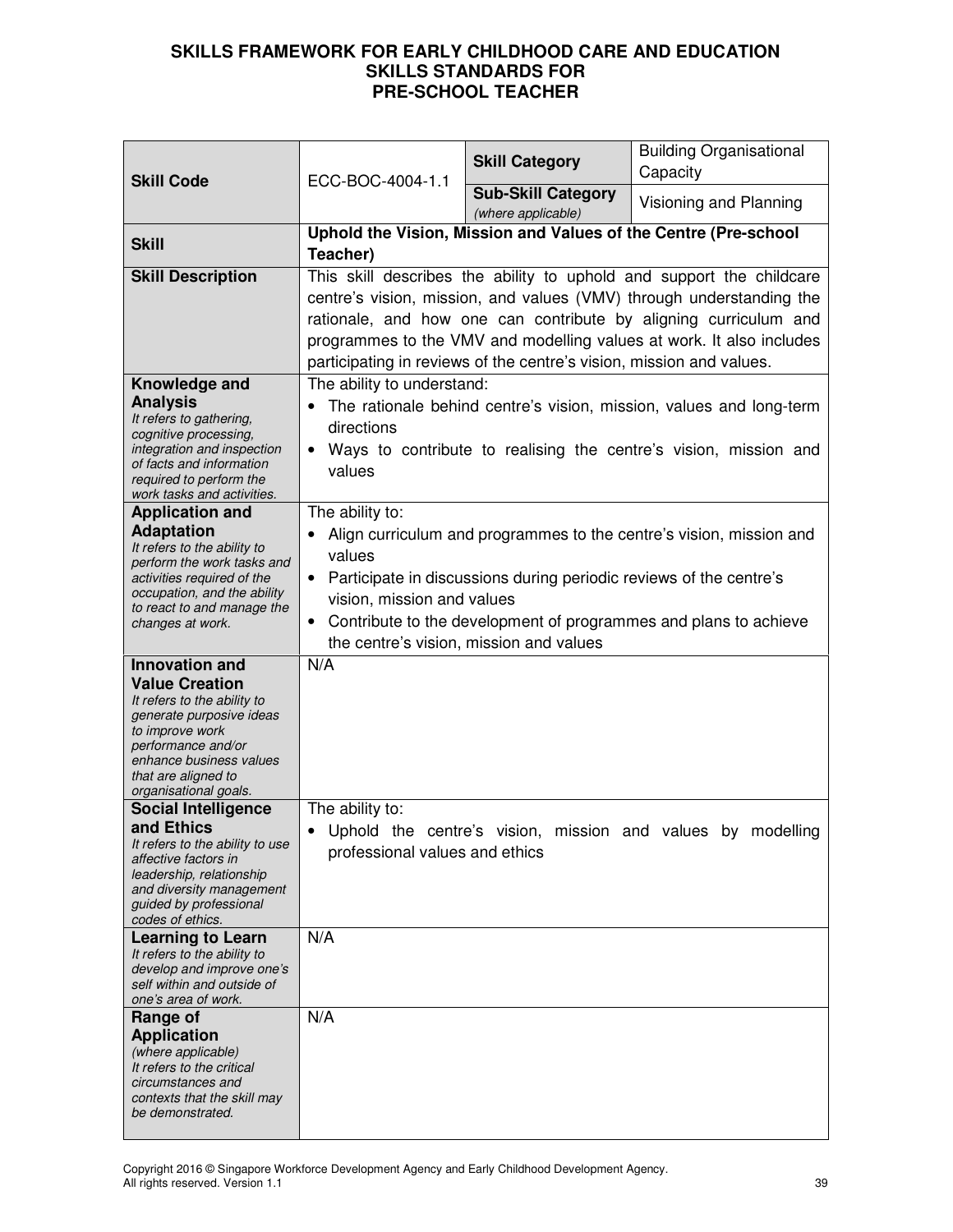### **Version Control**

| <b>Version</b> | Date     | <b>Changes Made</b>    | <b>Edited by</b> |
|----------------|----------|------------------------|------------------|
|                | Oct 2016 | <b>Initial Version</b> | ECDA/WDA         |
|                |          |                        |                  |
|                |          |                        |                  |